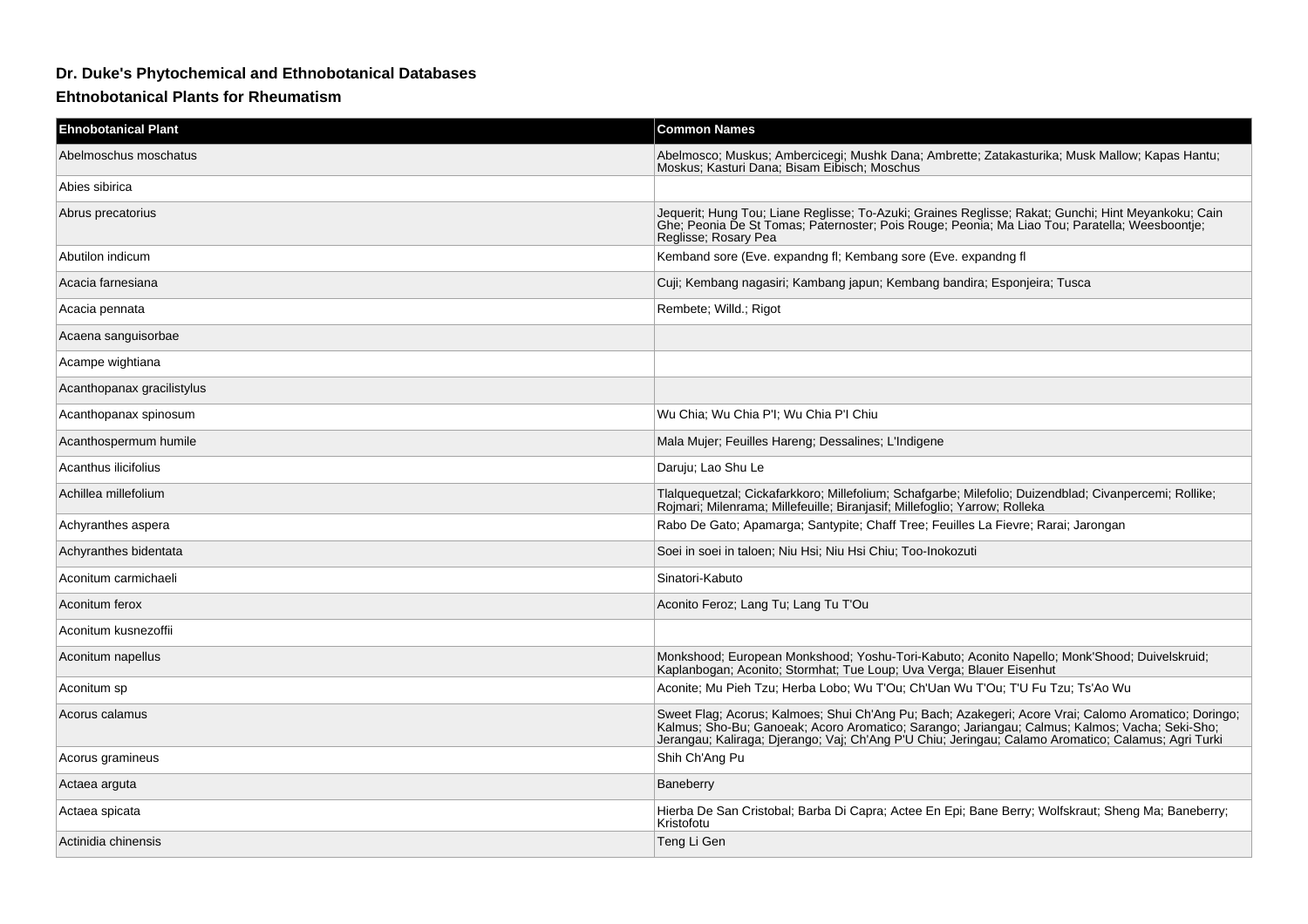| <b>Ehnobotanical Plant</b> | <b>Common Names</b>                                                                                                                                                                                                                                                      |
|----------------------------|--------------------------------------------------------------------------------------------------------------------------------------------------------------------------------------------------------------------------------------------------------------------------|
| Adenanthera pavonina       | Saga                                                                                                                                                                                                                                                                     |
| Adenia lobata              |                                                                                                                                                                                                                                                                          |
| Adenosma caeruleum         | Timba tasek; Magun jantan                                                                                                                                                                                                                                                |
| Aegopodium podagraria      | Zevenblad; Egopode; Keci Ayagi; Geissfuss; Castalda; Goutweed; Hierba Da San Gerado                                                                                                                                                                                      |
| Aesculus chinensis         | T'len Shih Li                                                                                                                                                                                                                                                            |
| Aesculus hippocastanum     | Castano De Indias; Castogno D'India; Horse Chestnut; Marronnier D'Inde; Castagno D'India; Castanheiro<br>Da India; Eschilo; Paarde Kastanje; Ippocastano; Buckeye; Castano De India; Chataigne De Cheval; Wilde<br>Kastanje; Seiyo-Toti-No-Ki; Rosskastanie; Atkestanesi |
| Aesculus indica            |                                                                                                                                                                                                                                                                          |
| Afraegle paniculata        |                                                                                                                                                                                                                                                                          |
| Agelaea trinervis          | Basam; Akar pinang; Akar pinang kutai                                                                                                                                                                                                                                    |
| Ageratum conyzoides        | Bandotan; Wedusan; Rumput tahi ayam; Aru batu; Berokan; Rompesaraguelo                                                                                                                                                                                                   |
| Ajuga reptans              | Bugle; Maya Silotu; Bugula                                                                                                                                                                                                                                               |
| Alangium chinense          |                                                                                                                                                                                                                                                                          |
| Alchornea cordatum         |                                                                                                                                                                                                                                                                          |
| Alchornea cordifolia       |                                                                                                                                                                                                                                                                          |
| Aletris farinosa           | Blazing Star; Star Grass; Sternwurzel; True Unicorn; Unicorne; Sterwortel                                                                                                                                                                                                |
| Allium cepa                | Tama-Negi; Basal; Cabolla; Sogan; Cebolla Macho; Bawang merah; Onion,Red; Soghan; Zwibeln; Hu<br>Ts'Ung; Oignon; Onion; Pyaz; Cebola; Z'Oignon; Bawang puteh; Cebolla; Bawang                                                                                            |
| Allium sativum             | Ail; Ajo; Thum; Rosina; Ail De Cuisine; Samersaq; Sarimsak; Bawang puteh; Lasan; Cropleek; Bawang<br>Poetih; Sir; Garlic; Hsiao Suan; Suan; Lai                                                                                                                          |
| Allophylus africanus       |                                                                                                                                                                                                                                                                          |
| Alocasia macrorrhiza       | Ababa; Kuan Yin Lien; Keladi Sebaring; Birak negeri; Sente; Hai Yu                                                                                                                                                                                                       |
| Alpinia galanga            | Galangal; Lingkoewas; Galiasa; Kelewas; Buyuk Galanga                                                                                                                                                                                                                    |
| Alstonia scholaris         | Pulai: Poele: Dita: Pulai bukit: Pha Ya Sat Ta Ban: Pule: Saptachada                                                                                                                                                                                                     |
| Amaranthus bidentata       |                                                                                                                                                                                                                                                                          |
| Ambrosia hispida           |                                                                                                                                                                                                                                                                          |
| Ambrosia peruviana         |                                                                                                                                                                                                                                                                          |
| Amomum kepulaga            | Kepulaga; Puar laga; Pelaga; Puar                                                                                                                                                                                                                                        |
| Anemone cernua             | Pai T'Ou Weng                                                                                                                                                                                                                                                            |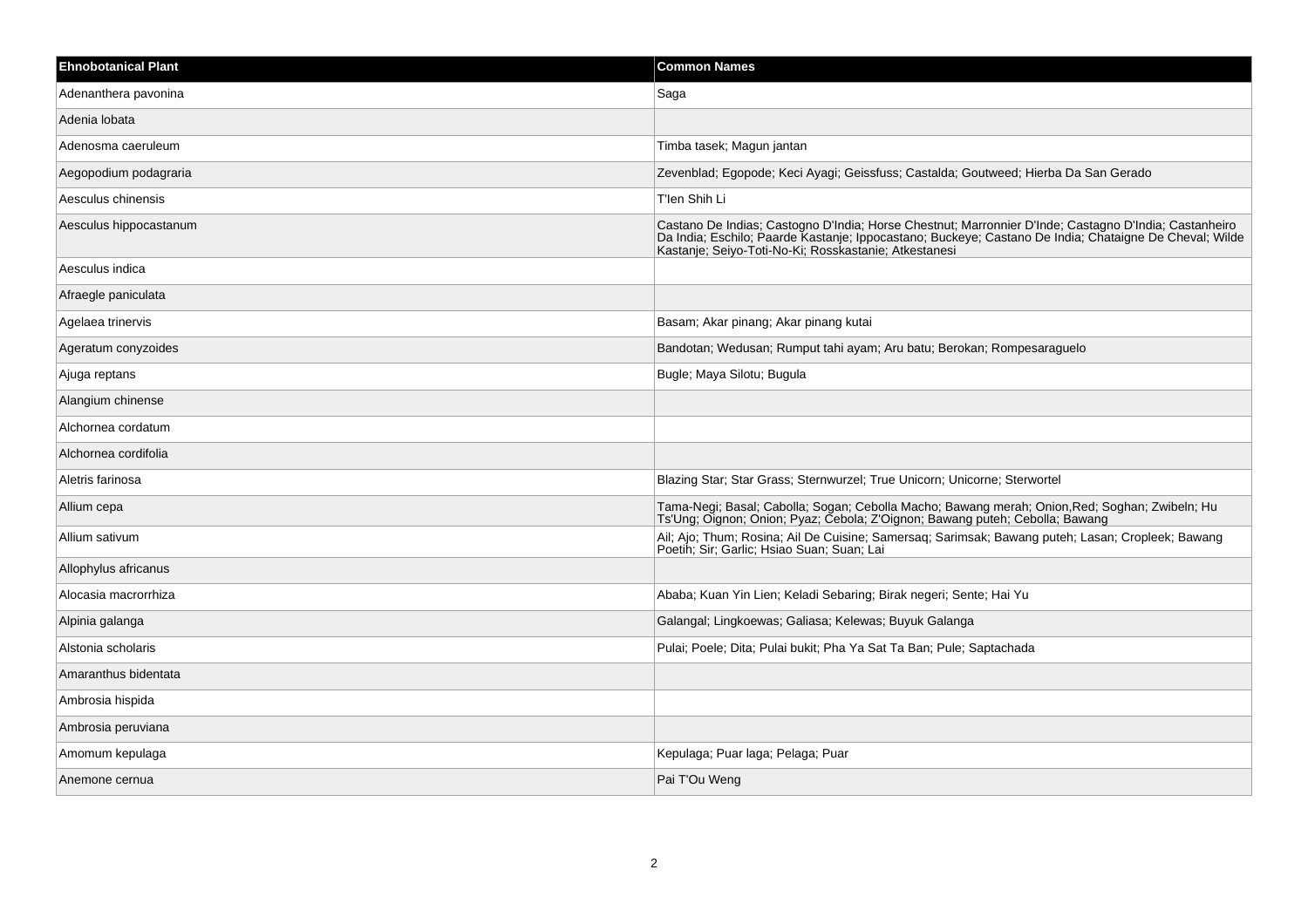| <b>Ehnobotanical Plant</b> | <b>Common Names</b>                                                                                                                                                                                                                                |
|----------------------------|----------------------------------------------------------------------------------------------------------------------------------------------------------------------------------------------------------------------------------------------------|
| Angelica atropurpurea      | Purplestem Angelica                                                                                                                                                                                                                                |
| Angelica koreana           |                                                                                                                                                                                                                                                    |
| Angelica polymorpha        |                                                                                                                                                                                                                                                    |
| Angelica pubescens         |                                                                                                                                                                                                                                                    |
| Angelica sylvestris        | Angelique De Bois; Angelika                                                                                                                                                                                                                        |
| Anisomeles malabarica      |                                                                                                                                                                                                                                                    |
| Annona dioica              |                                                                                                                                                                                                                                                    |
| Annona glabra              | Anon De Rio; Baga; Corossol Marron                                                                                                                                                                                                                 |
| Annona muricata            | Nangka londa; Corossolier; Durian benggala; Guanavana; Guanabana; Nangka blanda; Toge-Banreisi                                                                                                                                                     |
| Annona squamosa            | Custard Apple; Cachiman Canelle; Anon; Shurifa; Surikaya; Zuckerapfel; Cachiment Cannelle; Srikaya;<br>Serkaya; Cachiman; Kaneelappel; Pomme-Cannelle; Pommier De Canelle; Pomme De Canelle; Candongo;<br>Sweetsop; Sugar Apple; Cachiment Cenelle |
| Apeiba tibourbou           |                                                                                                                                                                                                                                                    |
| Aphanamixis polystachya    |                                                                                                                                                                                                                                                    |
| Apium graveolens           | Celeri Des Jardins; Wood Marche; Apio; Rabano; Krafus; Apit Bord; Celery; Kereviz; Karawez; Ch'In Ts'Ai;<br>Han Ch'In; Celeri Marron; Celeri; Ch'In                                                                                                |
| Arachis hypogaea           | Yerfistigi; Mani; Ful Sudany; Pistache; Arachides; Kachang china (China bean); Cacahuete; Fisteq Abeed;<br>Peanut                                                                                                                                  |
| Aralia chinensis           |                                                                                                                                                                                                                                                    |
| Aralia racemosa            | Yabani Saparna                                                                                                                                                                                                                                     |
| Aralidium pinnatifidum     | Sebalai; Tentulang; Tingal balai; Balai                                                                                                                                                                                                            |
| Arbutus menziesii          |                                                                                                                                                                                                                                                    |
| Arbutus unedo              | Madrono; Koca Yemis; Djina                                                                                                                                                                                                                         |
| Arctium lappa              | Arqityon; Kewe; Kuang Mu Hsiang; Lampazo Mayor; Ta Li Tzu; Gobo; Shu Nien; Dulavratotu; Waisar;<br>Bardana; Niu Ts'Ai; Wu Shih; Burdock; Burdock Blood; Niu P'Ang Tzu                                                                              |
| Ardisia colorata           | Mata pelandok; Meranting; Sumpoh lumpok                                                                                                                                                                                                            |
| Ardisia crassa             | Pokok pelandok paya                                                                                                                                                                                                                                |
| Ardisia crispa             | Mata kuching; Sirey puyoh (Quail's betel); Mata pelendok; Mata ayam; Akar beluloh                                                                                                                                                                  |
| Ardisia odontophylla       | Pasal; Sumpuh lumpok                                                                                                                                                                                                                               |
| Ardisia solanacea          |                                                                                                                                                                                                                                                    |
| Ardisia villosa            | Mata pelandok gajah; Pogo segureh; Kayu unggu bisa; Seluntas orang tinggi                                                                                                                                                                          |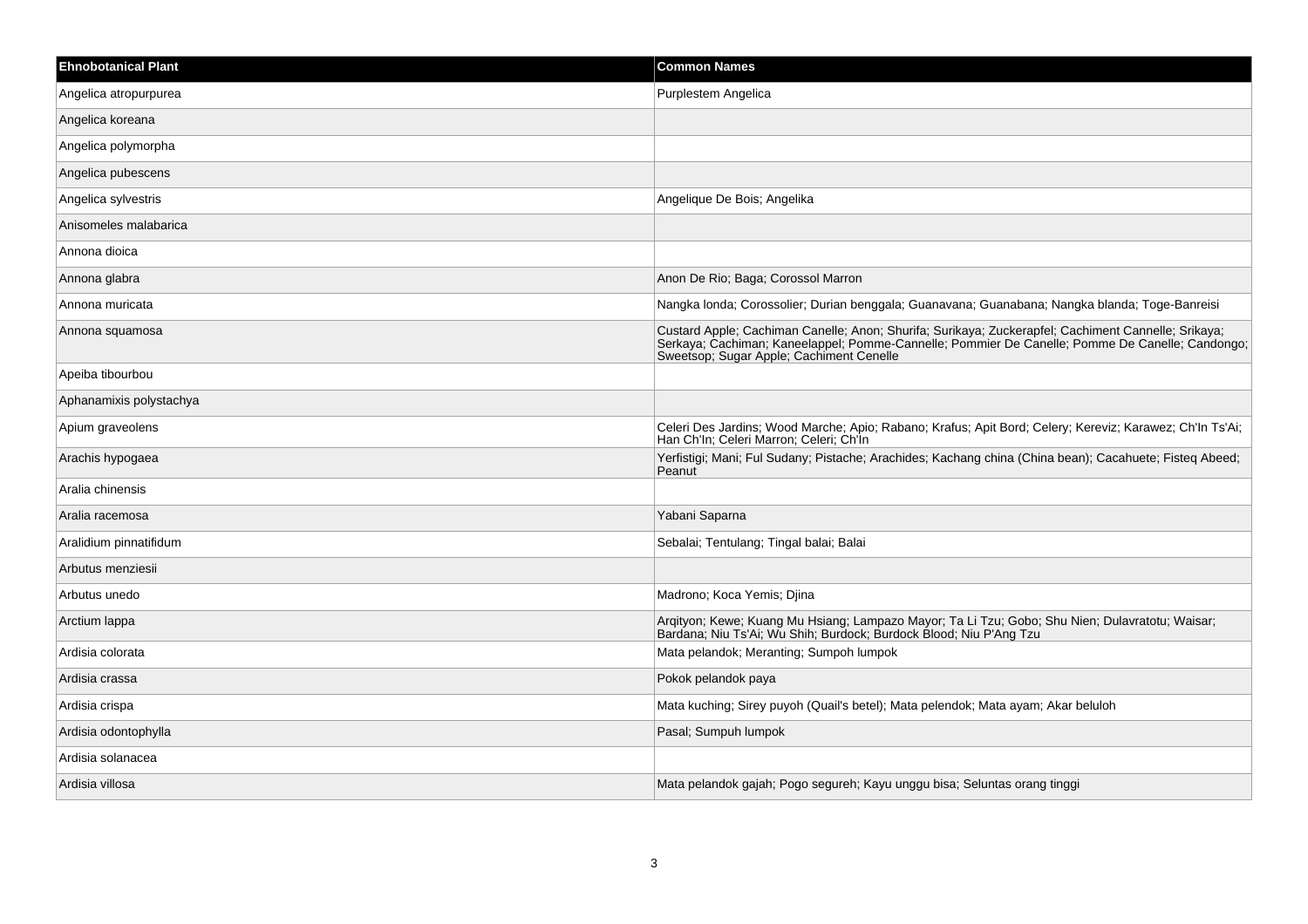| <b>Ehnobotanical Plant</b> | <b>Common Names</b>                                                                                                                                                                                                                                     |
|----------------------------|---------------------------------------------------------------------------------------------------------------------------------------------------------------------------------------------------------------------------------------------------------|
| Argemone mexicana          | Thistle, Gamboge; Prickly Poppy; Poppy, Prickly; Ne; Chardon Beni; Chicallotl; Chardon A Fleurs Jaunes;<br>Chardon; Lao Shu Le; Chandron A Fleurs Jaunes; Deruju; Bherband; Cardosanto; Poppy, Mexican; Chokh;<br>Cardo Santo; Argem<br>Thistle, Yellow |
| Argyreia fulgens           |                                                                                                                                                                                                                                                         |
| Argyreia malabarica        |                                                                                                                                                                                                                                                         |
| Argyreia speciosa          | Coup D'Air                                                                                                                                                                                                                                              |
| Arisaema triphyllum        | Indian Turnip; Arum; Aronknolle; Indian Onion                                                                                                                                                                                                           |
| Aristolochia grandiflora   |                                                                                                                                                                                                                                                         |
| Aristolochia mollissima    |                                                                                                                                                                                                                                                         |
| Aristolochia pentandra     |                                                                                                                                                                                                                                                         |
| Aristolochia ringens       |                                                                                                                                                                                                                                                         |
| Aristotelia serrata        |                                                                                                                                                                                                                                                         |
| Artemisia capillaris       | Yin Ch'En; Shih Yin Ch'En; Kawara-Yomogi; Yin Ch'En Chiu; Yin Ch'En Hao; In Chen                                                                                                                                                                        |
| Artemisia mexicana         |                                                                                                                                                                                                                                                         |
| Artemisia tridentata       |                                                                                                                                                                                                                                                         |
| Artocarpus altilis         | Arvore De Pao; Albopan; Arbre Veritable; Arbre A Pain; Arbol De Pan                                                                                                                                                                                     |
| Arum italicum              | Seperntaria Maior; Colubrina; Dracunculus Maior; Aro                                                                                                                                                                                                    |
| Arum maculatum             | Radix Arimaculatum; Arum; Danaayagi; Aron; Lords-And-Ladies; Wake Robin                                                                                                                                                                                 |
| Asarum blumei              |                                                                                                                                                                                                                                                         |
| Asarum sieboldi            | Hsi Hsin; Japon Azarumu                                                                                                                                                                                                                                 |
| Asclepias incarnata        | Incarnate Swallowwort; Asclepiade Couleur De Chair; Swamp Milkweed; Rode Zijdeplant; Rote<br>Schwalbenwurz; Rote Seidenpflanze; Swamp Silkweed                                                                                                          |
| Asclepias speciosa         | <b>Common Milkweed</b>                                                                                                                                                                                                                                  |
| Asclepias syriaca          | Milkweed; Ipek Fidani                                                                                                                                                                                                                                   |
| Asparagus officinalis      | Kuskonmaz; Halyun; Esparraguera; Asparagus; Asperge; Esparrago; Asbaragus; Matuba-Udo                                                                                                                                                                   |
| Asparagus racemosus        | Shaqaqule Hindi; Satavari; Songga langit; Catavari                                                                                                                                                                                                      |
| Asteracantha longifolia    |                                                                                                                                                                                                                                                         |
| Asystasia gangetica        |                                                                                                                                                                                                                                                         |
| Atalantia monophylla       |                                                                                                                                                                                                                                                         |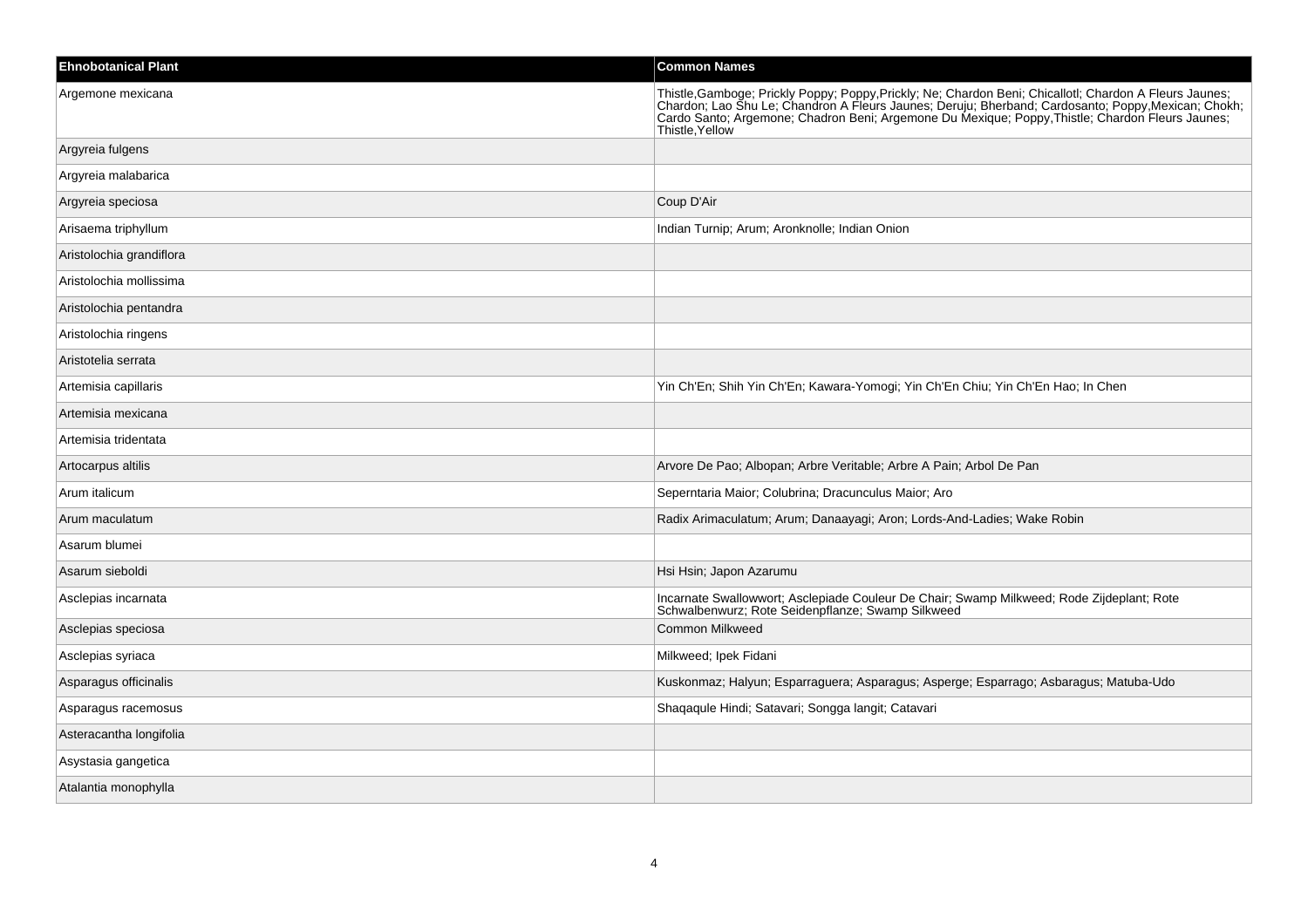| <b>Ehnobotanical Plant</b> | <b>Common Names</b>                                                                                                                            |
|----------------------------|------------------------------------------------------------------------------------------------------------------------------------------------|
| Atractylis chinensis       | Ts'Ang Shu                                                                                                                                     |
| Atractylis ovata           | Shu Chiu; Ts'Ang Shu                                                                                                                           |
| Atractylis sinensis        | Ts'Ang Shu                                                                                                                                     |
| Atropa belladonna          | Beradona; Nwar Boton; Belladone; Guzelavratotu; Belladonna; Nightshade,Deadly; Belladonne;<br>Waldnachtschatten                                |
| Atylosia goensis           |                                                                                                                                                |
| Averrhoa bilimbi           | Bilin; Belimbing besi; Limeng; Belimbing buloh; Balimbing; L.; Zibeline                                                                        |
| Avicennia germinans        | Paletuvier                                                                                                                                     |
| Azadirachta indica         | Nimva; Tesbih Agaci                                                                                                                            |
| Bacopa monniera            | Pa Ch T'len; Pu Tiao Ts'Ao; Brambhi; Barbin Barri                                                                                              |
| Bacopa monnieri            | Beremi                                                                                                                                         |
| Baliospermum montanum      | Akar kari nasi                                                                                                                                 |
| Bambusa spinosa            | Chih Chu                                                                                                                                       |
| Baphia nitida              |                                                                                                                                                |
| Barleria prionitis         | Landep; Sekunyit; Bunga landak (porcupine flower; Jarong kendem landep                                                                         |
| Bauhinia purpurea          | Tapak kuda                                                                                                                                     |
| Bauhinia splendens         |                                                                                                                                                |
| Berberis repens            |                                                                                                                                                |
| Betula alba                | Qush Aghaji; Shajarat Al Talmul; Bouleau; Husagaci; Hua Mu; Qayin Aghaji                                                                       |
| Betula lenta               | Tatli Husagaci                                                                                                                                 |
| Bidens bipinnata           |                                                                                                                                                |
| Bidens pilosa              | Subang puteri batek; Yema De Huevo; Aceitilla; Saltillo; Jarongan; Z'Aiguille; Romerillo; Clavelito De<br>Monte; Ketul; Alfiler; Pau-pau pasir |
| Blumea balsamifera         | Chapa; Sembung; Sembong; Kecape; Sembing; Sembang; Sembo; Capa; Telinga kerbau (Buffalo ear)                                                   |
| Blumea myriocephala        | Chapa; Kepijit                                                                                                                                 |
| Boehmeria nivea            | Ortie Blanche; Ch'U Ma; Ramie; Rami-rami; Madame Parquet; Rami                                                                                 |
| Bombax ceiba               |                                                                                                                                                |
| Boswellia serrata          | Frankincense; Tus; Olibanum; Chamaepitys                                                                                                       |
| Botryopleuron axillare     |                                                                                                                                                |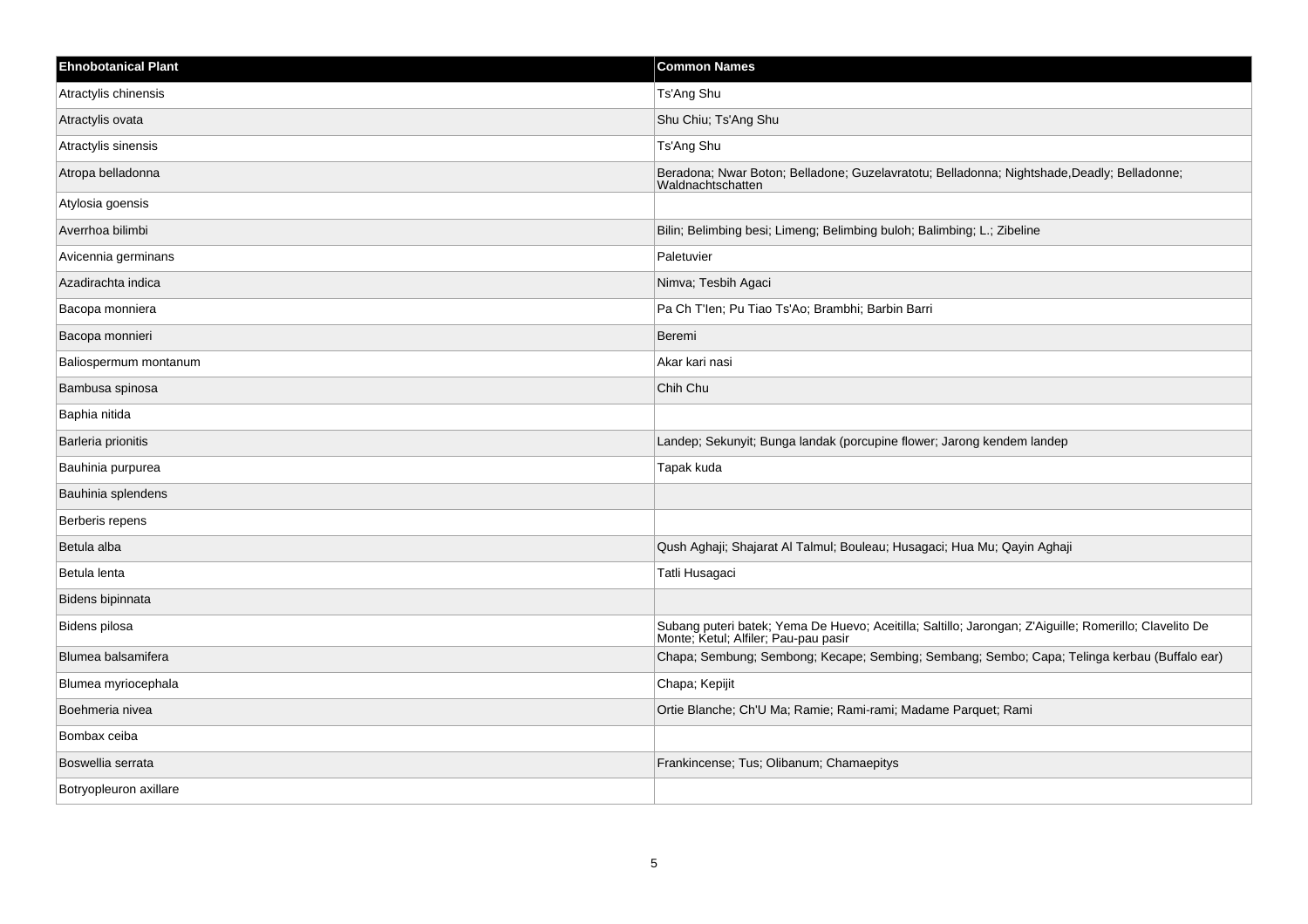| <b>Ehnobotanical Plant</b> | <b>Common Names</b>                                                                                                                                                                                                                             |
|----------------------------|-------------------------------------------------------------------------------------------------------------------------------------------------------------------------------------------------------------------------------------------------|
| Brassica campestris        | Ma Chieh; Salgam; Abura-Na; Chou                                                                                                                                                                                                                |
| Brassica juncea            | Sawi-sawi; Sesawi; Karasi-Na                                                                                                                                                                                                                    |
| Brassica nigra             | Mostaza Negra; Khardal Aswad; Mustard; Qara Khardal; Nware Mostaude; Siyah Hardal; Kuro-Garasi;<br>Ch'Ing Chieh                                                                                                                                 |
| Brassica rapa              | Shelem; Yu T'Sai; Shalgham; Wu Ching; Yun T'Ai; Abura-Na; Turnip; Man Ching                                                                                                                                                                     |
| Brickellia veronicaefolius |                                                                                                                                                                                                                                                 |
| Bridelia ferruginea        |                                                                                                                                                                                                                                                 |
| Bromheadia sp.             | Seraman                                                                                                                                                                                                                                         |
| Broussonetia papyrifera    | Ch'U; Ku Shu                                                                                                                                                                                                                                    |
| Brucea javanica            | Dadih-dadih; Embalau betina; Kwalot; Tambur bui; Sikalur; Lada pahit (Bitter pepper); Ya Dan Zi; Sarai<br>pusur; Melada pahit (Bitter pepper); Lada barau; Hempedu beruang (Bear gall); Malur                                                   |
| Brunfelsia hopeana         | Manaca; Manaka; Vegetable Mercury                                                                                                                                                                                                               |
| Brunfelsia latifolia       |                                                                                                                                                                                                                                                 |
| Brunfelsia maritima        |                                                                                                                                                                                                                                                 |
| Brunsfelsia hopeana        |                                                                                                                                                                                                                                                 |
| Bryophyllum pinnatum       | Bunitiris; Kerenchong; Tope-Tope; L'Ane Blanc; Feuilles Sorcier; Z'Herbe Mal Tete; Feuilles Loup-Garou;<br>Bruja; Daun sejuk; Higuey; Loup Garou; Yerba Bruja; Ganti batang; Sedingin; Sanglou; Suru bebek; Loup-<br>Garou; Seringin; Febrivier |
| Buddleja americana         | Zayolizcan                                                                                                                                                                                                                                      |
| Buddleja cordata           |                                                                                                                                                                                                                                                 |
| Buddleja marubiifolia      |                                                                                                                                                                                                                                                 |
| <b>Bulbine latifolia</b>   |                                                                                                                                                                                                                                                 |
| Bulbine narcissifolia      | Snakeflower                                                                                                                                                                                                                                     |
| Bunchosia glandsulosa      |                                                                                                                                                                                                                                                 |
| Bursera simaruba           | Fragon Caranne; Jobo; Gommier Blanc; Almacigo Blanco; Indio Desnudo; Almacigo Colorado; Almacigo;<br>Chique; Bois D'Encens; Gommier Rouge                                                                                                       |
| Buxus sempervirens         | Boj; Boxwood; Le Buis; Huang Yang Mu; Buis; Bwes Beni; Simsir                                                                                                                                                                                   |
| Cacalia descomposita       |                                                                                                                                                                                                                                                 |
| Caccinia glauca            | Kaksinia                                                                                                                                                                                                                                        |
| Caesalpinia sp.            | Klengkeng; Kuku tupai (Squirrel claw); Kelichi; Kuku tupai (Squrrel claw); Kutuk; Gorek; Rentang; Banduc;<br>Kemrunggi                                                                                                                          |
| Calliandra sp              |                                                                                                                                                                                                                                                 |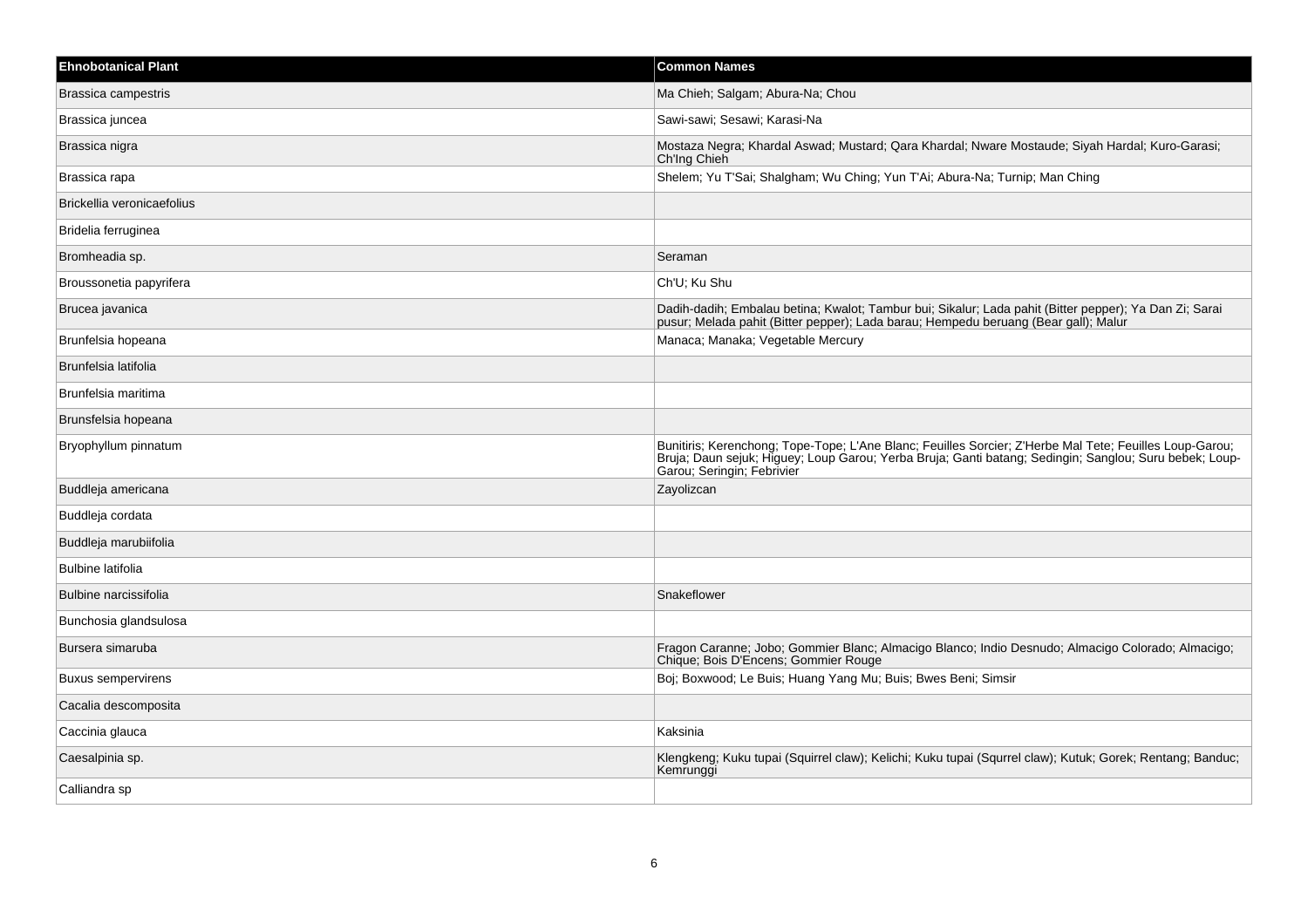| <b>Ehnobotanical Plant</b> | <b>Common Names</b>                                                                                                                                                                                                                    |
|----------------------------|----------------------------------------------------------------------------------------------------------------------------------------------------------------------------------------------------------------------------------------|
| Callicarpa macrophylla     |                                                                                                                                                                                                                                        |
| Callicarpa pedunculata     |                                                                                                                                                                                                                                        |
| Calluna vulgaris           | Heather; Funda; Brecina                                                                                                                                                                                                                |
| Calocarpum sapota          |                                                                                                                                                                                                                                        |
| Calophyllum inophyllum     | Tamanou; Pudek; Bentangor bunga; Nyamplung; Penaga laut; Palo Maria                                                                                                                                                                    |
| Calophyllum soulattri      | Mintak; Bentangor bunga                                                                                                                                                                                                                |
| Calotropis gigantea        | Mudar Plant; Arka; Akanda; Khok; Sidaguri; Kemengu; Widuri; Arbre A Soie; Ushar; Mudar Pflanze; Kayu<br>berduri; Remiga; Biduri; Rembega; Saduri; Algodon De Seda                                                                      |
| Calotropis procera         | Giant Milkweed; Al Dibaj                                                                                                                                                                                                               |
| Campsis chinensis          |                                                                                                                                                                                                                                        |
| Campsis grandiflora        | Ling Hsiao Hua; Ling T'lao; Nozen-Katura; Tzu Wei; Nozen-Kazura                                                                                                                                                                        |
| Cananga odorata            | Ilang-Ilang; Cananga; Kananga; Ylang-Ylang                                                                                                                                                                                             |
| Canarium bengalense        |                                                                                                                                                                                                                                        |
| Canella winterana          | Beyaz Tarcin; Canela; Canille                                                                                                                                                                                                          |
| Cannabis sativa            | Canamo Indio; Hemp, Indian; Bangue; Ta Ma; Canamo; Mariguana; Bhang; Tchene; Kenevir; Han Ma;<br>Huang Ma; Ganja; Huo Ma; Hint Keneviri; Hemp; Qunnab; Ma Jen Chiu; Ma Fen                                                             |
| Capparis decidua           |                                                                                                                                                                                                                                        |
| Capparis heyneana          |                                                                                                                                                                                                                                        |
| Capparis spinosa           | Kebre; Kabar; Capparis Spinosa; Caper                                                                                                                                                                                                  |
| Capparis zeylanica         |                                                                                                                                                                                                                                        |
| Capsicum annuum            | Pimiento; Aji Dulce; Chabai achong; Piment Doux; Kirmizi Biber; Filfil; La Chiao                                                                                                                                                       |
| Caralluma aucheriana       |                                                                                                                                                                                                                                        |
| Cardiospermum halicacabum  | Peria bulan; Badha; Kokalende; Bonnet Carre; Persil Batard; Ketipes; Uban kayu; Baloon Vine; Kola<br>Myetsi, Pepare karung, Toffe-Toffe, Pois De Merveille, Pois Merveille                                                             |
| Carduus crispus            | Fei Lien                                                                                                                                                                                                                               |
| Carica papaya              | Papaw; Chich Put; Fan Kua; Tinti; Papaye; Mu Kua; Gandul; Mapaza; Pawpaw; Wan Shou Kuo; Kates;<br>Lohong Si Phle; Pawpaw Tree; Lechoso; Kuntaia; Katela gantung; Papayer; Kepaya; Betik petik; Papaya;<br>Papailler; Pepol; Kavunagaci |
| Carissa carandas           |                                                                                                                                                                                                                                        |
| Carnegiea gigantea         |                                                                                                                                                                                                                                        |
| Carthamus tinctorius       | Hung Hua; Hung Lan Hua; Huang Lan; E'Sfer; Yao Hua; Kasumba; Azafran; Beni-Bana; Qurtum; Alazor;<br>Habb Et Quirthim; Kesumba                                                                                                          |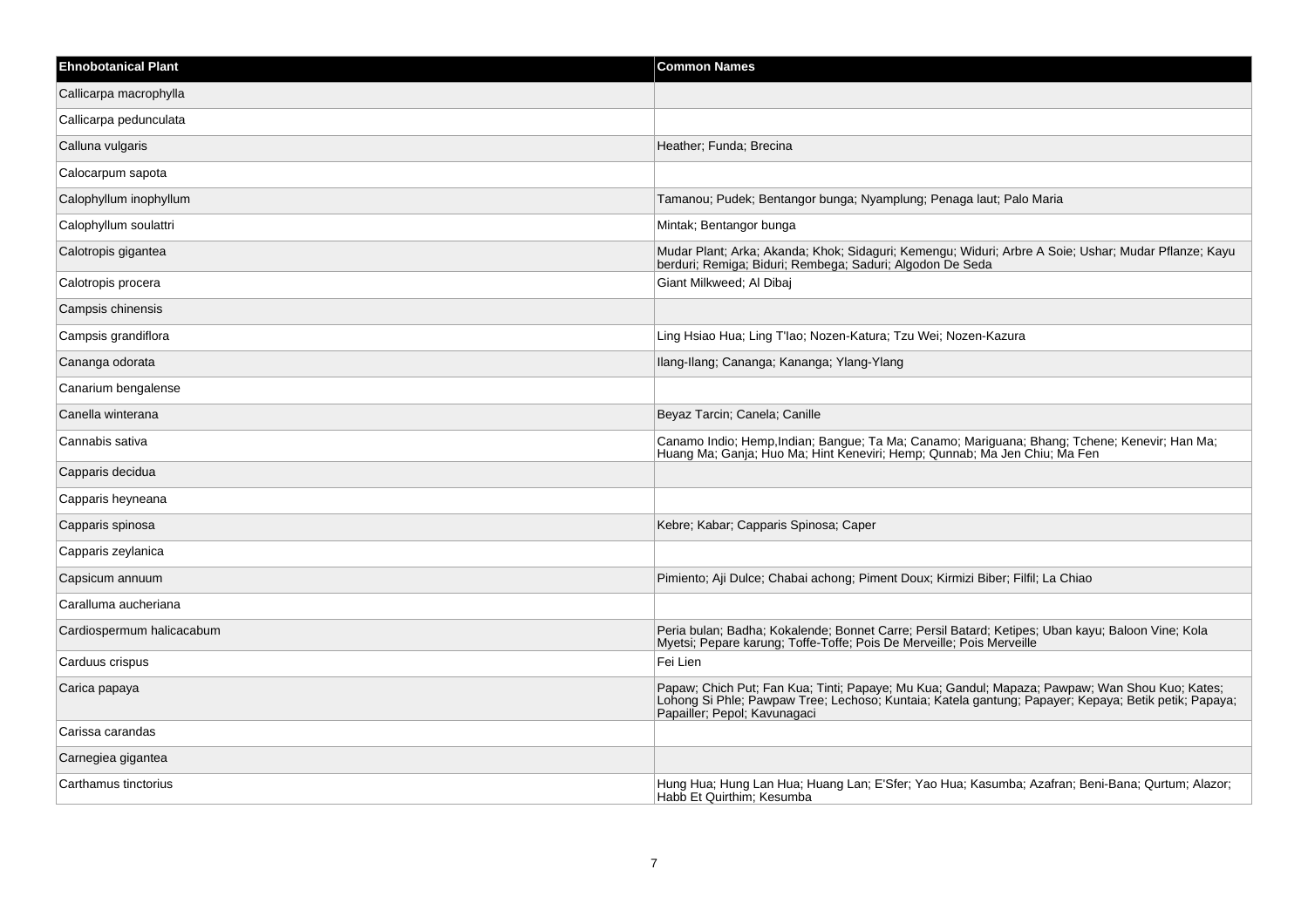| <b>Ehnobotanical Plant</b> | <b>Common Names</b>                                                                                                                                                                                                                  |
|----------------------------|--------------------------------------------------------------------------------------------------------------------------------------------------------------------------------------------------------------------------------------|
| Casimiroa edulis           | Weisse Sapote; Wild Sapote; Cochitzapotl; Zapote Blanco                                                                                                                                                                              |
| Cassia alata               | Fleur St Christophe; Fleur A Dartres; Ketepeng tijna; Ketepeng badak; Gelenggang; Ketepeng kebo;<br>Ketepeng; Dartres; Ludanggan; Fleur Palmiste; Daoen koepang; Fleur Dartre; Dates Jaunes; Guajava;<br>Date; Ki manila; Herbe A Da |
| Cassia occidentalis        | Tlalhoaxin; Menting; Khiyar Shember; Pois Piante; Sinamekki; Wang Chiang Nan; Kachang kota; Kasiah;<br>Shih Chueh Ming; Senting                                                                                                      |
| Castanea sativa            | Li; Mao Li; Castano; Shan Li; Hsin Li; Pan Li; Chestnut; Kestane Agaci                                                                                                                                                               |
| Ceanothus gracilis         | Tebu kera (Monkey sugarcane)                                                                                                                                                                                                         |
| Cedrela odorata            | Cedre Espagnol; Cedro; Cedre; Acajou Femelle; Cedro Hembra                                                                                                                                                                           |
| Celastrus orbicularis      |                                                                                                                                                                                                                                      |
| Celastrus paniculata       | Sila                                                                                                                                                                                                                                 |
| Celastrus paniculatus      |                                                                                                                                                                                                                                      |
| Celastrus scandens         | Bittersweet; Douce Amer De L'Amerique; American Bittersweet; Amerikaanse Bitterzoet; Falsa Dulcamara;<br>Amerikanische Bittersuss; Waxwork                                                                                           |
| Ceratocephalus falcatus    | Lizzeij; Magignoka                                                                                                                                                                                                                   |
| Cerbera manghas            | Bentan; Bintaru                                                                                                                                                                                                                      |
| Chamaecyparis nootkatensis |                                                                                                                                                                                                                                      |
| Chenopodium ambrosioides   | Apasote; Meksika Cayi; Paico; Herbe A Vers; Pazote; Semin Contra; L.; Chenopode; Simon Contegras;<br>Feuilles A Vers: Semen Contra                                                                                                   |
| Chenopodium vulvaria       | Vulvaria; Fena Kokulu Kazayagi                                                                                                                                                                                                       |
| Chimaphila maculata        | Wintergreen, Spotted                                                                                                                                                                                                                 |
| Chimaphila umbellata       | Ground Ivy; Winterlieb; Spotted Wintergreen; Chimaphile; Pyrole En Ombelle; Doldiges Wintergrun; Prince'S Pine; Skjaerm Vintergron; Pipsissewa                                                                                       |
| Chiococca alba             | Croc Souris; Quimaque; Bejuco De Berraco; Jasmin Batard; Cainca; David'S Root; Timaque; Bejuco<br>Timaque; Snowberry; Timacle                                                                                                        |
| Chlorophora tinctoria      | Palo De Mora                                                                                                                                                                                                                         |
| Chrysactinia mexicana      |                                                                                                                                                                                                                                      |
| Chrysopogon aciculatus     | Temuchut                                                                                                                                                                                                                             |
| Cibotium barometz          | Penawar jambi; Kou Chi; Penawar                                                                                                                                                                                                      |
| Cimicifuga americana       |                                                                                                                                                                                                                                      |
| Cimicifuga dahurica        |                                                                                                                                                                                                                                      |
| Cimicifuga foetida         |                                                                                                                                                                                                                                      |
| Cimicifuga racemosa        | Cimicifuga                                                                                                                                                                                                                           |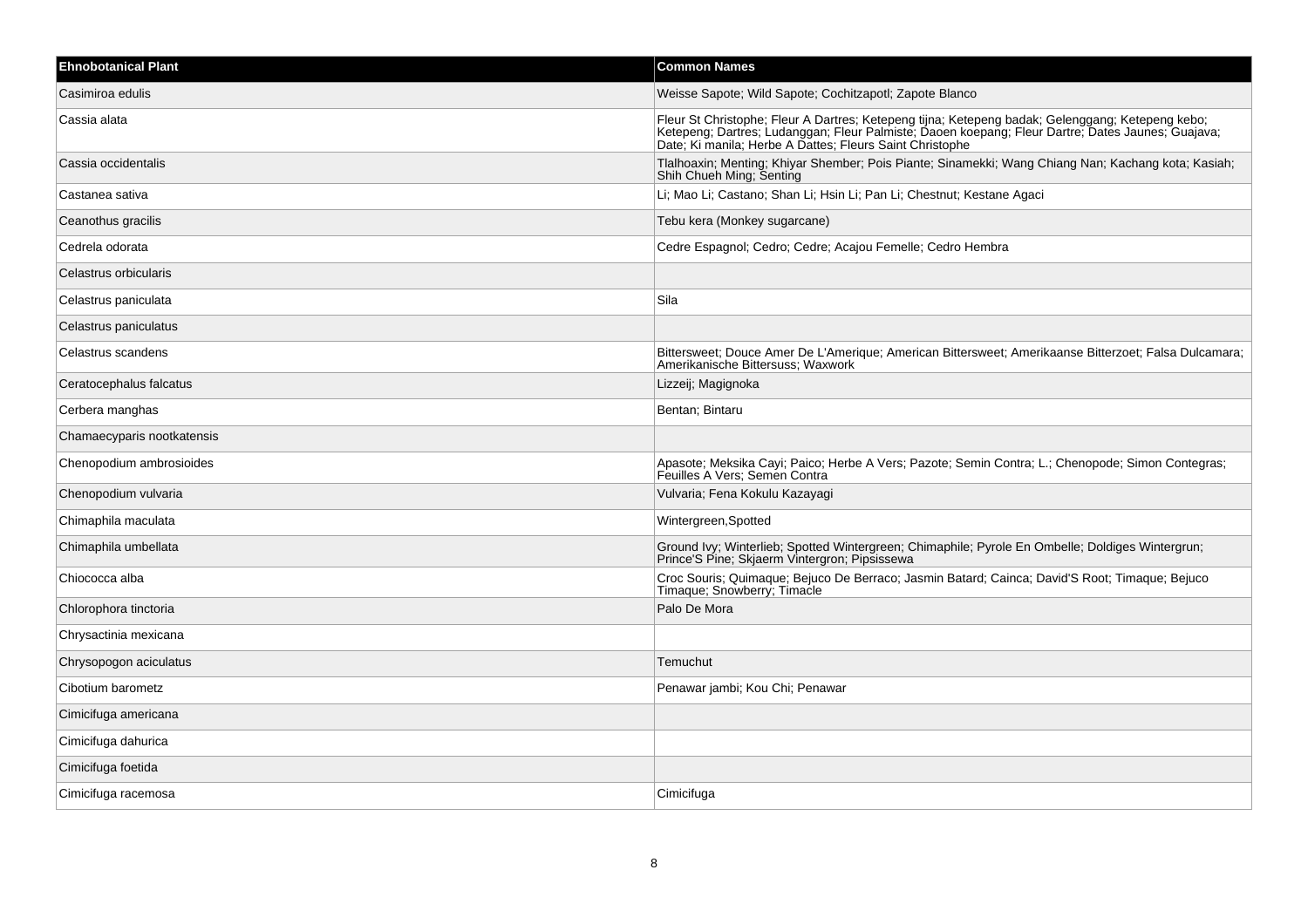| <b>Ehnobotanical Plant</b> | <b>Common Names</b>                                                                                                                      |
|----------------------------|------------------------------------------------------------------------------------------------------------------------------------------|
| Cimicifuga simplex         | Sarasina-Shoma                                                                                                                           |
| Cinnamomum camphora        | Kusu-No-Ki; Camphora; Kafur; Chang                                                                                                       |
| Cinnamomum iners           | Kayu manis hutan (Wild cinnamo; Teja badak (Tapir cinnamon); Teja lawang (Clove cinnamon); Medang<br>kemangi                             |
| Cinnamomum macrocarpum     |                                                                                                                                          |
| Cinnamomum parthenoxylon   | Medang gatal (itch laurel); Kayu gadis                                                                                                   |
| Cissampelos pareira        | Gasing-gasing; Bejuco De Raton; Liane Patte Cheval; Aristoloche Lobee; Feuille Coeur                                                     |
| Cissus sicyoides           | Liane Molle; Feuille Cotaire; Bejuco Caro; Caro; Herbe A Ulceres; Tripa De Zopilote; Bejuco De Parra;<br>Liane Minguet                   |
| Citrullus colocynthis      | Visala; Haji Qawugh; Handhal; Pikrokolokunthia; Ebucehilkarpuzu; Coloquintida; Phidangourgia; Kozalk                                     |
| Citrus aurantifolia        | Limau amkian; Limau masam; Citron Vert; Citronnier; Lima Bobo; Citronnier Verjus; Citron; Limau nipis;<br>Limau asam; Lima               |
| Citrus limon               | Limon; Lemun Tresh; Lemun Hamedh; Lemon; Limonero; Miski                                                                                 |
| Clausena anisata           |                                                                                                                                          |
| Clausena anisum-olens      |                                                                                                                                          |
| <b>Clematis chinensis</b>  |                                                                                                                                          |
| Clematis minor             | Wei Ling Hsien                                                                                                                           |
| Clematis scabiasifolia     |                                                                                                                                          |
| Cleome brachycarpa         |                                                                                                                                          |
| Cleome chelidonii          | Maman pantai; Maman puteh; Mamang kebo; Maman jerok; Bhoebhoewan                                                                         |
| Cleome viscosa             | L.                                                                                                                                       |
| Clerodendrum bungei        |                                                                                                                                          |
| Clerodendrum fragrans      | Setumpok; Melor jawa (Java jasmine); Pokok rabu kembang                                                                                  |
| Clerodendrum indicum       | Daun apiun; Sekar petak                                                                                                                  |
| Clerodendrum inerme        | Qesmat Aghaji; Yasamin Zafer; Tulang tulang; Bunga pawang (Shaman flower)                                                                |
| Clerodendrum serratum      | Sunga tasek; Tinjal tasek (Pl. w/ft in ocea; Mata kesang; Timba tasek (Ocean hand-bucket; Senggugor<br>(Miscarriage plant); Tinjal tasek |
| Clerodendrum trichotomum   |                                                                                                                                          |
| Clusia flava               |                                                                                                                                          |
| Clusia rosea               | Bois Pale; Gros Figuier; Copey; Figuier Maudit Marron; Resina De Copei; Balsam Apple; Cupey; Figuier<br>Maudit                           |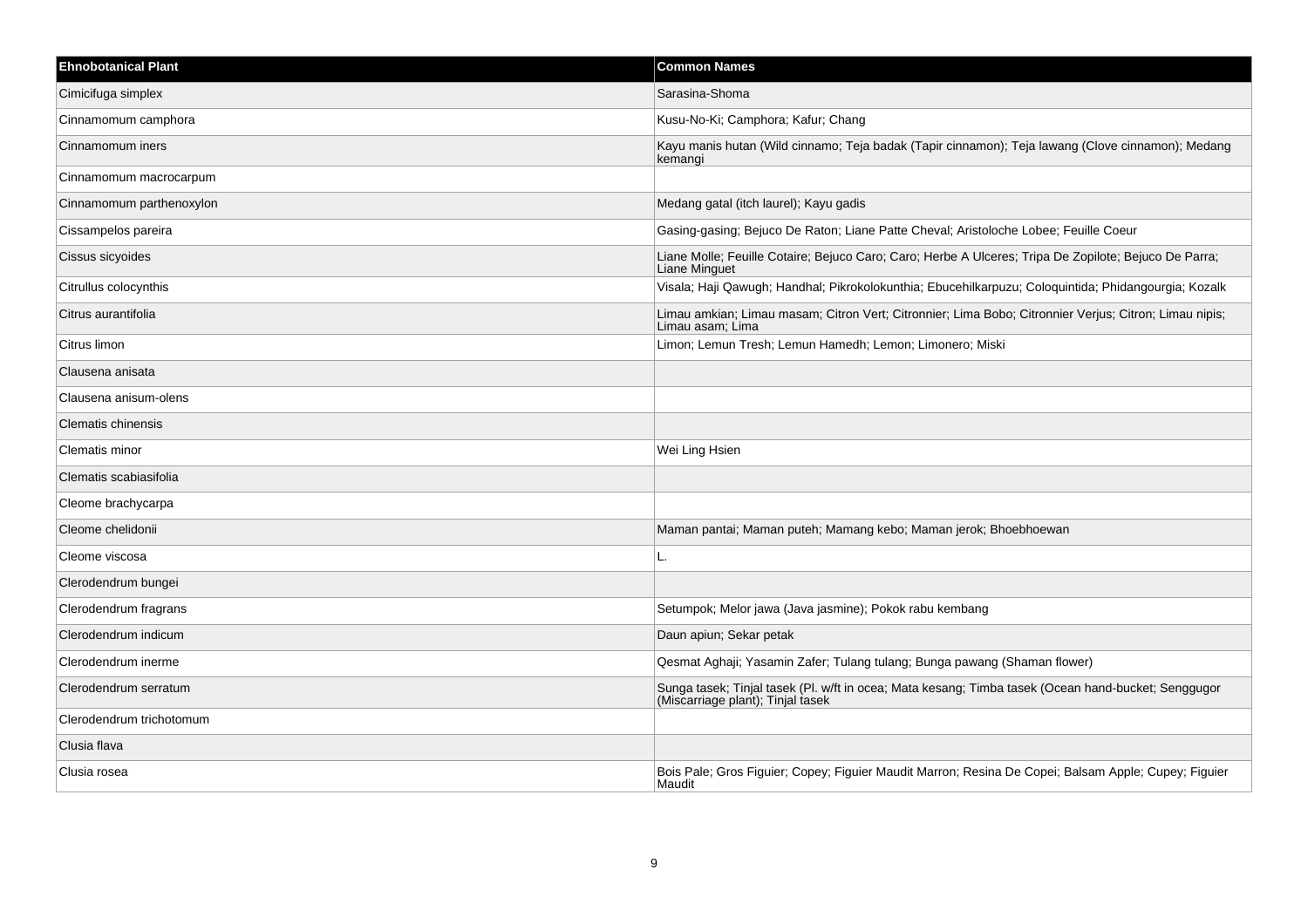| <b>Ehnobotanical Plant</b> | <b>Common Names</b>                                                                                                                                                                                                                                              |
|----------------------------|------------------------------------------------------------------------------------------------------------------------------------------------------------------------------------------------------------------------------------------------------------------|
| Cnidium monnieri           | Hui Ch'Uang; Tsao Chi; Ch'Iang Mi; She Mi; She Ch'Uang; Ma Ch'Uang; Hsu; Ssu I; Sheng Tu                                                                                                                                                                         |
| Coccinea glauca            |                                                                                                                                                                                                                                                                  |
| Cocculus hirsutus          |                                                                                                                                                                                                                                                                  |
| Cocculus japonicus?        | Han Fang Chi                                                                                                                                                                                                                                                     |
| Cocculus thunbergii?       | Chieh Li: Fang Chi: Mu Fang Chi: Shih Chieh                                                                                                                                                                                                                      |
| Cocculus trilobus          | Ao-Tuzura-Huzi                                                                                                                                                                                                                                                   |
| Cocos nucifera             | Kechambil; Kerambil; Noix De Coco; Cocoyeur; Cocoye; Yeh Chung Chiu; Palma De Coco; Drakht I<br>Badinja; Jeho; Niyu; Cocotier; Kerambir; Kelambir; Cocotero; Yeh Tzu; Coco; Nyor; Coqueiro; Kelapa; Mata<br>De Coco; Kalapa; Hsu Yu; Ipai; Yueh Wang T'Ou; Nyiur |
| Coix lacryma-jobi          | Hato-Mugi; Job'S Tear; Lagrimas De San Pedro; Yokuinin; Yi Yi Ren; Gurlu; Larmes De Job; Hui Hui Mi;<br>Chi Shih, Tranengras; İl Jen; Chieh Li; Hatomugi; T'U I Mi; Kan Mi; Gavedhu; Graines Chapelet; I Chu Tzu;<br>I I Jen Chiu; Zyuzu-Dama                    |
| Colchicum autumnale        | Meadow Saffron; Herbstreitlose; Colchicum; Colquico; Cigdem                                                                                                                                                                                                      |
| Colchicum luteum           |                                                                                                                                                                                                                                                                  |
| Coldenia procumbens        |                                                                                                                                                                                                                                                                  |
| Commiphora mukul           | Chia Mu Yao; Guggulu                                                                                                                                                                                                                                             |
| Comptonia peregrina        | Sweetfern                                                                                                                                                                                                                                                        |
| Conioselinum univittatum   | Ch'Uan Hsiung; Ma Hsien Hsiung Ch'Iung; T'Ai Hsiung; Chiao Nao Hsiung; Hsiang Kuo; Fu Hsiung; Mi Wu;<br>Ching Hsiung; Hsi Hsiung                                                                                                                                 |
| Copernicia prunifera       | Karnoba Agaci                                                                                                                                                                                                                                                    |
| Coptosapelta tomentosa     | Belingun akar; Meroyen puteh; Sebasoh akar; Sebusok; Malong; Perual; Cherek jantan (big diarrhea pl                                                                                                                                                              |
| Corallocarpus epigaeus     |                                                                                                                                                                                                                                                                  |
| Cordia boissieri           | Nacahuita                                                                                                                                                                                                                                                        |
| Cordia subcordata          |                                                                                                                                                                                                                                                                  |
| Coriandrum sativum         | Kuzbarah; Cilantro; Cilantrico; Hsiang Sui; Kozahla; Hu Sui; Dhanya; Coriander; Koendoro; Coriandrum;<br>Penjilang; Ketumbar; Kisnis; Misima-Saiko; Katumber; Yuan Sui; Culantrico; Culantro                                                                     |
| Cornutia odorata           |                                                                                                                                                                                                                                                                  |
| Costus spicatus            | Gengibre Cimarron                                                                                                                                                                                                                                                |
| Cotula anthemoides         |                                                                                                                                                                                                                                                                  |
| Crateva tapia              |                                                                                                                                                                                                                                                                  |
| Crinum latifolium          | Poison Bulb                                                                                                                                                                                                                                                      |
| Crotalaria sp              |                                                                                                                                                                                                                                                                  |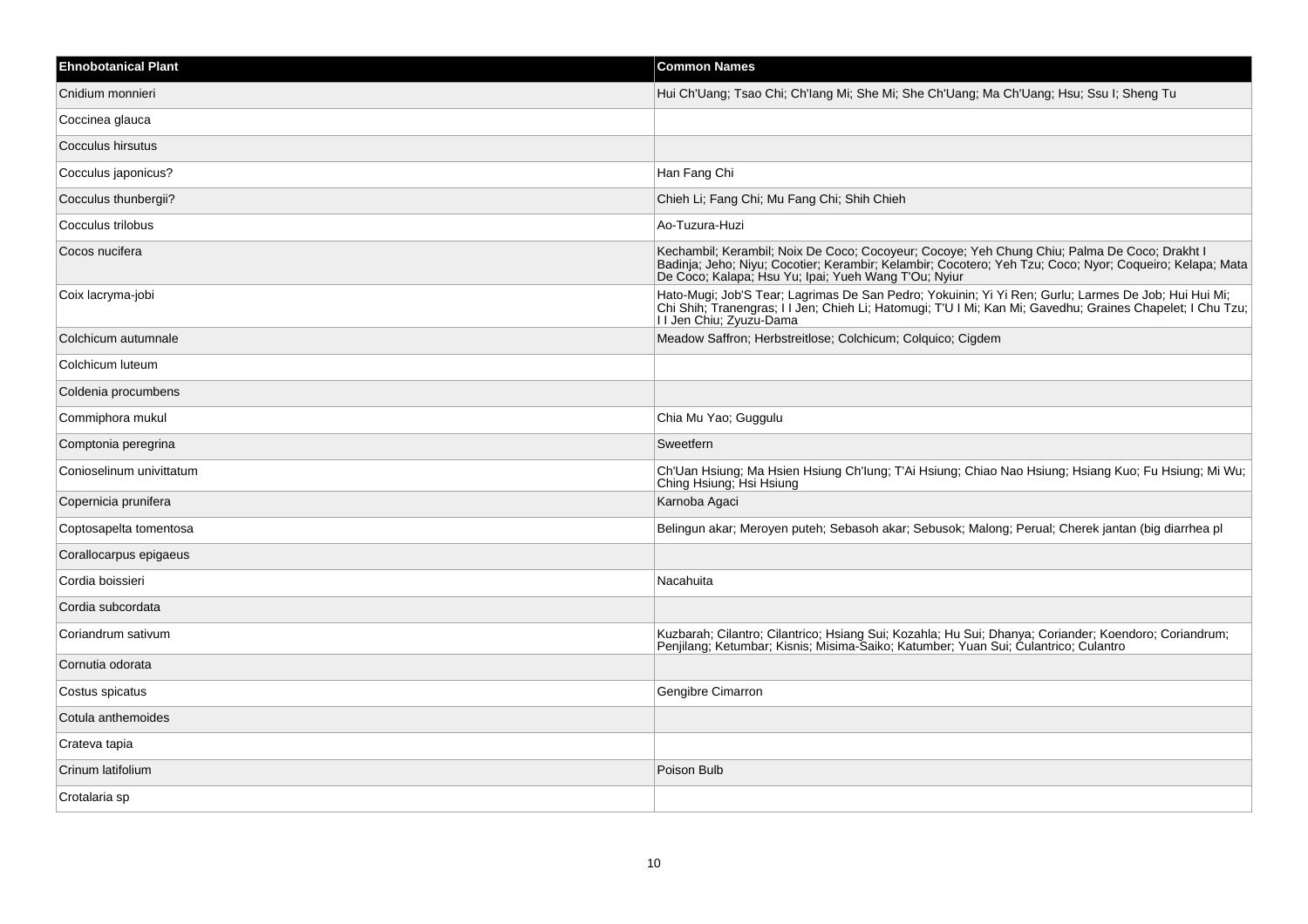| <b>Ehnobotanical Plant</b> | <b>Common Names</b>                                                                                                                                                                                                                                                                                                          |
|----------------------------|------------------------------------------------------------------------------------------------------------------------------------------------------------------------------------------------------------------------------------------------------------------------------------------------------------------------------|
| Croton dioicus             |                                                                                                                                                                                                                                                                                                                              |
| Croton dioidus             |                                                                                                                                                                                                                                                                                                                              |
| Croton flavens             |                                                                                                                                                                                                                                                                                                                              |
| Croton guatemalensis       |                                                                                                                                                                                                                                                                                                                              |
| Croton malambo             |                                                                                                                                                                                                                                                                                                                              |
| Croton niveus              | Kopalsi                                                                                                                                                                                                                                                                                                                      |
| Croton populifolius        |                                                                                                                                                                                                                                                                                                                              |
| Cryptocarya wightiana      |                                                                                                                                                                                                                                                                                                                              |
| Cupressus sempervirens     | Cypress; Selvi; Cipres; Cipreste                                                                                                                                                                                                                                                                                             |
| Curcuma domestica          | Safron Du Pays; Kurkuma Uzum; Safran De St Domingue; Haridra; Yu Chin; Olena; Turmeric; Safran Du<br>Pays; Ukon; Safran Des Indes                                                                                                                                                                                            |
| Curcuma xanthorrhiza       | Temu lawas; Temu raya; Temu lawak; Koneng gediTemu lawak                                                                                                                                                                                                                                                                     |
| Cuscuta japonica           | Nenasi-Kazura                                                                                                                                                                                                                                                                                                                |
| Cyananthus Iobatus         |                                                                                                                                                                                                                                                                                                                              |
| Cyathula capitata          |                                                                                                                                                                                                                                                                                                                              |
| Cyathula prostrata         | Femina; Nyarang puteh; Penjarang; Nyarang; Jarang-jarang; Senjarang                                                                                                                                                                                                                                                          |
| Cyclea hypoglauca          |                                                                                                                                                                                                                                                                                                                              |
| Cymbopogon citratus        | Eri makoe; Sere; Sereh makan (Edible sereh); Sere mangat bi; Limoncillo; Tapisa-pisa; Salimbata;<br>Citronelle; Laoe wasiro; Limonotu; Serai; Hoe moeke; Citronela                                                                                                                                                           |
| Cymbopogon jwarancusa      |                                                                                                                                                                                                                                                                                                                              |
| Cymbopogon nardus          | Seriwang; Hint Zumbulu; Sereh wangi (Fragrant sereh); Citronnelle                                                                                                                                                                                                                                                            |
| Cynara scolymus            | Tyosen-Azami; Artichaut; Alcachofa; Artichoke; Alcachofera                                                                                                                                                                                                                                                                   |
| Cyperus longus             | Cyperus                                                                                                                                                                                                                                                                                                                      |
| Dalbergia lanceolaria      |                                                                                                                                                                                                                                                                                                                              |
| Damnacanthus indicus       | Fu Niu Hua                                                                                                                                                                                                                                                                                                                   |
| Datura metel               | Kidi Ganian; Dhatoora; L.; Kechubong; Kuchubong; Kechubong hitam; Ke-Tyosen-Asagao; Kachubang;<br>Metel; Gawz Mathil; Tatula; Kechubong puteh                                                                                                                                                                                |
| Datura sp                  |                                                                                                                                                                                                                                                                                                                              |
| Datura stramonium          | Estramoni; Cocombre Zombie; Galurt; Nongue; Pomme Epineuse; Jimson; Chamico; Figuiero Do Inferno;<br>Gemeiner Stechapfel; Concombre Zombie; Cojon De Diablo; Tapate; Man T'O Lo; Estramonio; Feng Ch'leh<br>Erh; Opium Tropical; Bue<br>Jimson Eed; Cornicopio; Doornappelkruid; Stinkblaren; Jimsonweed; Floribunda; Nafeer |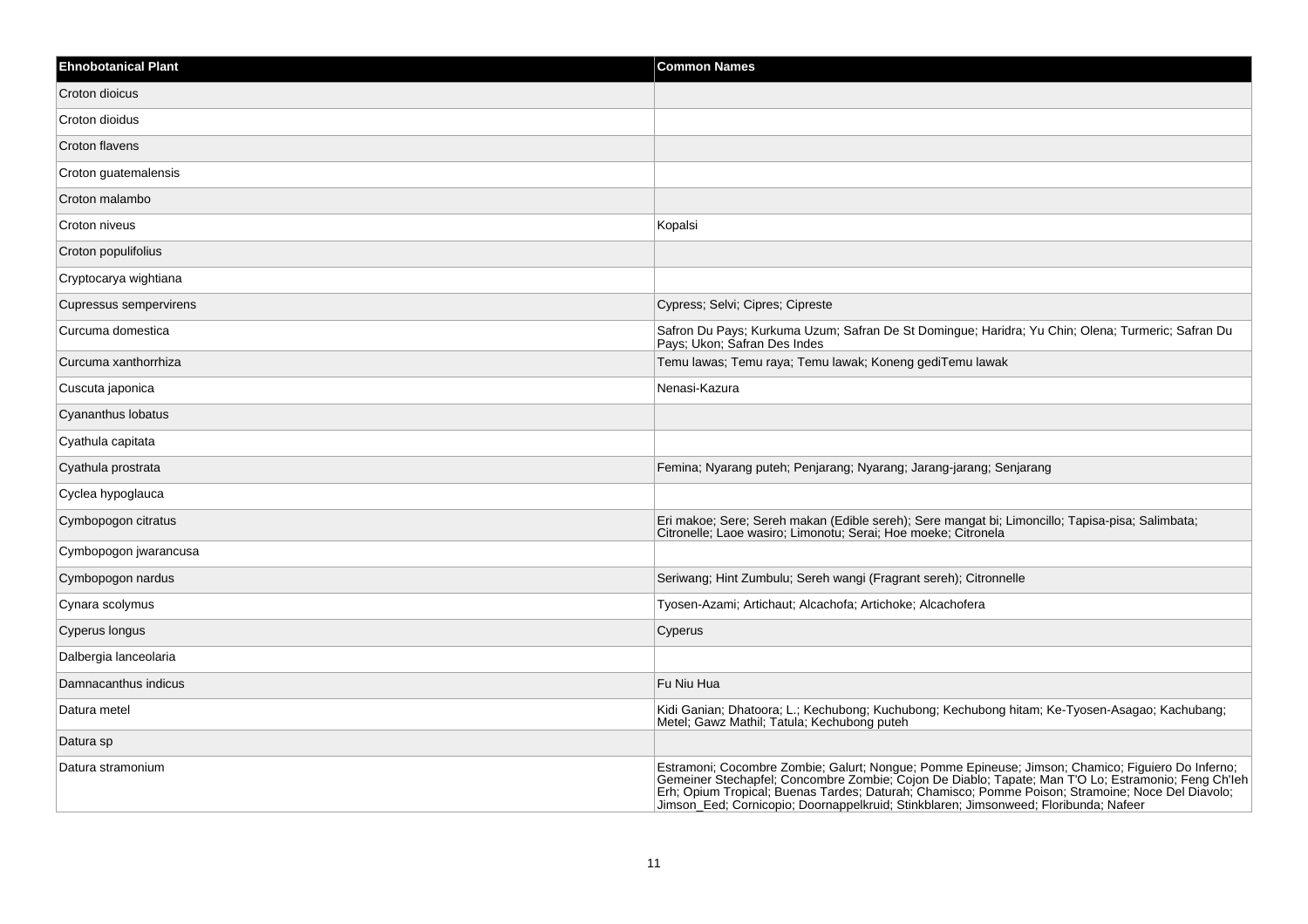| <b>Ehnobotanical Plant</b> | <b>Common Names</b>                                                                                                                      |
|----------------------------|------------------------------------------------------------------------------------------------------------------------------------------|
| Delonix elata              |                                                                                                                                          |
| Dendropanax arboreus       | Vibora; Bois Negresse; Fausse Salsepareille; Palo De Burro; Ramon De Vaca; Salsepareille Batard;<br>Lengua De Vaca; Salsepareille Marron |
| Derris trifoliata          | Ketui; Setui; Salang                                                                                                                     |
| Desmodium gyroides         | Kadelen; Jalakan                                                                                                                         |
| Desmodium triflorum        | Semanggen; Sisik Betok; Sisek tenggiling (Anteater); Rumput barek sisek puteh; Sisek betok                                               |
| Dialium dinklagei          |                                                                                                                                          |
| Dialyanthera otoba         |                                                                                                                                          |
| Dichrostachys cinerea      |                                                                                                                                          |
| Didymopanax morototoni     | Bois Canot; Bois A Trembler; Aralie Grandes Feuilles; Palo De Sable; Bois Trembler                                                       |
| Didymopanax tremulus       | Aralie Grandes Feuilles; Bois Trembler; Bois D'Anjou; Le Tremble; Palo De Viento                                                         |
| Dieffenbachia costata      |                                                                                                                                          |
| Dioscorea nipponica        |                                                                                                                                          |
| Dioscorea sp               | Shu Yu; Yam; Huang Yao Tzu; Name Amarillo                                                                                                |
| Dioscorea tokoro           | Oni-Dokoro                                                                                                                               |
| Dioscorea villosa          | Yabani Hindelmasi                                                                                                                        |
| Diospyros candolleana      |                                                                                                                                          |
| Diploknema butyracea       |                                                                                                                                          |
| Dipsacus asper             | Hsii Tuan; Chieh Ku                                                                                                                      |
| Dipsacus japonicus         | Ch'Uan Hsu Tuan; Hsu Tuan                                                                                                                |
| Dipterocarpus alatus       | Yang kao; Yang na                                                                                                                        |
| Dissotis rotundifolia      |                                                                                                                                          |
| Dodonaea viscosa           | Dodonia; Kayu mesen                                                                                                                      |
| Dracaena congesta          | Jenjuang; Senjuang; Juang-juang; Lenjuang                                                                                                |
| Dracaena porteri           | Juang-juang; Senjuang; Jenjuang; Lenjuanjuang                                                                                            |
| Dracaena umbratica         | Senjuang                                                                                                                                 |
| Drimys granadensis         |                                                                                                                                          |
| Drosera peltata            |                                                                                                                                          |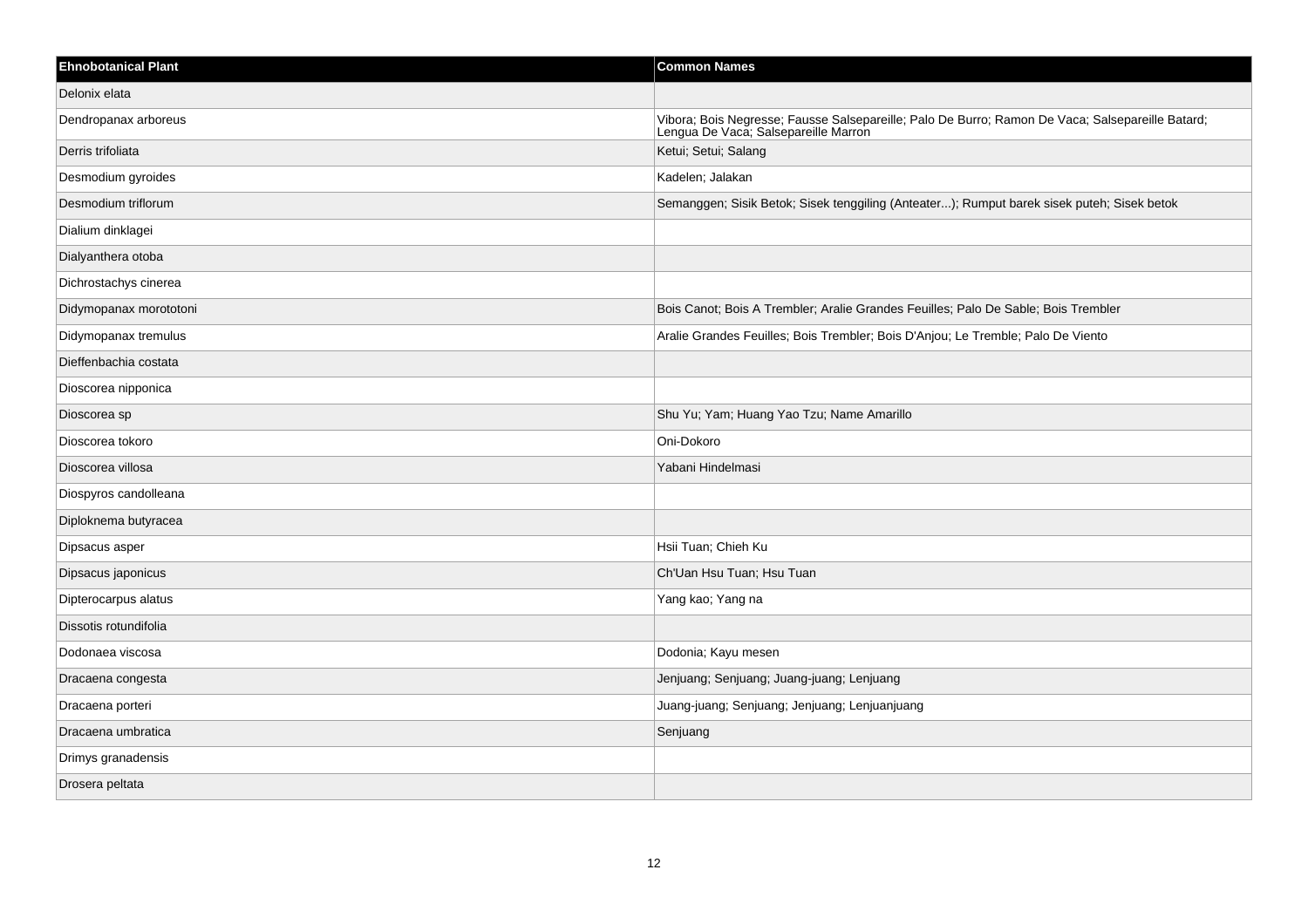| <b>Ehnobotanical Plant</b> | <b>Common Names</b>                                                                                                             |
|----------------------------|---------------------------------------------------------------------------------------------------------------------------------|
| Drynaria fortunei          |                                                                                                                                 |
| Dysophylla auricularia     |                                                                                                                                 |
| Dysophylla auriculata      | Ekor kuching (Cat tail); Ketumpang; Ekur kuching (Cat tail); Awi tanah                                                          |
| Dysoxylum cauliflorum      | Pokok parong; Pudu sawa                                                                                                         |
| Dysoxylum malabaricum      |                                                                                                                                 |
| Ecbolium linneanum         |                                                                                                                                 |
| Echites trifida            |                                                                                                                                 |
| Elaeocarpus oblongus       |                                                                                                                                 |
| Elaeocarpus serratus       |                                                                                                                                 |
| Elaeocarpus tuberculatus   |                                                                                                                                 |
| Enicostema littorale       |                                                                                                                                 |
| Ephedra fragilis           | Efedra                                                                                                                          |
| Ephedra sp                 |                                                                                                                                 |
| Epimedium sagittatum       | Hsien Ling P'l; Hozaki-No-Ikari-So; Hozakino-Ikari-So; Yin Yang Huo                                                             |
| Erigeron dissectus         | Vergerettes Du Canada                                                                                                           |
| Erigeron domingensis       | Quinze Sous                                                                                                                     |
| Erigeron sumatrensis       | Chapa; Sembong jantan; Riang batek; Sawi bulan                                                                                  |
| Eriodictyon sp             |                                                                                                                                 |
| Eriosema parviflorum       |                                                                                                                                 |
| Erodium cicutarium         | Bakhitry; Donbaba; Saatotu; Alfilerillo De Pastor                                                                               |
| Eryngium foetidum          | Coulante; Culantro; Culantrico; Cilantro; Panicaut Fetide; Chardon Etoile Puant; Coulantre; Ketumbar jawa;<br>Cilantro Sabanero |
| Eryngium yuccifolium       |                                                                                                                                 |
| Erythrina indica           | Galala poetih; Dadap sabrong; Dadap ajam; Oeken; Immortel                                                                       |
| Erythrina mildbraedii      |                                                                                                                                 |
| Erythrina stricta          |                                                                                                                                 |
| Erythrophleum suaveolens   | Ordealbean                                                                                                                      |
| Erythroxylum coca          | Koka; Cocaine                                                                                                                   |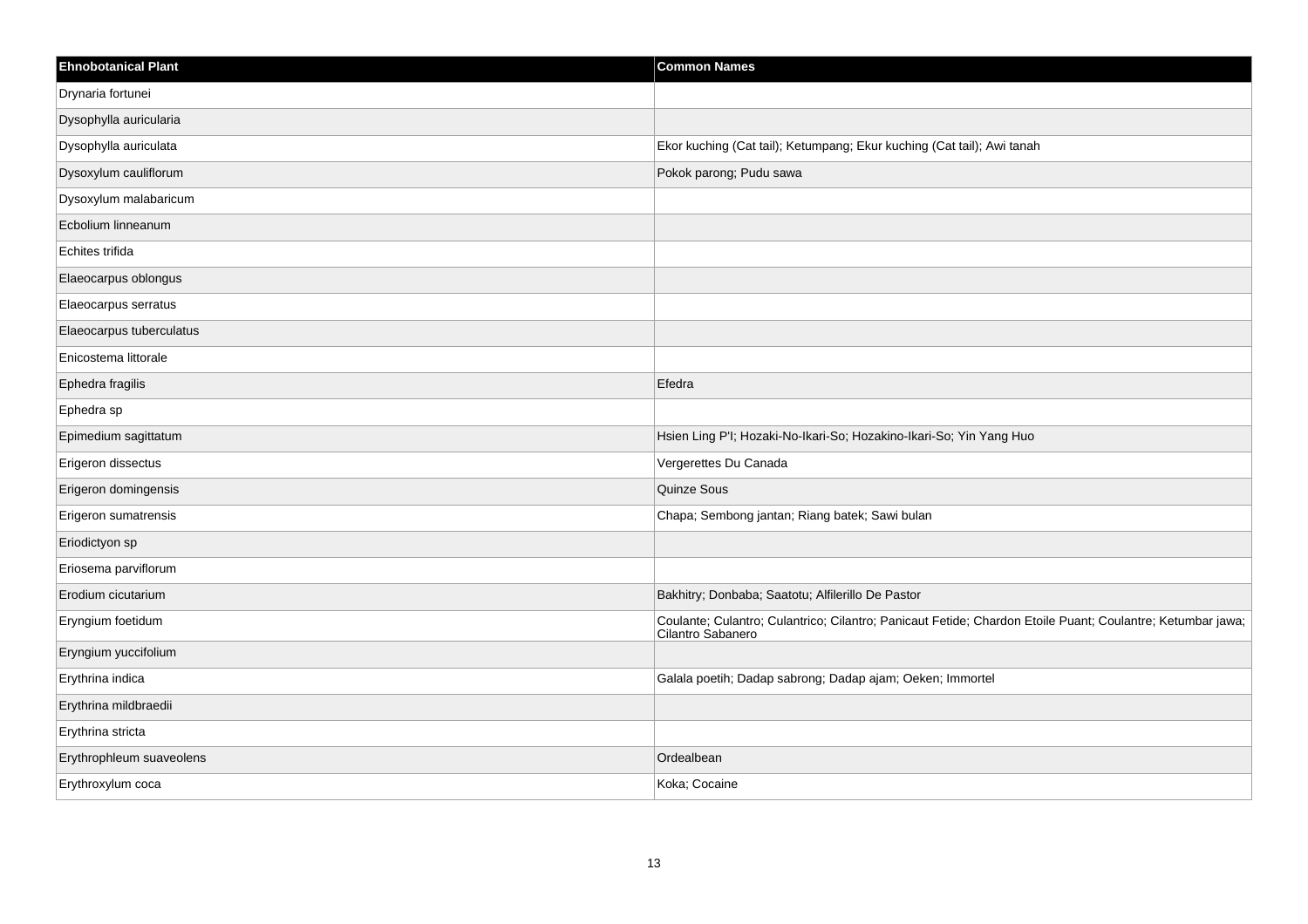| <b>Ehnobotanical Plant</b> | <b>Common Names</b>                                                                                                                                                                                                                                                                                       |
|----------------------------|-----------------------------------------------------------------------------------------------------------------------------------------------------------------------------------------------------------------------------------------------------------------------------------------------------------|
| Eucalyptus sp              | Eucalipto                                                                                                                                                                                                                                                                                                 |
| Eugenia zeylanica          | Kelat nasi-nasi                                                                                                                                                                                                                                                                                           |
| Euodia solomonensis        |                                                                                                                                                                                                                                                                                                           |
| Eupatorium hemipteropodum  |                                                                                                                                                                                                                                                                                                           |
| Eupatorium odoratum        | Guerit Tout; Zaraguey; Langa-Chata; Rompezaraguey; Mata Finca; Langue A Chatte; Eupatoire; Guerit<br>Vite; Langi-Chatte; Niquibey                                                                                                                                                                         |
| Eupatorium sp              | Tse Lan; Marmaquilla; Ti Sun                                                                                                                                                                                                                                                                              |
| Euphorbia amygdaloides     | Spurge, Wood; Orman Sutlegeni                                                                                                                                                                                                                                                                             |
| Euphorbia antiquorum       | Sudu Sudu; Duluk; Euforbia; Snuhi; Sudu-sudu; Wolfsmilch Der Alten; Sehadid Kalli; Euphorbe Des<br>Anciens; Tidhara; Triangular Spurge; Vajrakanata                                                                                                                                                       |
| Euphorbia helioscopia      | Wolf'S Milk; Us Al Kalbah; Wolfsmilch; Maleiteira; Lu Yeh Lu Hua Ts'Ao; Spurge,Sun; Sonnenwendige<br>Wolfsmilch; Kroontjeskruid; Reveil Matin; Turnsole,Small; Um Al Halib; Khannaiq Ad Dijaj; Ze Qi;<br>Tyranneste; Tse Ch'l; Reveye; Mao Erh Yen Ching Ts'Ao; Erba Calanzola; Mamona; Herbe Aux Verrues |
| Euphorbia nivulia          | Milkhedge                                                                                                                                                                                                                                                                                                 |
| Euphorbia pekinensis       | Ta Chi; Taka-Todai                                                                                                                                                                                                                                                                                        |
| Euphorbia sieboldiana      | Kan Sui                                                                                                                                                                                                                                                                                                   |
| Euphorbia tirucalli        | Pencil Tree; Milkbush; Mentulang; Tikel balung; Kayu urip; Tulang-tulang; Kayu patah tulang (Frac. wood);<br>Paching tawa                                                                                                                                                                                 |
| Evodia lepta               |                                                                                                                                                                                                                                                                                                           |
| Evodia rutaecarpa          | Wu Chu Yu; Goshu                                                                                                                                                                                                                                                                                          |
| Excoecaria acerifolia      |                                                                                                                                                                                                                                                                                                           |
| Excoecaria agallocha       | Buta-buta; Blind Your Eyes; Mangrove, Milky; Bebuta                                                                                                                                                                                                                                                       |
| Fagara chiloperone         |                                                                                                                                                                                                                                                                                                           |
| Fagara zanthoxyloides      |                                                                                                                                                                                                                                                                                                           |
| Fagraea racemosa           | Sepuleh (The restorer); Kahawa hutan (Woodland coffee); Setebal; Lida rusah (Deer's tongue); Mengkudu<br>badak (Rhinoceros)                                                                                                                                                                               |
| Farsetia hamiltonii        |                                                                                                                                                                                                                                                                                                           |
| Farsetia jacquemontii      |                                                                                                                                                                                                                                                                                                           |
| Farsetia ramosissima       |                                                                                                                                                                                                                                                                                                           |
| Ferula gummosa             | Galbanum                                                                                                                                                                                                                                                                                                  |
| Ferula persica             |                                                                                                                                                                                                                                                                                                           |
| Fevillea cordifolia        | Nandhiroba; Noix De Serpent; Cacorne Poison; Cacorne Zombie; Contre-Poison; Jayamo; Nadhirobe                                                                                                                                                                                                             |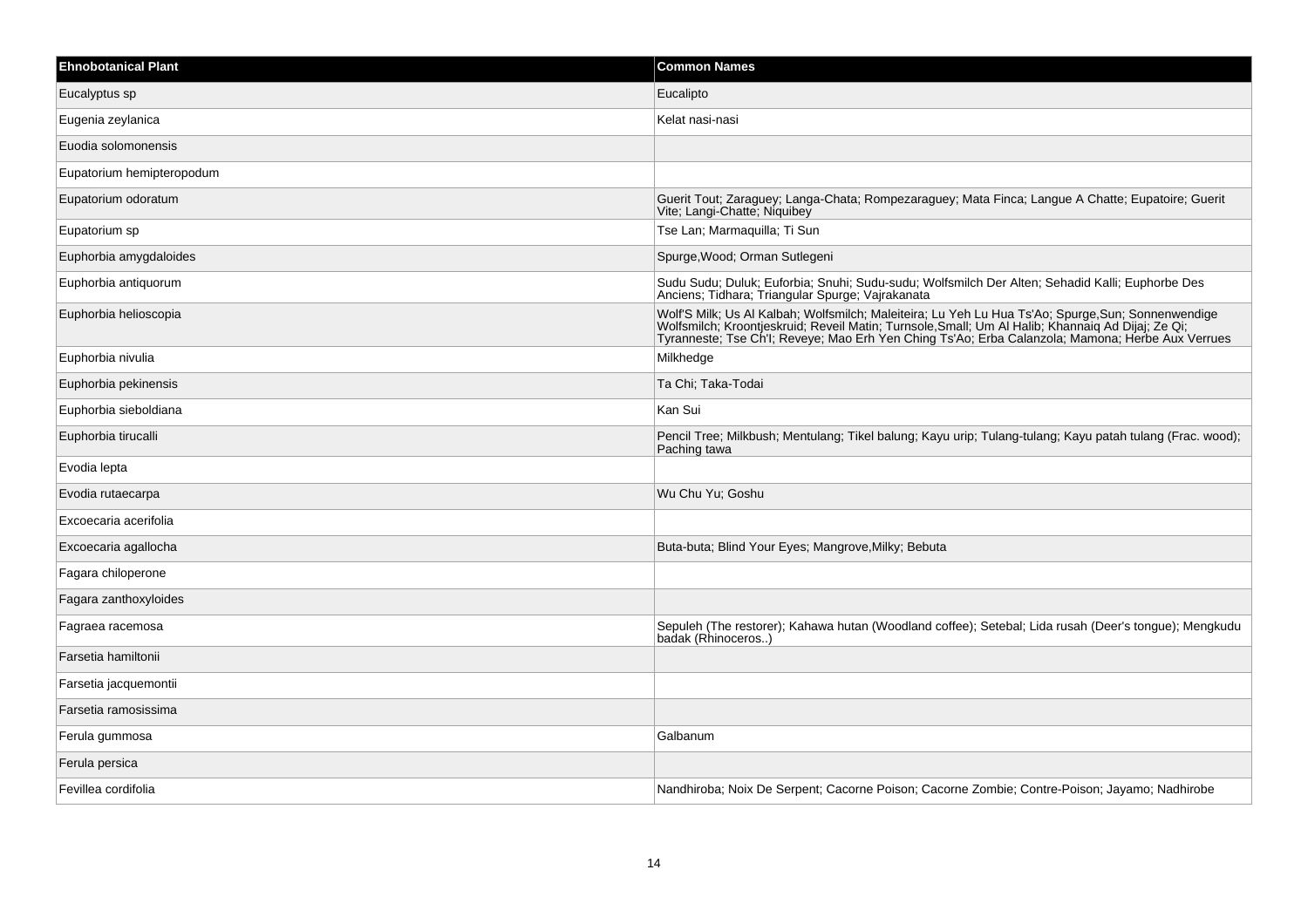| <b>Ehnobotanical Plant</b> | <b>Common Names</b>                                                                                                                                                                                                                                                  |
|----------------------------|----------------------------------------------------------------------------------------------------------------------------------------------------------------------------------------------------------------------------------------------------------------------|
| Fevillea trilobata         |                                                                                                                                                                                                                                                                      |
| Ficus benghalensis         | Bengal Inciri Agaci                                                                                                                                                                                                                                                  |
| Ficus cystopodium          | Murure                                                                                                                                                                                                                                                               |
| Ficus cystopodum           | Mercurio Vegetal; Oleum Murure; Murure                                                                                                                                                                                                                               |
| Ficus indica               | Figuier Des Indes                                                                                                                                                                                                                                                    |
| Ficus religiosa            | Pipola; Tin Asnam                                                                                                                                                                                                                                                    |
| Filipendula ulmaria        | Meadowsweet; Ulmaria; Ergecsakali                                                                                                                                                                                                                                    |
| Flacourtia sepiaria        |                                                                                                                                                                                                                                                                      |
| Flemingia strobilifera     | Serengan; Gatak; Apa-apa kebo                                                                                                                                                                                                                                        |
| Foeniculum vulgare         | Anis Vert; Anis; L'Anis; Hinojo; Hui Hsiang Chiu; Fennel; Comino; Uikyo; Shbint; Rezene; Shamar;<br>Raziyane; Kaneer Razbana; Finocchio Forte; La Nuit; Shih Lo; Adas landi; Karasu-Uikyo; Ama-Uikyo; Tzu<br>Mo; Hsiao Hui Hsiang; Adas pedas; Adas Ionda; Tzu Mu Lo |
| Fraxinus excelsior         | Ashtree; Ch'In P'I; Disbudak Agaci                                                                                                                                                                                                                                   |
| Fraxinus sp                |                                                                                                                                                                                                                                                                      |
| Fritillaria roylei         | Meng; Pei Mu                                                                                                                                                                                                                                                         |
| Furcraea agavephylla       |                                                                                                                                                                                                                                                                      |
| Garcinia cambogia          |                                                                                                                                                                                                                                                                      |
| Gastrochilus panduratum    | Temu kechil; Merkunchi; Doemoe koentji; Dekunchi; Tamoe; Kontjih; Teki koentji; Temu kunchi; Kunchi                                                                                                                                                                  |
| Gastrodia elata            | Huan T'Ung Tzu; Ch'lh Chien; T'len Ma; Onino-Yagara                                                                                                                                                                                                                  |
| Gaultheria acuminata       |                                                                                                                                                                                                                                                                      |
| Gaultheria cumingiana      |                                                                                                                                                                                                                                                                      |
| Gaultheria fragrantissima  |                                                                                                                                                                                                                                                                      |
| Gaultheria odorata         |                                                                                                                                                                                                                                                                      |
| Gelsemium elegans          | Ta Ch'A Yeh T'Eng; Liman; Hu Wan Ch'lang; Tuan Ch'Ang Ts'Ao; Kou Wen; Lan Ch'Ang Ts'Ao; Tu Ken                                                                                                                                                                       |
| Gelsemium sempervirens     | Jasmine, Yellow; Carolina Jessamine; Yellow Jessamine; Sariyasemin                                                                                                                                                                                                   |
| Gendarussa vulgaris        | Urat sugi (Muscle rub); Gandarusa; Kisi-kisi; Temenggong melela; Urat sugi                                                                                                                                                                                           |
| Gentiana macrophylla       |                                                                                                                                                                                                                                                                      |
| Gentiana rigescens         |                                                                                                                                                                                                                                                                      |
| Gentiana scabra            | Lung Tan; Rindo; Ling Yu                                                                                                                                                                                                                                             |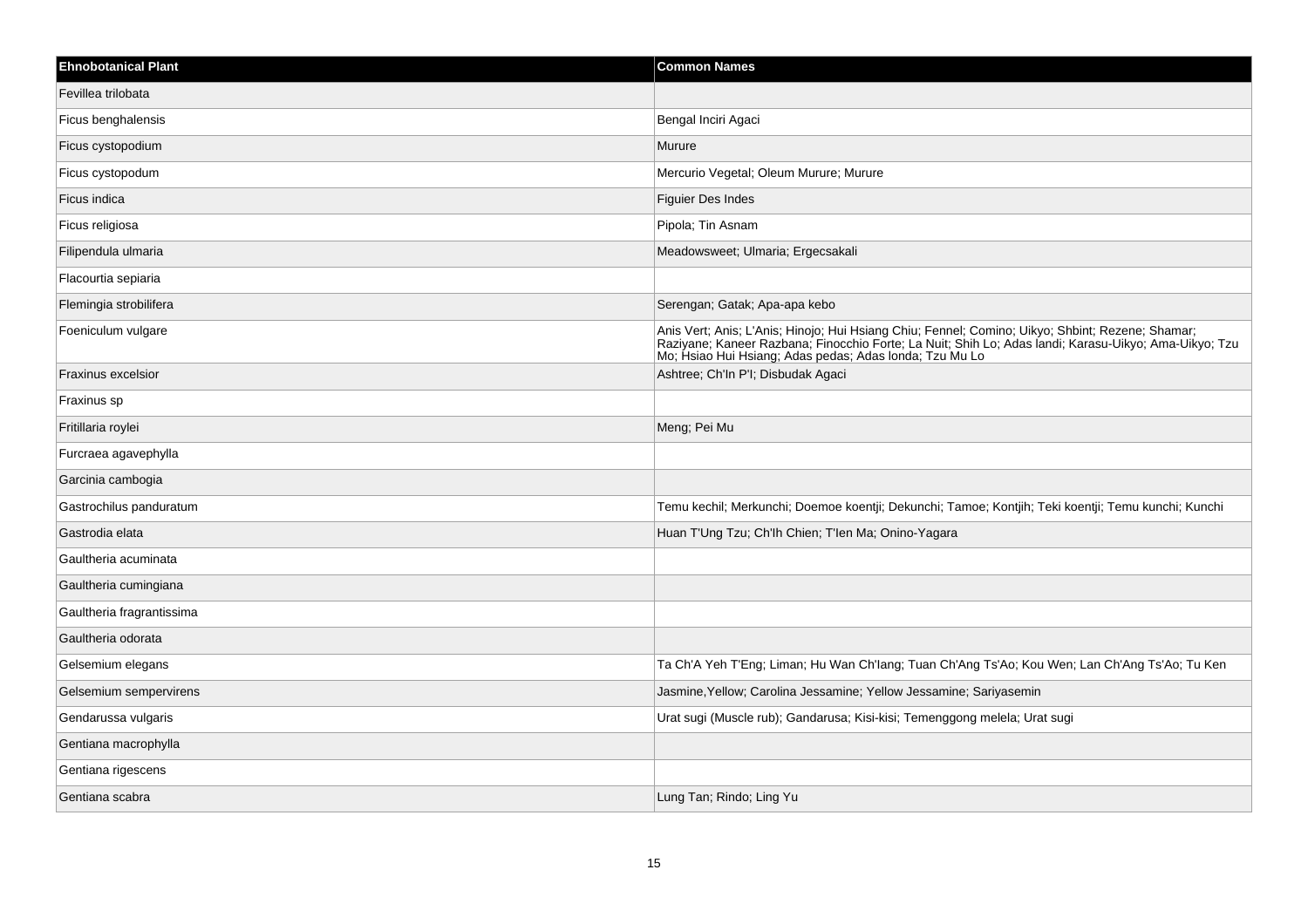| <b>Ehnobotanical Plant</b> | <b>Common Names</b>                                                                                                                                                              |
|----------------------------|----------------------------------------------------------------------------------------------------------------------------------------------------------------------------------|
| Gentiana triflora          | Ezo-Rindo                                                                                                                                                                        |
| Gentiana villosa           |                                                                                                                                                                                  |
| Gillenia trifoliata        | Bowman'S Root; Indian Physic; Indian Hippo                                                                                                                                       |
| Gladiolus ecklonii         |                                                                                                                                                                                  |
| Glechoma hederacea         | Hiedra Terrestre; Yer Sarmasigi; Kakidosi; Groundivy; Kaki-Doosi                                                                                                                 |
| Globba panicoides          | Lidah hantu (Ghost's tongue); Meroyan berchoin; Puar birah                                                                                                                       |
| Glycine max                | Shu; Shih Tou; Hei Tou; Ta Tou Huang Chuen; Soya Fasulyasi; Ta Tou Shih; Tou Fu; Huang Tou; Tou<br>Huang; Jung Shu; Chiang; Shih Yu; Soybean; Jen Shu; Ta Tou; Tou Yu; Chiang Yu |
| Glycosmis pentaphylla      |                                                                                                                                                                                  |
| Glycyrrhiza lepidota       |                                                                                                                                                                                  |
| Gmelina arborea            | Gambhari                                                                                                                                                                         |
| Gmelina asiatica           |                                                                                                                                                                                  |
| Gmelina villosa            | Bulan; Belongeh; Bulan kechil; Bulan hutan; Wareng; Bulan gajah; Wareng ketan; Pukang mata hari                                                                                  |
| Gnaphalium multiceps       | Jung Mu                                                                                                                                                                          |
| Gnaphalium viscosum        | Camomille Du Pays; Artemisa Verde; Cautromile; Camomille                                                                                                                         |
| Gnetum ula                 |                                                                                                                                                                                  |
| Gomphandra lanceolata      | Gerang jantan; Chemperai batu                                                                                                                                                    |
| Gossypium sp               | Mien Hua Tzu; Cotton                                                                                                                                                             |
| Grewia asiatica            | Parushaka                                                                                                                                                                        |
| Grindelia squarrosa        | Nebari-Oguruma; Grindelia                                                                                                                                                        |
| Guaiacum coulteri          |                                                                                                                                                                                  |
| Guaiacum officinale        | Lignum Vitae; Gaiac Officinel; Gaiac; Gaiac Franc; Guaiacum; Bois Saint; Guayak Agaci                                                                                            |
| Guaiacum sanctum           | Guaiacum                                                                                                                                                                         |
| Gutierrezia sarothrae      |                                                                                                                                                                                  |
| Gymnocladus chinensis      | Fei Tsao Tou; Fei Tsao Tzu; Fei Tsao Ho; Fei Tsao Chia; Fei Tsao T'O                                                                                                             |
| Gynandropsis gynandra      | Bhoebhoewan; Mahmah; Mamang; Maman hantu; Maman; Bobowan                                                                                                                         |
| Gynandropsis pentaphylla   | Pai Hua Ts'Ai; Pyasya; Yang Chio Ts'Ai                                                                                                                                           |
| Haplopappus venetus        |                                                                                                                                                                                  |
|                            |                                                                                                                                                                                  |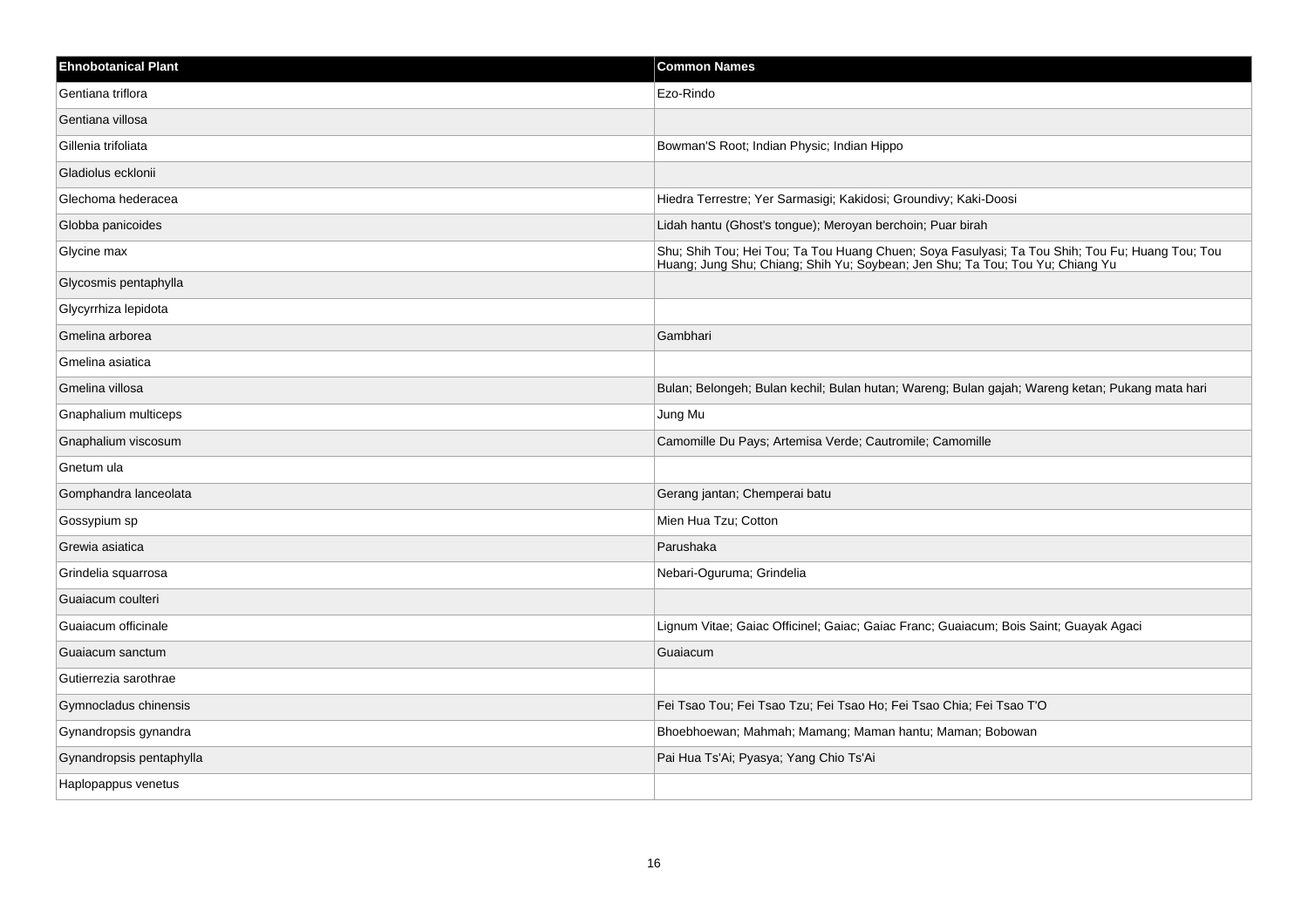| <b>Ehnobotanical Plant</b> | <b>Common Names</b>                                                                                                                                                                                                                                                                      |
|----------------------------|------------------------------------------------------------------------------------------------------------------------------------------------------------------------------------------------------------------------------------------------------------------------------------------|
| Harpullia arborea          |                                                                                                                                                                                                                                                                                          |
| Hedera helix               | Hedera; Ellera; Lere; Ivy; Cistero; Yedra; Hiedra; Duvar Sarmasigi; Edera; Habl Al Masakeen; Srcanik;<br>English Ivy; Lierre                                                                                                                                                             |
| Hedychium coronarium       | Gandasuli; Mandasoeli; Gondasoeli                                                                                                                                                                                                                                                        |
| Hedyotis capitellata       | Seketan; Meroyong kuching (Cat's meroya; Ubat sampu kelada (Med. for; Belailing; Akar sebueh (Frothy<br>climber); Akar lada; Sekembang (Used in poultice); Akar patah (Fracture climber); Daun sulaiman<br>(Solomon's leaf); Pokok renut (Plant for throb.); Akar sembelit (Constipation |
| Hedyotis costata           | Pokok tokong bulu (Hair-shavin                                                                                                                                                                                                                                                           |
| Hedyotis herbacea          |                                                                                                                                                                                                                                                                                          |
| Helenium hoopesii          |                                                                                                                                                                                                                                                                                          |
| Helianthus annuus          | Fleur Soleil; Ward Ash Shams; Gundondu; A'Bbad Al Shams; Flor De Sol; Guna Baqan; Fleurs Soleil;<br>Girasol; Tournesol; Gula Barbaroza; Himawari; Aycicegi; Helianthe; A'ln Ash Shams                                                                                                    |
| Helianthus tuberosus       | Yerelmasi; Tartuf Al Ard; Tartuf; Almazah; Aguaturma                                                                                                                                                                                                                                     |
| Helichrysum splendidum     |                                                                                                                                                                                                                                                                                          |
| Heliotropium angiospermum  | Z'Herbe A Clous; Herbe A Clous; Creere Cacao; Crete De Coq; Herbe A Malingres; Moco De Pavo;<br>Zimbaclot; Alacrancillo; Rabo De Alacran                                                                                                                                                 |
| Heliotropium indicum       | Crete De Coq; Cadillo; Moco De Pavo; Hathi Sundhane; Herbe A Malingres; Rumput oleh (Sleep-induc.<br>gras; Crete-Coq; Rabo De Alacran; Herbe A Verrues; Uler-uleran; Ti-Jeannite; Verbena Cimarrona; Crete<br>Simple; Crete Coq; Herbe A Cataractes; Crete Coq D'Inde                    |
| Hemidesmus indicus         | Carivas                                                                                                                                                                                                                                                                                  |
| Heracleum lanatum          | Parsnip, Cow                                                                                                                                                                                                                                                                             |
| Heracleum maximum          |                                                                                                                                                                                                                                                                                          |
| Heteropogon contortus      | Ti Chen; Chien Ken                                                                                                                                                                                                                                                                       |
| Hibiscus abelmoschus       | Kapas hantu; Kostuli; Kapas hutan (Woodland cotton); Kapasan; Kapas hantu (Ghost's cotton)                                                                                                                                                                                               |
| Hibiscus tiliaceus         | Coton Marron; Coton Mahaut; Waru; Demajagua; Grand Mahaut; Mahaut; Majagua; Baru; Mahaut Franc                                                                                                                                                                                           |
| Hippocratea indica         | Serapat akar; Mata pelandok                                                                                                                                                                                                                                                              |
| Hiptage benghalensis       | Aroy burrie                                                                                                                                                                                                                                                                              |
| Hoya diversifolia          | Akar sesudu bukit                                                                                                                                                                                                                                                                        |
| Hoya multiflora            |                                                                                                                                                                                                                                                                                          |
| Humulus lupulus            | Lupulo; Lupulin; Omerotu; Oubion; Hoppu; Hops; Serbetciotu                                                                                                                                                                                                                               |
| Hura crepitans             | Sandbox Tree; Sablier; Javilla; Arbre Au Diable; Jarilla; Jabilla                                                                                                                                                                                                                        |
| Hydnocarpus laurifolia     |                                                                                                                                                                                                                                                                                          |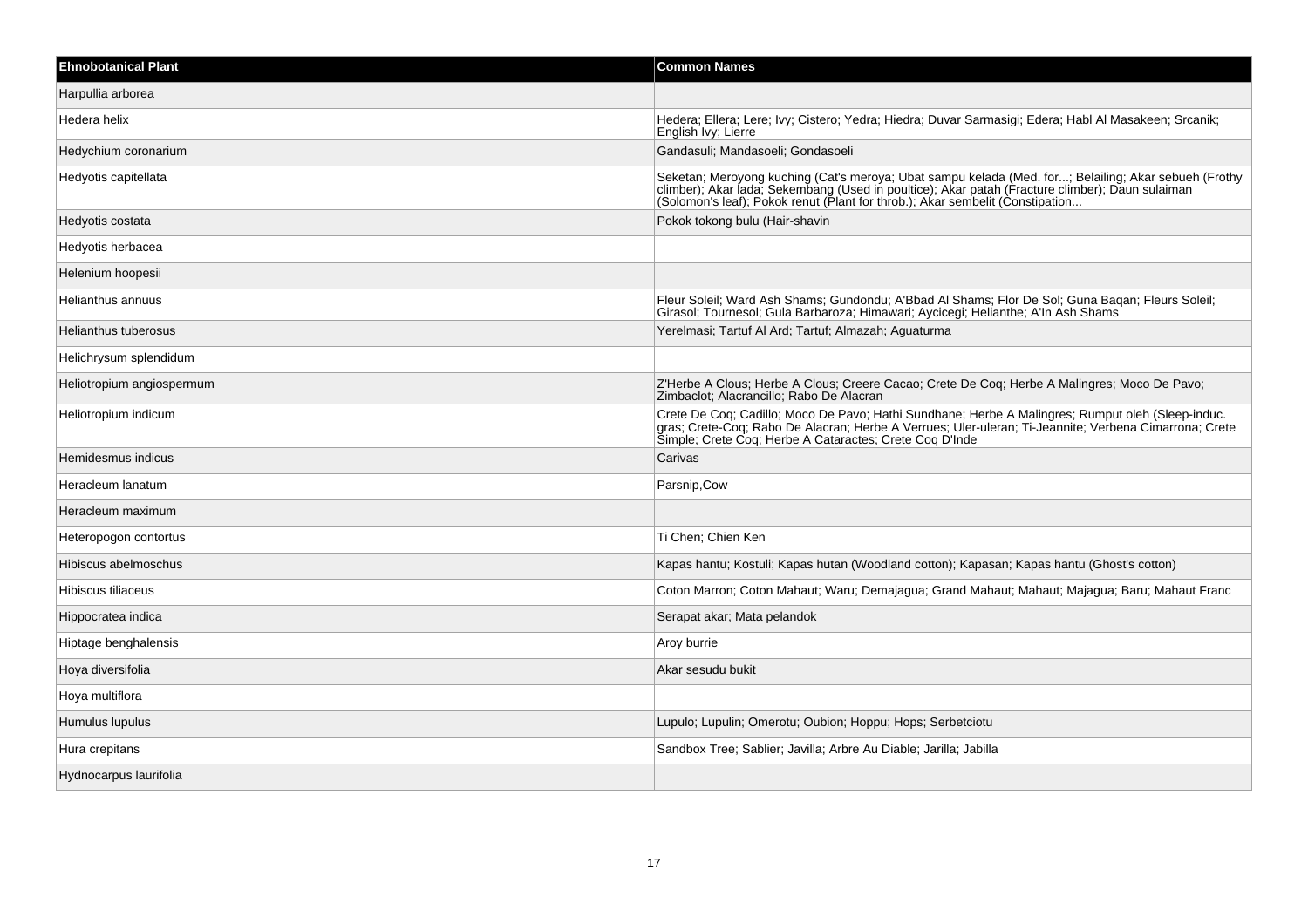| <b>Ehnobotanical Plant</b> | <b>Common Names</b>                                                                                                                                                         |
|----------------------------|-----------------------------------------------------------------------------------------------------------------------------------------------------------------------------|
| Hydrocotyle asiatica       | Penggaga; Pegaga tekukur; Pegaga ular; Pegagan; Gagan-gagan; Daun kaki kuda; Pegaga                                                                                         |
| Hydrocotyle sibthorpioides | Tian Hu Sui; Pegaga embun (Dew pegaga); Ulam gunong; Tikim                                                                                                                  |
| Hygrophila auriculata      |                                                                                                                                                                             |
| Hygrophila spinosa         | Spiritweed; Kokilaksha; Ruellie; Sterndorn; Kuliamara; Ruellia                                                                                                              |
| Hymenaea courbaril         | Gomme Animee; Algarroba; Courbaril; Pois Confiture                                                                                                                          |
| Hymenoclea salsola         |                                                                                                                                                                             |
| Hypericum perforatum       | Binbirdelikotu; Hiperico; St John'Swort                                                                                                                                     |
| Hyptis albida              |                                                                                                                                                                             |
| Hyptis capitata            | Margarita; Oregano                                                                                                                                                          |
| Hyptis pectinata           |                                                                                                                                                                             |
| Hyptis suaveolens          | Basinan; Oregano; Lerkuing; Melisse; Mamajuana; Ajonjoli Cimarron; Sepulut; Mastranto; Selaseh hutan<br>(Woodland basil); Malbar hutan                                      |
| Hyptis verticillata        | Herbe Bourrique; Malcasada Grande; Mamanhouane; Herbe Au Diable; Maman-Houanne; Mastuerzo                                                                                   |
| Iberis amara               | Clown'S Mustard; Thalspi Blanc; Carraspique                                                                                                                                 |
| llex opaca                 | Holly; American Holly                                                                                                                                                       |
| Ilex paraguariensis        | Paraguay Cayi; Mate                                                                                                                                                         |
| Illicium verum             | Pa Chio Hui Hsiang; Bunga lawan; Po Hui Hsiang; Yildizanasonu; Pa Chio Yu                                                                                                   |
| Illigera lucida            | Marasapit                                                                                                                                                                   |
| Imperata cylindrica        | Mah Chow Kin; Bai Mao Gen; Tigaya; Alalang; Kambengang; Ilalang; Mao Ken; Mao Chen; Pai Mao;<br>Lalang: Alang-alang: Hilalang                                               |
| Indigofera oblongifolia    |                                                                                                                                                                             |
| Indigofera suffruticosa    | Anil; Azulejo; Digot; Azul De Hoja; Digot Sauvage                                                                                                                           |
| Inula cappa                |                                                                                                                                                                             |
| Ipomoea eriocarpa          |                                                                                                                                                                             |
| Ipomoea pes-caprae         | Batata pantai; Liseron Pied-De-Chevre; Katang-katang; Daun katang; Tapak kuda (Horse footprint); Batatilla; Patate Marron; Liane Manger Cochon; Goat'S Foot; Patate Lan Mer |
| Ipomoea pescaprae          |                                                                                                                                                                             |
| Iris ensata                | Li Shih; T'leh Sao Chou                                                                                                                                                     |
| Isotoma longiflora         | Sangkobak; Kendali                                                                                                                                                          |
| Jasminum lanceolarium      |                                                                                                                                                                             |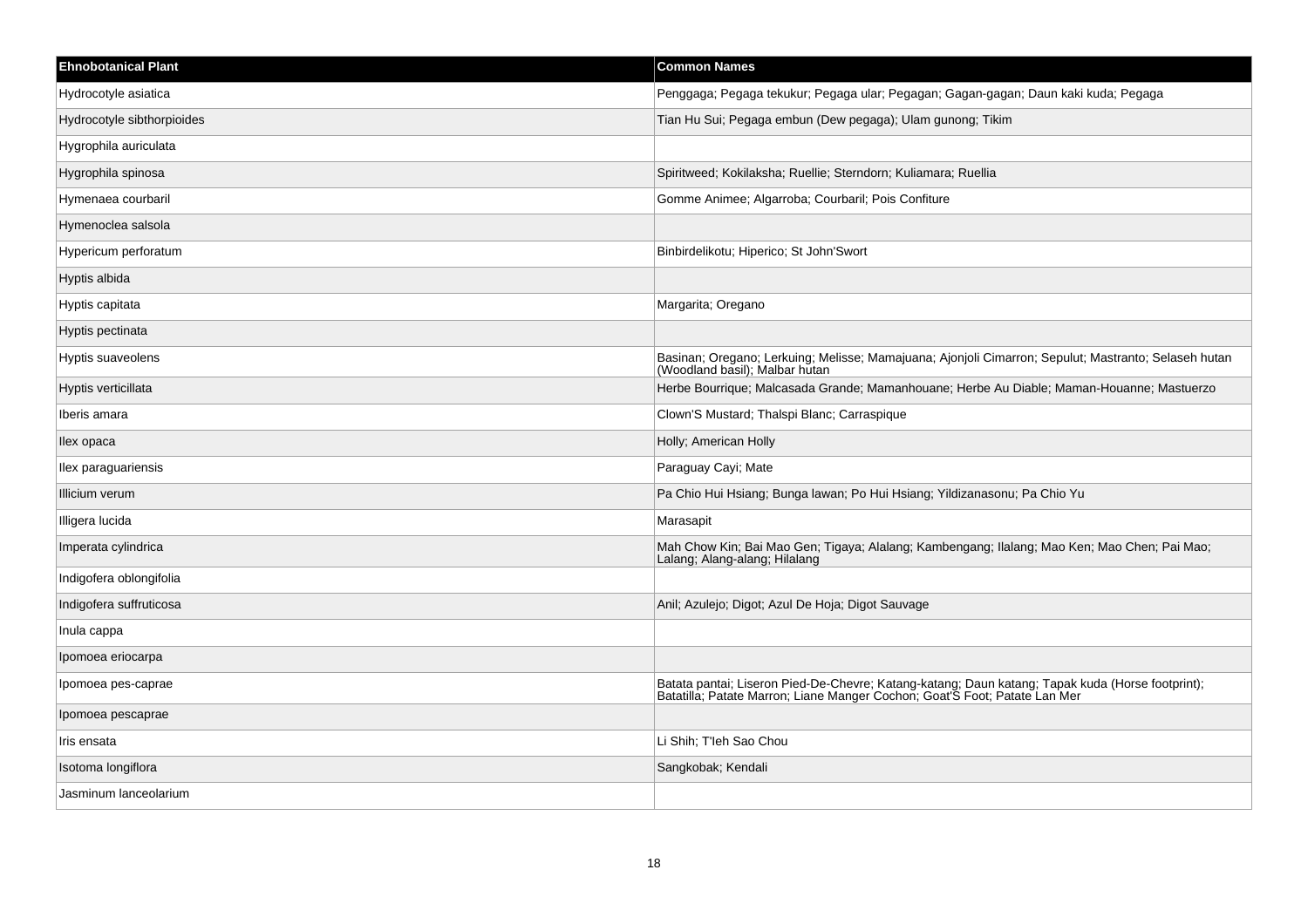| <b>Ehnobotanical Plant</b> | <b>Common Names</b>                                                                                                                                                                                                                        |
|----------------------------|--------------------------------------------------------------------------------------------------------------------------------------------------------------------------------------------------------------------------------------------|
| Jatropha curcas            | Nanyo-Aburagi; Jarak; Purging Nut; Physic Nut; Grand Medicinier; Medicinier Beni; Jarak budeg; Feuilles<br>Medecinier; Pinon De La India; Jarak belanda; Pinon; Tuba                                                                       |
| Jatropha glandsulifera     |                                                                                                                                                                                                                                            |
| Jeffersonia diphylla       | Twinleaf                                                                                                                                                                                                                                   |
| Juglans mollis             |                                                                                                                                                                                                                                            |
| Juglans regia              | Guz; Ceviz Agaci; Hu T'Ao; Qoz; Nogal; Hu Tao; Joz; Hei T'Ao; Jawiz; Ch'lang T'Ao                                                                                                                                                          |
| Juniperus communis         | Ardij Aghaji; Havrest; Yoshu-Nezu; Juniper; Enebro; Ardic; A'Ra'R A'Di                                                                                                                                                                     |
| Juniperus deppeana         |                                                                                                                                                                                                                                            |
| Juniperus pachyphloea      |                                                                                                                                                                                                                                            |
| Juniperus scopulorum       |                                                                                                                                                                                                                                            |
| Juniperus virginiana       | Virjinya Ardici; Red Cedar                                                                                                                                                                                                                 |
| Jussiaea suffruticosa      | Bujang samalam (Grown-up o'rni; Kalamenya; Lakom ayer (Water Vitis); Salah nyowo                                                                                                                                                           |
| Justicia gendarussa        | Ch'In Chiao                                                                                                                                                                                                                                |
| Justicia procumbens        | Ch'lh Yen Lao Mu Ts'Ao; Chio Chuang                                                                                                                                                                                                        |
| Kadsura peltigera          |                                                                                                                                                                                                                                            |
| Kadsura scandens           | Li lemboer; Akar dama-dama                                                                                                                                                                                                                 |
| Kaempferia galanga         | Shan Lai; Chekor; Katjiwer; Shan Nai; Kenchur; Kumula; Tekoer; Chekur jawa; Chekur; San Nai; Chandra<br>Mulika; Chengkur                                                                                                                   |
| Kigelia africana           |                                                                                                                                                                                                                                            |
| Kigelia pinnata            | Sausage Tree                                                                                                                                                                                                                               |
| Koeberlinia spinosa        |                                                                                                                                                                                                                                            |
| Lagenaria siceraria        | Calabazo; Callebasse Courante; Asmakabagi; Kara Qabagh; Hu; Callebassier; Qare Sibbahi; P'lao; Qari;<br>Gourde Des Pelerins; Hu Lu; Gourd; Congourde; Camasa; Guiro; Hu Tzu; Calebasse Franc; Banganya;<br>P'Ao                            |
| Lamium amplexicaule        |                                                                                                                                                                                                                                            |
| Languas conchigera         | Lengkuas padang; Lengkuas kechil; Lengkuas ranting                                                                                                                                                                                         |
| Lantana aculeata           | Bunga tahi anjing (Dog dung fl; Bunga tahi ayam (Chick. feces.; Kembang telek; Oblo; Bunga pagar (Hedge<br>flower)                                                                                                                         |
| Lantana camara             | Dona Sanica; Bonbongnin; Cariaquito Colorado; Tembelekan; Ptisoleil; Bonbonnier; Lantana; Dar Mina;<br>Z'Herbe A Plomb; Sauge Des Montagnes; Yalan Chay; Dona Sanita; Mina Shajary; Dona Anita; Herbe A<br>Plomb; Herbe A Ronces; Dona Ana |
| Lantana involucrata        | Cerise; Dona Sanica; Dona Sanita                                                                                                                                                                                                           |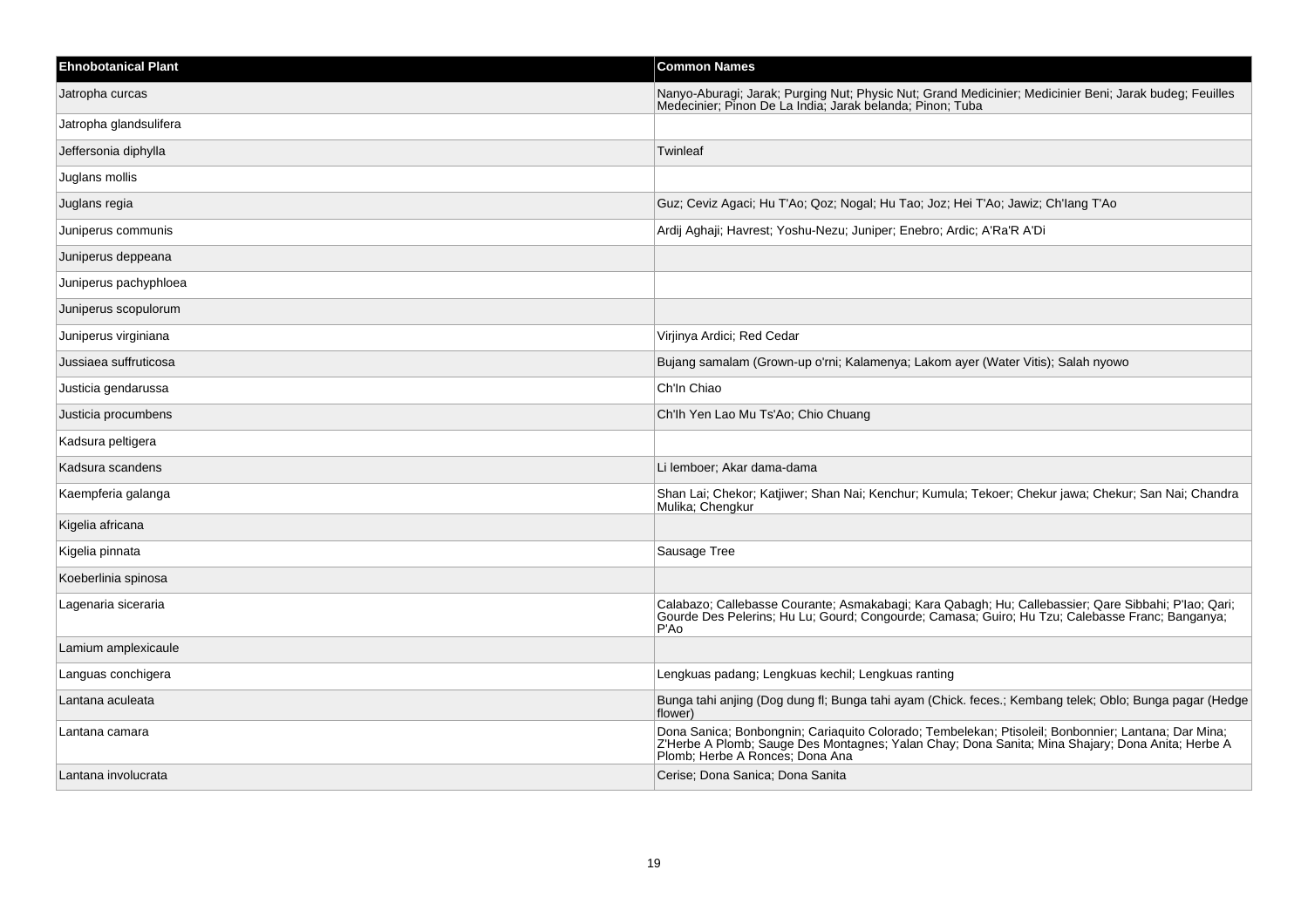| <b>Ehnobotanical Plant</b> | <b>Common Names</b>                                                                                    |
|----------------------------|--------------------------------------------------------------------------------------------------------|
| Lantana microphylla        |                                                                                                        |
| Lantana trifolia           | <b>Melisse Marron</b>                                                                                  |
| Larix decidua              | Terebintina; Avrupa Melezi                                                                             |
| Larix laricina             |                                                                                                        |
| Larix sibirica             | Saricam                                                                                                |
| Larrea divaricata          |                                                                                                        |
| Larrea mexicana            | Gobernadora; Creosote Bush                                                                             |
| Larrea tridentata          | Chaparral                                                                                              |
| Lasia spinosa              | Sampi; Nyambing; Gegeli; Geli-geli; Gali-gali                                                          |
| Lawsonia inermis           | Hinna; Kina Agaci; Inai; Henna; Pachar kuku; Khana; Hai Na; Jan Chih Chia Ts'Ao; Reseda; Cyprus; Hinai |
| Ledebouriella seseloides   |                                                                                                        |
| Leea aequata               | Girang                                                                                                 |
| Leea guineensis            |                                                                                                        |
| Lemaireocereus thurberi    |                                                                                                        |
| Leonotis nepetaefolia      |                                                                                                        |
| Leonurus lanatus           | Aslankuyrugu                                                                                           |
| Lepidium virginicum        | Cresson Danois; Mastuerzo; Cresson Alenois; Cresson Savane                                             |
| Leucophyllum frutescens    |                                                                                                        |
| Licaria jamaicensis        | Cigua Prieta; Cigia Gorrita; Laurier Jaune                                                             |
| Ligustrum lucidum          | Nu Chen; Nu Chen P'l Chiu; To-Nezumi-Moti                                                              |
| Lindera communis           |                                                                                                        |
| Lindera strychnifolia      | Tendai-Uyaku; Wu Yao                                                                                   |
| Linum usitatissimum        | Kahtan; Linaza; Lino; Kettan; Kittan; Chih Ma; Hu Ma; Lin; Flax; Keten; Ama; Linseed                   |
| Lippia umbellata           |                                                                                                        |
| Liquidambar orientale      | Blendok getah; Minjak rasamala                                                                         |
| Liriodendron tulipifera    |                                                                                                        |
| Litsea cubeba              |                                                                                                        |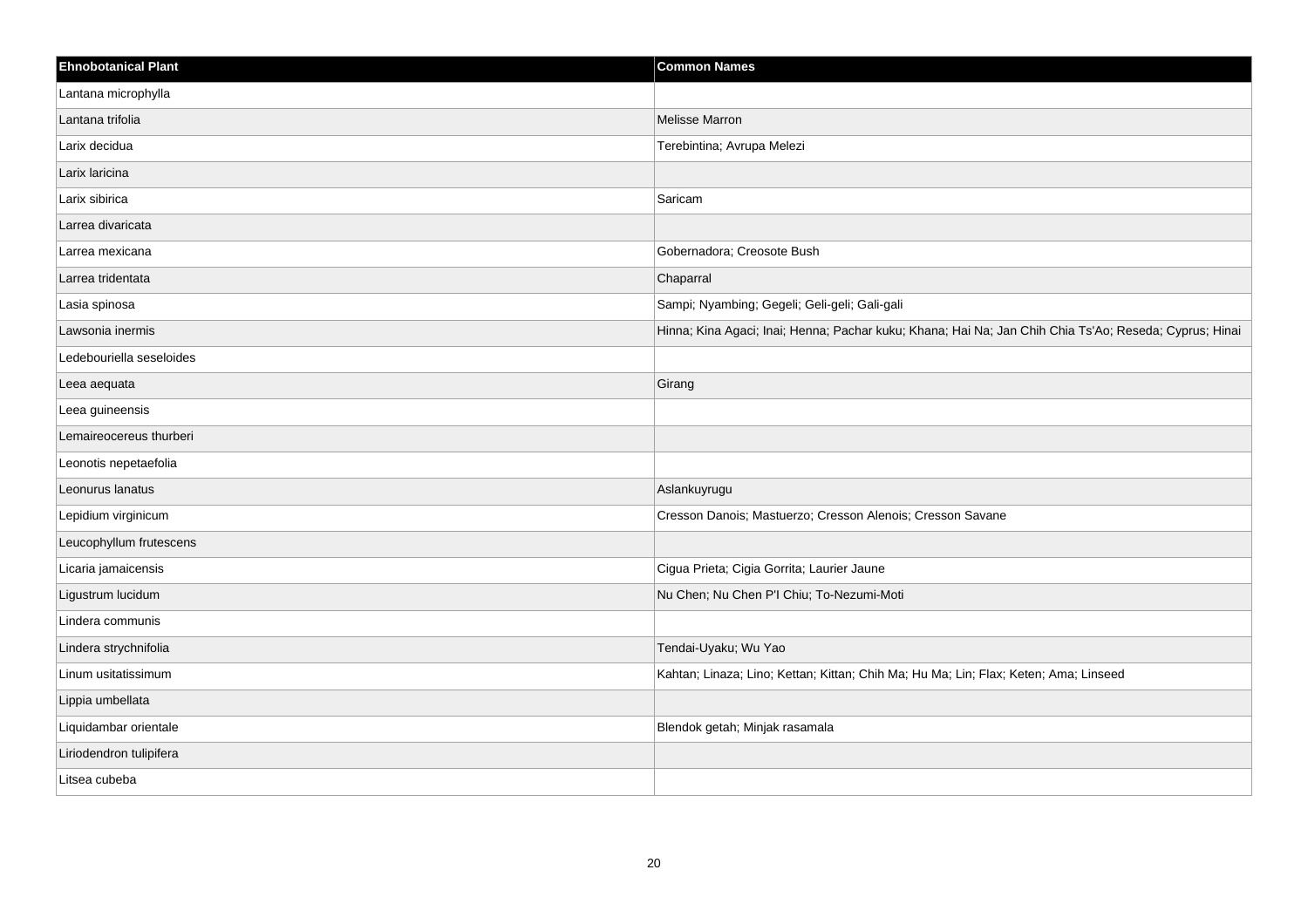| <b>Ehnobotanical Plant</b> | <b>Common Names</b>                                                                                                  |
|----------------------------|----------------------------------------------------------------------------------------------------------------------|
| Litsea monopetala          |                                                                                                                      |
| Lobelia chinensis          | Ban Bian Lian                                                                                                        |
| Lobelia pinifolia          |                                                                                                                      |
| Lolium temulentum          | Delice; Zizana; Rwaita; Darnel; Wenwort                                                                              |
| Lonicera japonica          | Chin Yin Hua; Sui-Kazura; Yin Hua; Jen Tung Kao; Jen Tung Chiu; Jen Tung; Chin Yin T'Eng                             |
| Lophophora williamsii      | Peytote; Peyote; Ubatama                                                                                             |
| Luvunga sarmentosa         |                                                                                                                      |
| Lycium chinense            | Hsien Jen Chang; Kou Chi; Yang Ju; T'len Ts'Ai; Ti Ku P'l; Kou Chi Chien; Kou Chi Chiu; Kuko                         |
| Lycium kraussii            |                                                                                                                      |
| Lycopodium cernuum         | Paku serani (Portuguese fern); Daoen rairai; L.; Rumput kenarus; Sarang baganding; Rumput serani<br>(Portuguese gras |
| Lycopodium clavatum        | Hikage-No-Kazura; Lycopode; Kurtpencesi; Musco Clavato; Licopodio                                                    |
| Lygodium flexuosum         | Darai paya; Ribu-ribu besar (Big Lygodium); Ribu-ribu gajah (Big Lygodium)                                           |
| Machilus macrantha         |                                                                                                                      |
| Madhuca butyracea          |                                                                                                                      |
| Madhuca latifolia          |                                                                                                                      |
| Madhuca longifolia         | Mowra Butter                                                                                                         |
| Madia sativa               |                                                                                                                      |
| Magnolia virginiana        | Magnolya; Manolya                                                                                                    |
| Mahonia bealei             |                                                                                                                      |
| Malachra capitata          |                                                                                                                      |
| Mangifera indica           | Mango; Manga Agaci; Manguier; Mangot; Mangot Fil; Anbah; Mangga; Mamuang; Merpelam; Manga; An<br>Lo Kuo; Pelem       |
| Mangifera sp.              | Pauh                                                                                                                 |
| Mareya micrantha           |                                                                                                                      |
| Melaleuca leucadendron     | Kayu puteh (White wood); Cajeput; Cajeput Tree; Kajeput; Gelam; Cayeput                                              |
| Melaleuca viridiflora      | Niaouli                                                                                                              |
| Melastoma dodecandrum      |                                                                                                                      |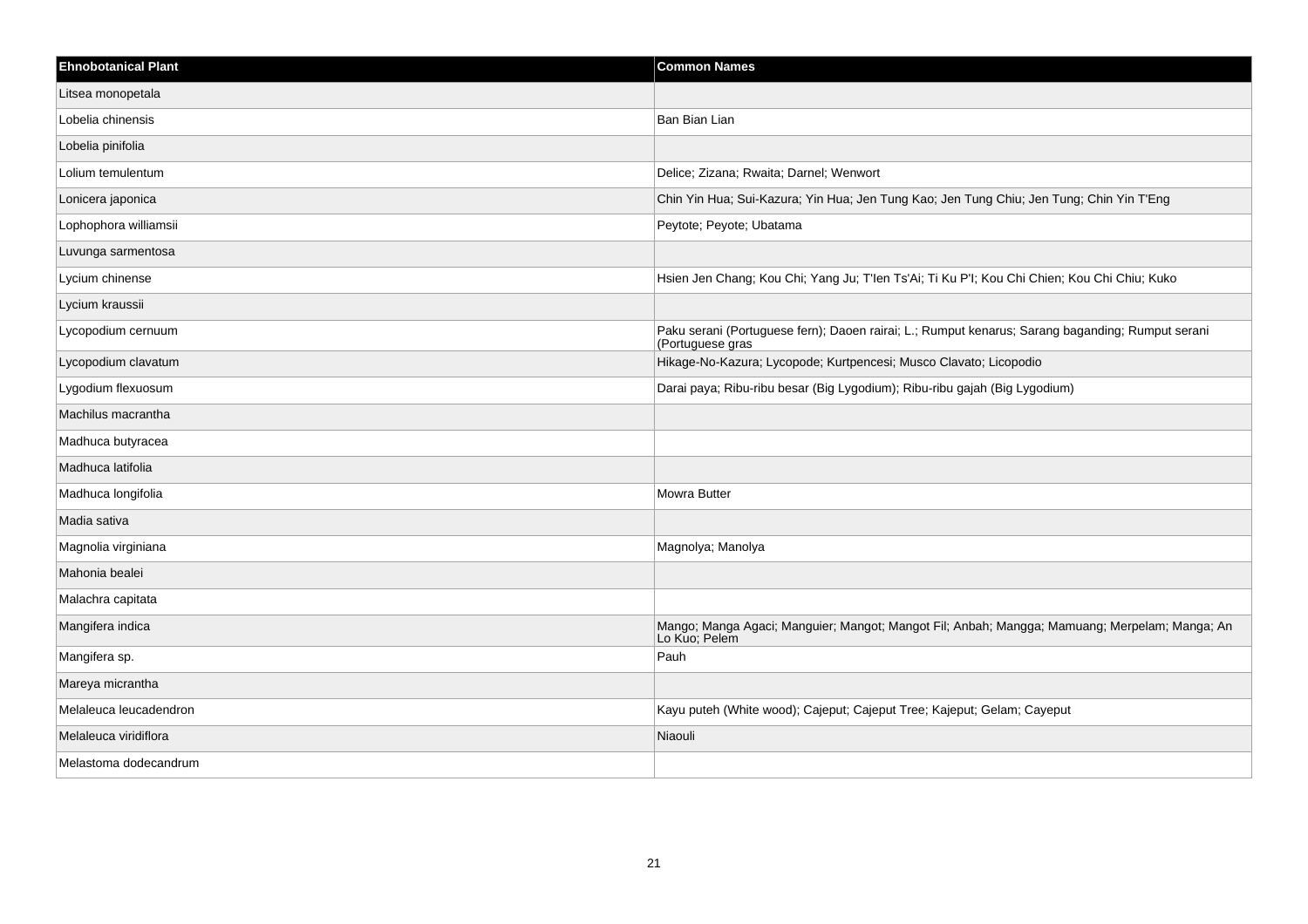| <b>Ehnobotanical Plant</b> | <b>Common Names</b>                                                                                                                                                                                                                                                          |
|----------------------------|------------------------------------------------------------------------------------------------------------------------------------------------------------------------------------------------------------------------------------------------------------------------------|
| Melia azedarach            | Paraiso; Alilaila; Lilas; Sibahbah; Tasbih Aghaji; Fleurs Lilas; Zanzalakht; Piment D'Eau; Lien; Pazienza;<br>Gemeiner Zedarachbaum; Faux Sycomore; Lilayo; K'U Lien; Sendan; Chin Ling Tzu; Tak; Lila;<br>Amargoseira; Sen Shu; To-Sendan; Arbol Enano; Chinaberry; Violeta |
| Melilotus arvensis         | Hsun Ts'Ao; Ling Ling Hsiang                                                                                                                                                                                                                                                 |
| Memecylon dichotomum       | Delima burong (Bird pomegranat; Nipis kulit; Delek ayer                                                                                                                                                                                                                      |
| Mentha arvensis            | Po Ho; Hakka; Fan Ho; Betch Di Coq; Bo He                                                                                                                                                                                                                                    |
| Mentha piperita            | Menta; Peppermint; Nane; Menthe; Mentha Montana                                                                                                                                                                                                                              |
| Menyanthes trifoliata      | Trefoil, Bean; Ming Ts'Ai; Shui Ts'Ai; Trebol De Agua; Menyanthe; Tsui Ts'Ao; Trefle; Marsh Buckbean;<br>Suyoncasi; Cho Ts'Ai; Mitu-Gasiwa                                                                                                                                   |
| Mercurialis leiocarpa      | T'Ou Ku Ts'Ao                                                                                                                                                                                                                                                                |
| Merendera persica          |                                                                                                                                                                                                                                                                              |
| Merremia emarginata        |                                                                                                                                                                                                                                                                              |
| Merremia tridentata        | Akar keremak                                                                                                                                                                                                                                                                 |
| Mesua ferrea               | Penaga puteh; Penaga; Kacara                                                                                                                                                                                                                                                 |
| Metopium brownei           | Cochinilla                                                                                                                                                                                                                                                                   |
| Michelia champaca          | Chen Po; Kantil; Champaga; Champac; Chepaka; Lochari; Champaca; Surabhi; Champak; Bongas<br>Jampacca; Ampac; Chempaka; Petjari; Schampakka; Pechari                                                                                                                          |
| Microglossa afzelii        |                                                                                                                                                                                                                                                                              |
| Mikania guaco              | Huaco; Guaco Morado; Guaco                                                                                                                                                                                                                                                   |
| Mikania smilacina          |                                                                                                                                                                                                                                                                              |
| Milletta dielsiana         |                                                                                                                                                                                                                                                                              |
| Misanteca triandra         | Laurier Jaune                                                                                                                                                                                                                                                                |
| Mollugo cerviana           |                                                                                                                                                                                                                                                                              |
| Momordica balsamina        | Acayipelmasi; Cundeamor Extranjero; Balsamapple                                                                                                                                                                                                                              |
| Momordica charantia        | Sorossies; Peria; Lai P'U T'Ao; Peria laut; Kerela; Chin Li Chih; Sorossi; Assorossie; Pare; Balsampear; K'L<br>Kua; Ejinrin; Sorossie; A'Jayib Al Maasi; Melao De Sao Caetano; Sorci; Gule Khandan; Salsamino; Periok;<br>Balsam Apple                                      |
| Monochoria plantaginea     |                                                                                                                                                                                                                                                                              |
| Montrichardia linifera     |                                                                                                                                                                                                                                                                              |
| Morinda citrifolia         | Pache; Mengkudu; Bengkudu; Mengkudu besar; Mekudu; Fromagier; Kemudu; Pina De Puerco; Bois<br>Douleur; Douleur; Kudu                                                                                                                                                         |
| Morinda speciosa           |                                                                                                                                                                                                                                                                              |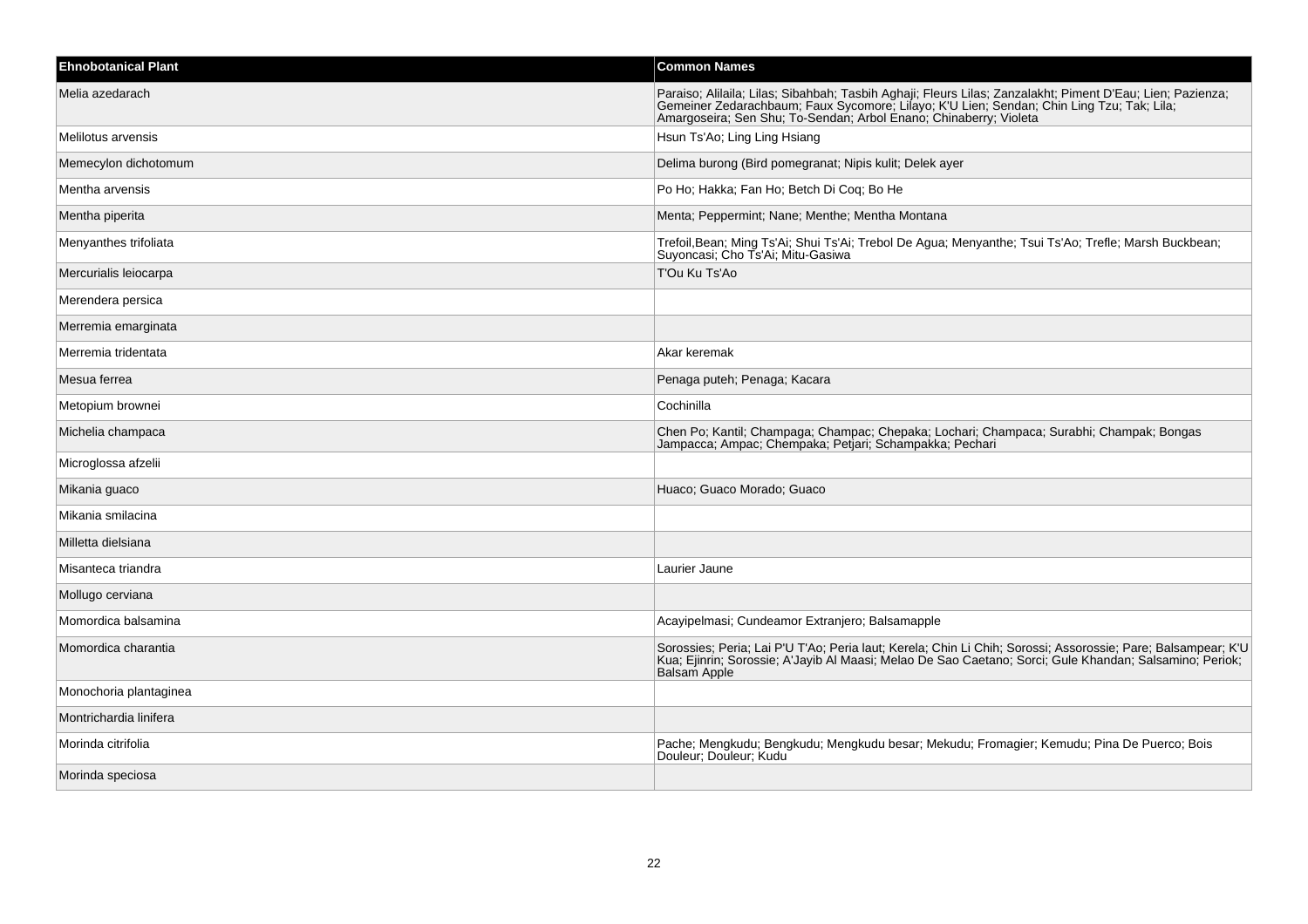| <b>Ehnobotanical Plant</b> | <b>Common Names</b>                                                                                                                                                                                                                                                                          |
|----------------------------|----------------------------------------------------------------------------------------------------------------------------------------------------------------------------------------------------------------------------------------------------------------------------------------------|
| Moringa oleifera           | Moringa Tree; Horseradish Tree; Pois Coolie; Ubat bedat; Ban Sajna; Babano Del Arbol; Moroengei;<br>Benboom; Remunggai; Merunggai; Benz'Olive; Ben Aile; Benzolivier; Ben Ghianda; Cigru; Graines Ben;<br>Maroengga; Sajina; Kelor; Ben; Palo De Aceite; Ramunggai; Sigru; Sahinjan; Olivier |
| Morus bombycis             | Yama-Guwa                                                                                                                                                                                                                                                                                    |
| Mulgedium sibiriacum       | Chu Sheng Chiu                                                                                                                                                                                                                                                                               |
| Murraya paniculata         | Cosmetic Barktree; Kemuning lada; Kemuning                                                                                                                                                                                                                                                   |
| Mussaenda villosa          | Balek adap                                                                                                                                                                                                                                                                                   |
| Myristica fragrans         | Mace; Notenmuskaatboom; Jou Kuo; Nutmeg; Kucuk Hindistancevizi Ag; Buah pala; Jou Kou Hua;<br>Kembang pala diluar; Nux Moschata; Nuez Moscada; Jou Tou Hua; Jou Tou K'Ou; Noix De Muscade;<br>Muscade                                                                                        |
| Myristica malabarica       |                                                                                                                                                                                                                                                                                              |
| Myrospermum frutescens     |                                                                                                                                                                                                                                                                                              |
| Myroxylon balsamum         | Balsamo De Peru; Tolubalsam; Pau De Balsamo; Tolu Balsam; Balsamo Peruano; Balsamo De Tolu; Tolu<br>Balsemboom; Baume De Tolu; Tolu Balsambaum; Balsam Of Tolu                                                                                                                               |
| Myroxylon pereirae         | Hoitziloxitl                                                                                                                                                                                                                                                                                 |
| Myrrhis odorata            | Roomse Kervel; Holy Grass; Perifolio; Spansk Korvel; Sweet Cicely; Cerfeuil Musque; Finocchiella;<br>Spanische Sussdolde; Myrrh                                                                                                                                                              |
| Myrtus communis            | Myrtle; Mersin; Arrayan; Murt; Yas; Ass; Murtek; Lampsana; As                                                                                                                                                                                                                                |
| Myxopyrum serratulum       |                                                                                                                                                                                                                                                                                              |
| Naregamia alata            | Ipecacuanha De Goa; Nela Naringu; Pittpapra; Goanesische Ipecacuanha; Portuguese Ipecac; Goa<br>Ipecacuanha; Goa Ipecac                                                                                                                                                                      |
| Nauclea missionis          |                                                                                                                                                                                                                                                                                              |
| Neonauclea formicaria      |                                                                                                                                                                                                                                                                                              |
| Newbouldia laevis          | Osensenama                                                                                                                                                                                                                                                                                   |
| Nicotiana tabacum          | Tabaco; Jen Ts'Ao; Tabac Mannoque; Yen Ken; Yu Ts'Ao; Tutun; Tabigh; Toubac; Yen Ts'Ao; Tanigh;<br>Tabac; Tobacco; Herbe A La Reine; Nicoziana; Tan Pa Ku                                                                                                                                    |
| Nigella sativum            | Tarate; Jintan hitam                                                                                                                                                                                                                                                                         |
| Nopalea cochenillifera     | Nopal; Raquette Pangnol; Raquette Espagnole; Tuna De Espana                                                                                                                                                                                                                                  |
| Nothopanax fruticosum      | Pokok teh (Tea tree)                                                                                                                                                                                                                                                                         |
| Nothosmyrnium japonicum    | Kasamoti; Kao Pen                                                                                                                                                                                                                                                                            |
| Notopterygium incisum      |                                                                                                                                                                                                                                                                                              |
| Nuphar variegatum          |                                                                                                                                                                                                                                                                                              |
| Nyctanthes arbor-tristis   | Hung Mo Li; Seri gading                                                                                                                                                                                                                                                                      |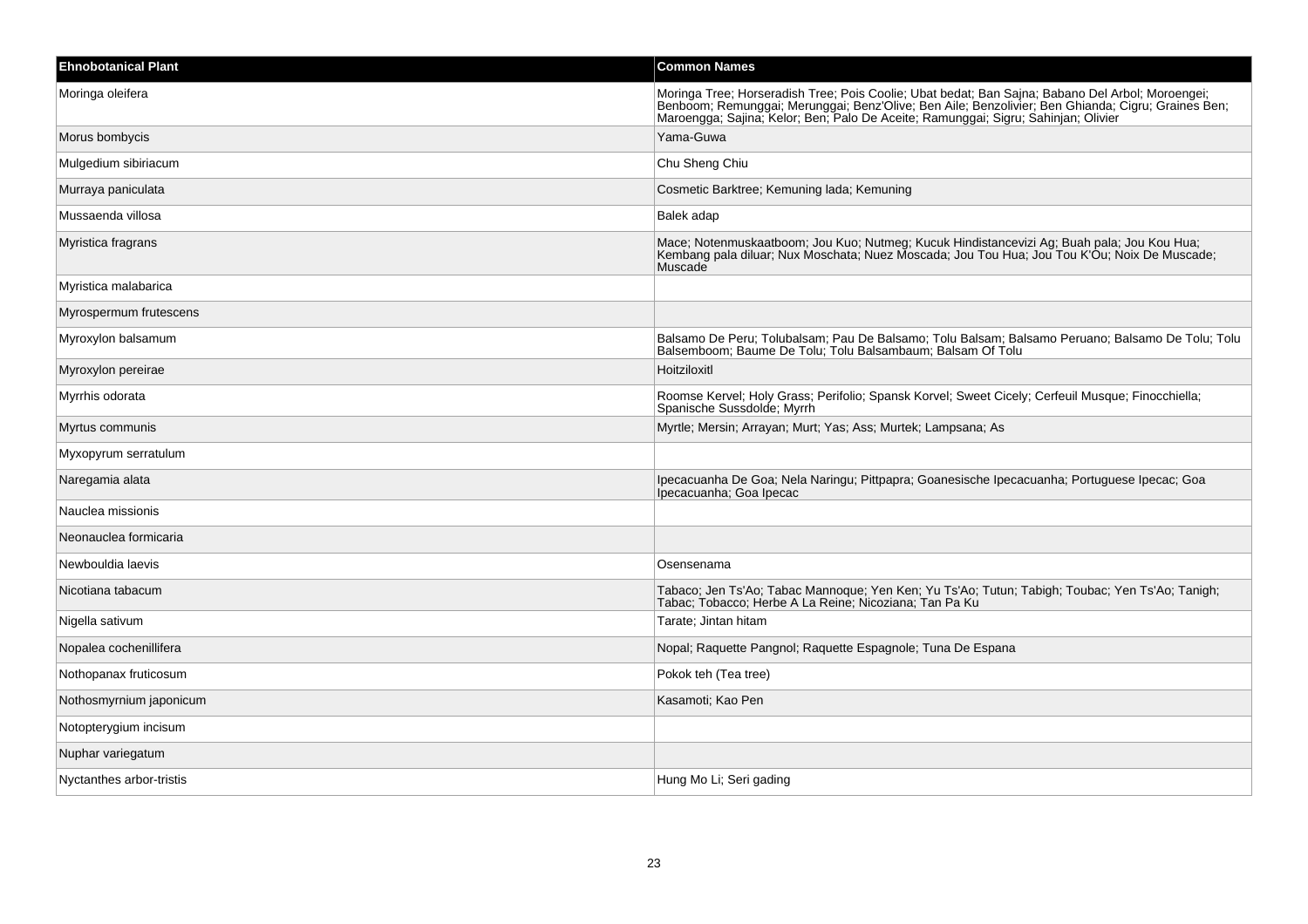| <b>Ehnobotanical Plant</b> | <b>Common Names</b>                                                                                                                                                               |
|----------------------------|-----------------------------------------------------------------------------------------------------------------------------------------------------------------------------------|
| Ochanostachys amentacea    | Murt.; Petaling; Petaling bukit; Metalin; Petaling ayer; Petaling padi                                                                                                            |
| Ochroma lagopus            | Coton Soie; Palo De Lana; Mahaudeme; Bois Madame; Coton Fleur                                                                                                                     |
| Ocimum gratissimum         | Atiayo; Ramtulsi; Selaseh jambi; Basilic Grandes Feuilles; Folle Basin; Grand Fombasin; Fombasin;<br>Vriadhatulasi; Basilic A Petites Fleurs                                      |
| Ocimum micranthum          | Albahaca; Atiyayo                                                                                                                                                                 |
| Ocimum sanctum             | Ruku-ruku; Kemangen; Oku; Lampes; L.; Kami-Me-Boki; Surasa; Selaseh; Ruku-ruku merah                                                                                              |
| Ocimum viride              |                                                                                                                                                                                   |
| Ocotea indecora            |                                                                                                                                                                                   |
| Ocotea sassafras           |                                                                                                                                                                                   |
| Oldenlandia heynei         |                                                                                                                                                                                   |
| Oldenlandia recurva        | Akar Kemenjan Bantoo                                                                                                                                                              |
| Oplopanax horridum         |                                                                                                                                                                                   |
| Opuntia tuna               |                                                                                                                                                                                   |
| Origanum vulgare           | Pot Marjoram; Oregano De Espana; Marjolaine; Adi Mercankosk; Raihan Jabaili; Oregano; Raihana<br>Kiwilka, Marjoram, Wild                                                          |
| Ormosia fastigiata         |                                                                                                                                                                                   |
| Oroxylum indicum           | Bungli; Boloi; Bonglai kulai; Kajeng jaler; Kapoung-kapung; Syonaka; Bolai kayu; Kayu lanang; Kulai;<br>Merkulai, Merulai, Boli, Bonglai                                          |
| Orthosiphon spiralis       |                                                                                                                                                                                   |
| Pachycereus pringlei       |                                                                                                                                                                                   |
| Paederia foetida           | Kasembukan; Akar sekentut; Daun kentut; Nu Ch'Ing; Ch'Iao Piao; Kesimbukan                                                                                                        |
| Paederia scandens          |                                                                                                                                                                                   |
| Pajanelia longifolia       |                                                                                                                                                                                   |
| Panax quinquefolius        | American Ginseng; Ginseng                                                                                                                                                         |
| Panax schinseng            | Jen Shen; Schin Seng; Ginseng; Shin Seng; Mandragore Coreenne                                                                                                                     |
| Pandanus odoratissimus     | Screw Pine; Kadhi; Baquois; Kavondi                                                                                                                                               |
| Panicum repens             | Rumput jae-jae                                                                                                                                                                    |
| Papaver somniferum         | Yu Mi; Madat; Poppy, Opium; Hashas; O P'len; Chandu; Adormidera; Opium Poppy; O Fu Jung; Poppy; O<br>Fang; Adormidero; Gelinjik; Ya P'len; Tengkoh; Kheshkhash Abu Al Noum; Opium |
| Parabarium micranthus      |                                                                                                                                                                                   |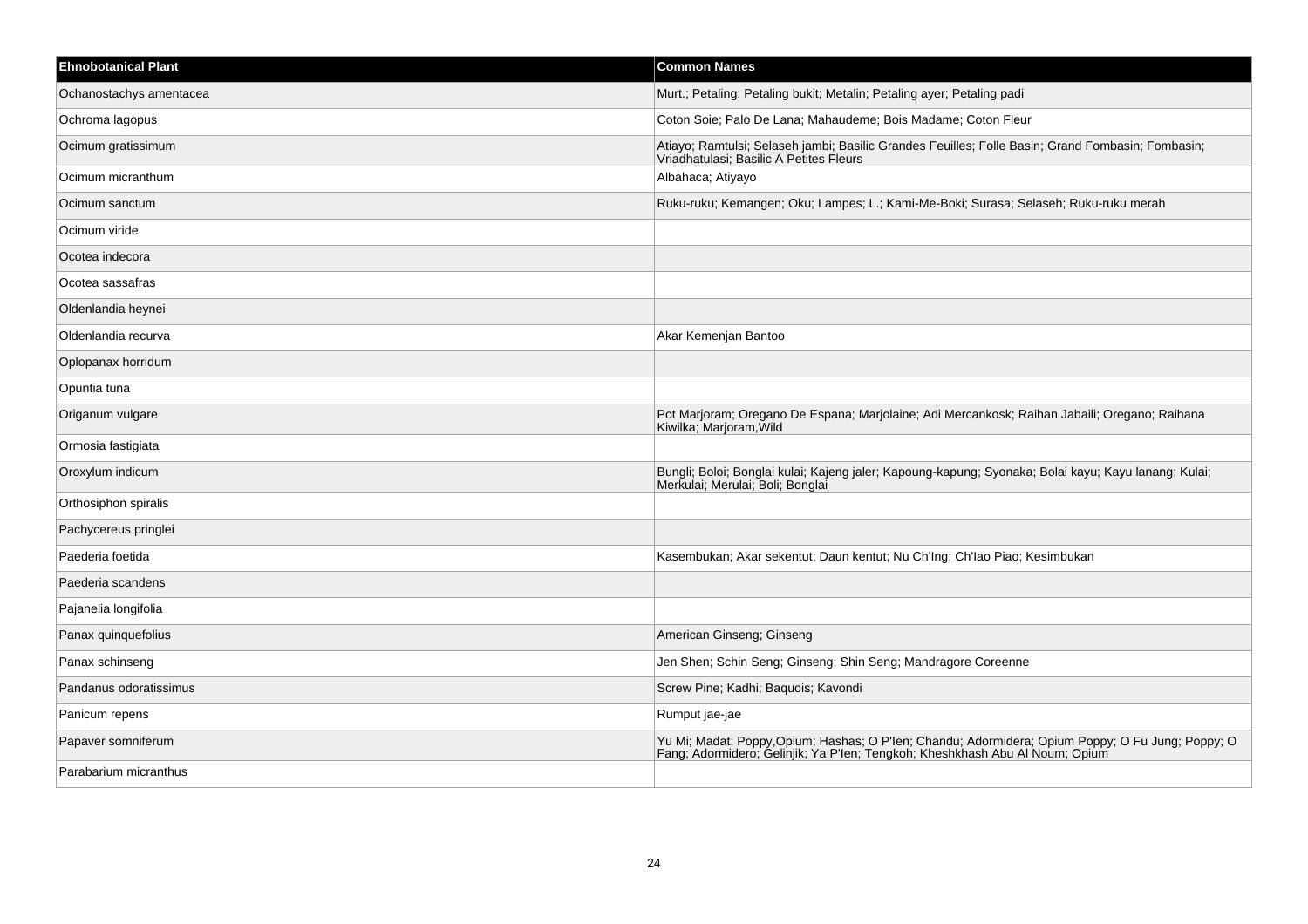| <b>Ehnobotanical Plant</b> | <b>Common Names</b>                                                                                                                                                                                                                                          |
|----------------------------|--------------------------------------------------------------------------------------------------------------------------------------------------------------------------------------------------------------------------------------------------------------|
| Paris quadrifolia          | Einbeere; Tilki Uzumu; Oneberry; Wang Sun; Herb Paris; Uva De Raposa                                                                                                                                                                                         |
| Parthenium hysterophorus   | Escoba De Puerco; Friega Platos; Yerba Amarga; Escoba Amarga; Escobita Amarga; Parthene Multifide;<br>Feuilles Bouton; Baille Lame; Balai Amer; Absinthe Marron; Absynthe Batarde                                                                            |
| Passiflora rubra           | Liane Couleuvre; Bois Couleuvre; Ti Calecon                                                                                                                                                                                                                  |
| Paullinia pinnata          | Bejuco De Tres Filos; Bejuco Costilla; Liane Carree                                                                                                                                                                                                          |
| Pavetta indica             | Gading-gading (Like ivory); Jarum-jarum; Kem pa                                                                                                                                                                                                              |
| Pectis sp                  |                                                                                                                                                                                                                                                              |
| Pedicularis resupinata     | Ma Shih Hao; Ma Hsien Hao                                                                                                                                                                                                                                    |
| Peganum harmala            | Ozallaik; Ispand; Harmine; Rahshca; Hurmal; Rue, Wild; Syrian Rue; Gamarza; Alharma; Harmal;<br>Steppenraute, Armel, Harmal Shrub, Harmelraute                                                                                                               |
| Pelecyphora aselliformis   | Peyotillo                                                                                                                                                                                                                                                    |
| Pellionia repens           | Pipi-keli (Keli-fish gills); Sisek-tenggiling (Anteater sca; Sisek-naka-bukit (Hill dragon; Sisek-keli (Keli-fish<br>scales)                                                                                                                                 |
| Pennisetum americanum      |                                                                                                                                                                                                                                                              |
| Pergularia daemia          |                                                                                                                                                                                                                                                              |
| Perilla frutescens         | Tsu Su: Kuei Jen: Pai Su                                                                                                                                                                                                                                     |
| Persea americana           | Aguacate; Avocado; Perse Agaci; Zaboca; Avocat; Paltas; Abokado; Avocatier                                                                                                                                                                                   |
| Petiveria alliacea         | Apazote De Zorro; Anamu; Petivere A Odeur Ail; Ave; Mal Pouri; Guineahen Weed; Feuilles Ave; Zorrillo;<br>Payche; Herbe Aux Poules; Verveine Puante; Aveterinaryte; Hierba De Las Gallinitas; Gully Root; Verocine<br>Puante; Chasser Vermine; Huevo De Gato |
| Petunga venulosa           | Jalok hantu; Beberas paya; Tulang betina; Kayu gading (Ivory wood)                                                                                                                                                                                           |
| Peucedanum decursivum      | Tu Yao Ts'Ao; Ch'lang Huo; Ch'len Hu; Tu Huo                                                                                                                                                                                                                 |
| Peumus boldus              | <b>Boldo</b>                                                                                                                                                                                                                                                 |
| Phaseolus vulgaris         | Haricots Verts; Bean; Great Bean; Fasulye; Judia; Pois Rouge                                                                                                                                                                                                 |
| Phellodendron amurense     | Amur Cork Tree; Kihada; Po Mu; T'An Huan; Miyama-Kihada; Huang Po; Oba-No-Kihada; Hiroha-No-<br>Kihada                                                                                                                                                       |
| Philodendron imbe          | Sipo De Imbe; Cipo Imbe                                                                                                                                                                                                                                      |
| Philodendron laciniatum    | Folha De Arubu                                                                                                                                                                                                                                               |
| Philodendron latifolium    |                                                                                                                                                                                                                                                              |
| Philodendron radiatum      |                                                                                                                                                                                                                                                              |
| Philodendron speciosum     |                                                                                                                                                                                                                                                              |
| Philodendron warscewiczii  |                                                                                                                                                                                                                                                              |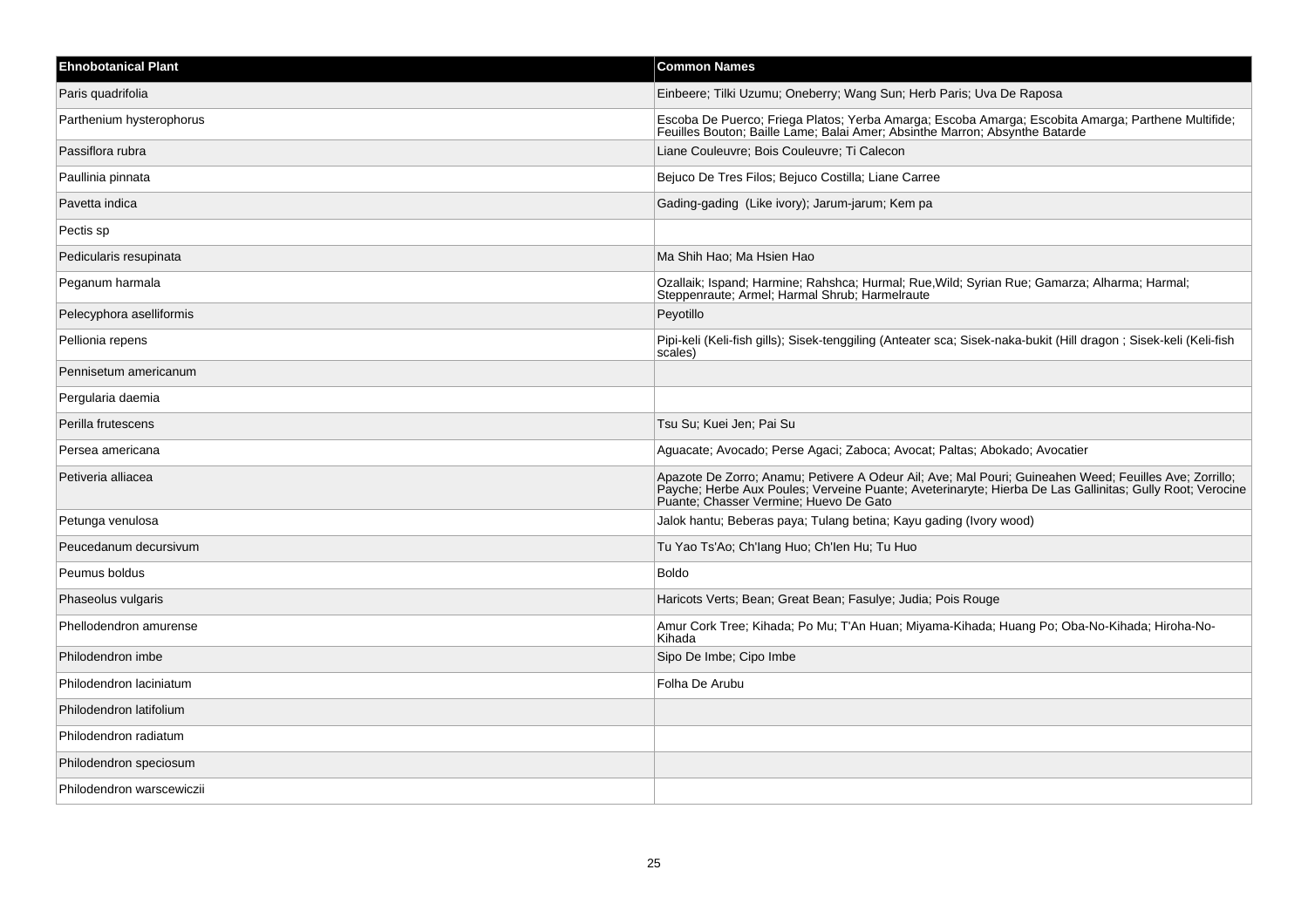| <b>Ehnobotanical Plant</b> | <b>Common Names</b>                                                                                                                  |
|----------------------------|--------------------------------------------------------------------------------------------------------------------------------------|
| Phragmites australis       | Sazkamisi; Ch'Uan; Lu; Wei; Chia; P'Eng Nung                                                                                         |
| Phragmites kharka          |                                                                                                                                      |
| Phyllostachys sp           |                                                                                                                                      |
| Physalis alkekengi         | Strawberry Tomato; Suan Chiang; Alkekengi; Winter Cherry; Teng Leng Ts'Ao; Guveyfeneri; Alkekenje                                    |
| Physostigma venenosum      | Kalabar Baklasi; Isho; Calabar                                                                                                       |
| Phytolacca americana       | Poke; Pokeberry; Reujin D Ours; Bledo Carbonesro; Pigeon Berry; Yoshu-Yama-Gobo; Sekerciboyaci;<br>Hierba Carmin; Yyamilin; Pokeweed |
| Phytolacca icosandra       | Moco De Pavo; Yyamolin; Dumbout Content; Trois Rivieres                                                                              |
| Picea mariana              |                                                                                                                                      |
| Picea rubens               |                                                                                                                                      |
| Pilea sp                   | Shui Ying                                                                                                                            |
| Piliostigma thonningii     | Musomo                                                                                                                               |
| Pilocarpus jaborandi       |                                                                                                                                      |
| Pilocarpus microphyllus    | Jaborandi                                                                                                                            |
| Pimenta dioica             | Allspice; Yenibahar; Pimenta; Nelkenpfeffer                                                                                          |
| Pinellia ternata           | Pan Hisa; Karasu-Bisyaku; Ban Xia                                                                                                    |
| Pinus massoniana           |                                                                                                                                      |
| Pinus palustris            | Longleaf Pine; Sarala                                                                                                                |
| Pinus pimilio              | <b>Dwarf Pine</b>                                                                                                                    |
| Pinus pinaster             | Pino Maritimo; Pinaster; Kaigan-Sho; Pinheiro                                                                                        |
| Pinus ponderosa            | Ponderosa Pine                                                                                                                       |
| Pinus roxburghii           | Sarala                                                                                                                               |
| Pinus silvestris           | Pino Albar                                                                                                                           |
| Pinus sp                   | Sung Chieh; Sung Hua; Pine; Sung Hsiang; Sung Chieh Chiu; Sung Yeh Chiu; Sung Huang                                                  |
| Pinus strobus              | Schwarzer Kiefer; White Pine; Sutorobu-Matu; Pin Noir; Weymouth Den                                                                  |
| Pinus tabulaeformis        |                                                                                                                                      |
| Pinus yunnanensis          |                                                                                                                                      |
| Pionocarpus madrensis      |                                                                                                                                      |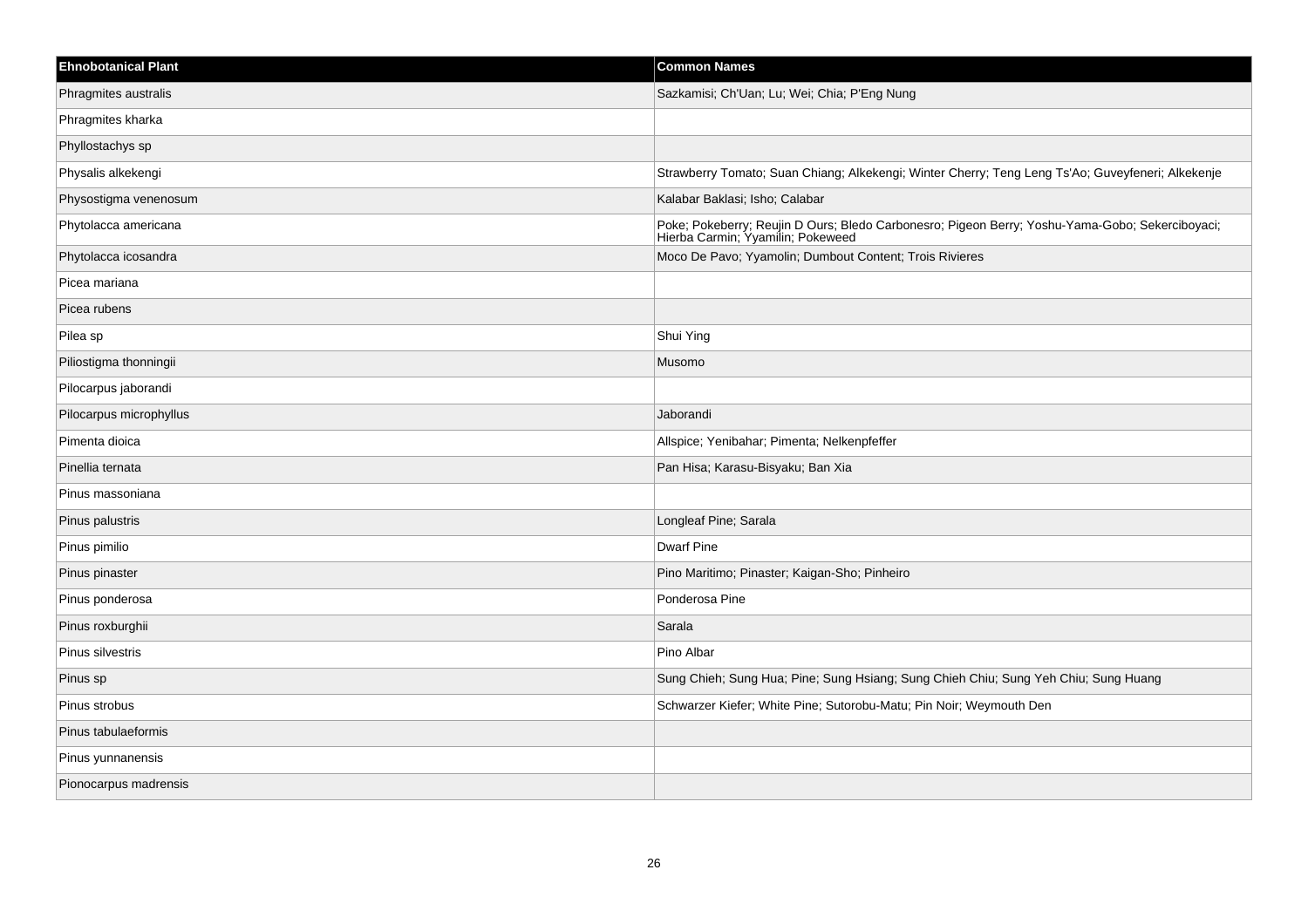| <b>Ehnobotanical Plant</b> | <b>Common Names</b>                                                                                                                                                                                                               |
|----------------------------|-----------------------------------------------------------------------------------------------------------------------------------------------------------------------------------------------------------------------------------|
| Piper aduncum              | Bois Sureau; Bois Major; Guayuyo Blanco; Sureau; Anisillo; Guayuyo; Guayuyo Manso                                                                                                                                                 |
| Piper aequale              |                                                                                                                                                                                                                                   |
| Piper betel                | Phlu; Betel; T'U Pi Po; Lu Yu; Tambul; Chu Chiang; Sirih; Fu Ya T'U Lu T'Eng                                                                                                                                                      |
| Piper cubeba               | Temekus; Temoekoes; Kemekus; Cubeb; Lada ekur; Kubabe; Chabai berekur; Chabai ekur                                                                                                                                                |
| Piper guineense            | Ashanti Pepper                                                                                                                                                                                                                    |
| Piper umbellatum           | Bumbu; Segumbar urat; Bumbo; Dombo; Caisemon; Lemba                                                                                                                                                                               |
| Piqueria trinervia         |                                                                                                                                                                                                                                   |
| Pisonia aculeata           | Croc De Chien; Mayacaule; Una De Gato; Garabato                                                                                                                                                                                   |
| Pistacia vera              | Wu Ming Tzu; Pistachio; Hu Chen Tzu; O Yueh Chun Tzu                                                                                                                                                                              |
| Pistia stratiotes          | Gadjambang; Kapu-kapu; Tajapoe; Kambiang; Sarme-sarme; Kiambang                                                                                                                                                                   |
| Pittosporum floribundum    | Vehkali; Pitosporo                                                                                                                                                                                                                |
| Plantago major             | Lisan Al Hamal; Bazir Dam Bil; Sembung otot; Suri pandak; Daum sejumbok; Plantain; Sangkubah; Otot ototan; Sangkubah; Otot ototan; Sangka buwah; Sei Ohr Re; Sangkuwah; Arnoglossa; Ekur anjing (Dog tail); Llanten; Llanten<br>M |
| Plantago ovata             | Riblah; Gechi Qulaghi; Zibad                                                                                                                                                                                                      |
| Plantago psyllium          | Riblah; Zaragatona; Karniyarik; Zibad; Psyllium                                                                                                                                                                                   |
| Platanus orientalis        | Dulb; Shanar; Planetree, Oriental; Chinar; Cinar                                                                                                                                                                                  |
| Platostoma africanum       |                                                                                                                                                                                                                                   |
| Pleiospermium alatum       |                                                                                                                                                                                                                                   |
| Pleopeltis thunbergianus   |                                                                                                                                                                                                                                   |
| Pluchea carolinensis       | Feuilles La Chose; Conyse Odorante; Tabac Sauvage; Grand Sauge                                                                                                                                                                    |
| Pluchea lanceolata         |                                                                                                                                                                                                                                   |
| Pluchea odorata            | Canelon; Sauge; Chache                                                                                                                                                                                                            |
| Plumbago indica            | Binasa; Cheraka merah; Sitaka; Setaka; Chitraka; Tjeraka Merah                                                                                                                                                                    |
| Plumbago pulchella         | Panete                                                                                                                                                                                                                            |
| Plumbago scandens          | Dentelaire; Herva Do Diablo; Pega-Pollo; Malacara; Loco                                                                                                                                                                           |
| Plumbago zeylanica         | Seiron-Maturi; Inobiri; Leadwort, White-Flowered; Ohyeegya; Bama; Jarak; Chitraka; Godong enchok; Chita; Daun Entjok; Poksor; Chempaka; Cheraka                                                                                   |
| Plumeria acuminata         |                                                                                                                                                                                                                                   |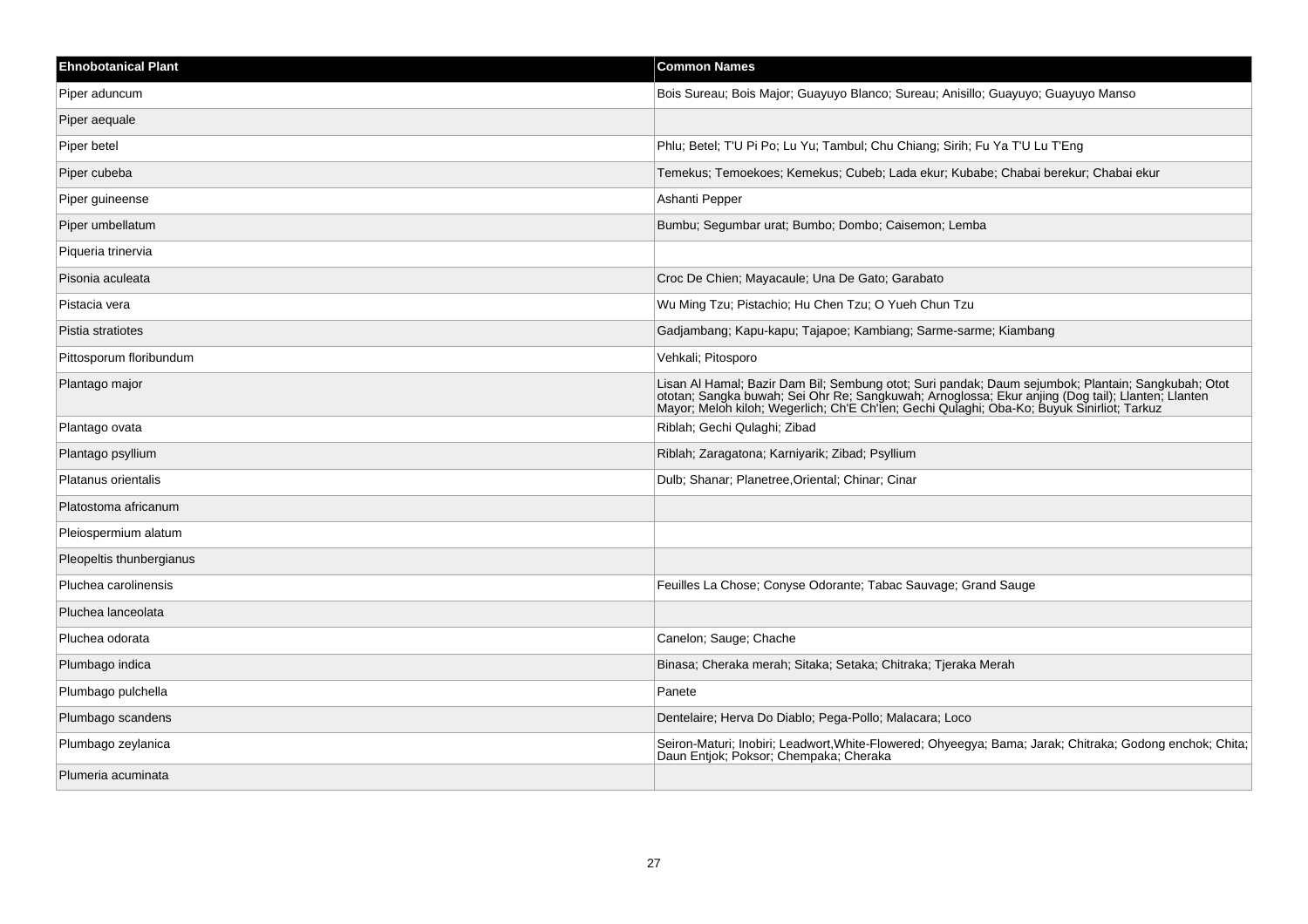| <b>Ehnobotanical Plant</b> | <b>Common Names</b>                                                                                                                                  |
|----------------------------|------------------------------------------------------------------------------------------------------------------------------------------------------|
| Plumeria acutifolia        | Frangipani; Chempaka; Samboja; Kamboja; Champa lao; Kshirka; Semboja; Hint Yasemini                                                                  |
| Plumeria alba              | Kshira; Frangipani                                                                                                                                   |
| Plumeria rubra             | Frangipane; Frangipanier Rose; Frangipaniers; Frangipani; Rodje Law'Ri; Atabaiba Rosada                                                              |
| Plumeria tarapotensis      |                                                                                                                                                      |
| Podocarpus sp.             | Wolean; Jati laut; Sentada                                                                                                                           |
| Pogostemon heyneanus       | Nilam menchi; Nilam baras; Dilem kembang; Boon kalif; Dilem; Nilam bukit; Rumput kuku                                                                |
| Polygala senega            | Hiroha-Senega; Poligala; Snakeroot, Common                                                                                                           |
| Polygonatum biflorum       |                                                                                                                                                      |
| Polygonum acre             |                                                                                                                                                      |
| Polygonum aviculare        | Knowgrass; T'leh Sien Ts'Ao; Centinodia; Nana Shwana; Miti-Yanagi; Hemero Tea; Habbat Al Rae'Y; Asa<br>Al Rae'Y; Pien Hsu; Knotweed; Kus Karabugdayi |
| Polygonum cuspidatum       | Japanese Fleeceflower; Hu Chang; Pan Chang; Itadori                                                                                                  |
| Polygonum hydropiper       | Subiberi; Smartweed; Pweve D'Ewe; Pimienta Acuatica; Daun senahun; Yanagi-Tade                                                                       |
| Pongamia pinnata           | Karanda; Malabari; Malapari; Chiravilvra; Kepik; Jadar; Bangkongan; Pongam; Hoang Ba; Hongay Oil;<br>Bangkong; Ki pahang; Pongam Oil                 |
| Populus alba               | Ak Kavak; Pai Yang; White Poplar; Silverleaf Poplar; Tu Yao; Uraziro-Hako-Yanagi; Hur; Pai Yang P'l Chiu;<br>Qawagh                                  |
| Populus balsamifera        | Hai T'Ung; Tacamahaca; Tz'U T'Ung; Balsam Poplar; Balm Of Gilead                                                                                     |
| Porlieria angustifolia     |                                                                                                                                                      |
| Porlieria hygrometra       | Guayacan                                                                                                                                             |
| Porophyllum scoparium      |                                                                                                                                                      |
| Pothomorphe umbellata      | Yagrumo; Feuilles A Coeur; Broquelejo; Feuilles De Coeur                                                                                             |
| Premna herbacea            |                                                                                                                                                      |
| Premna obtusifolia         |                                                                                                                                                      |
| Prinsepia laevis           |                                                                                                                                                      |
| Prinsepia utilis           |                                                                                                                                                      |
| Proustia pungens           |                                                                                                                                                      |
| Prunella vulgaris          | Selfheal; Adi Erikotu; Healall; Hsia Ku Ts'Ao; Consolida Minor; Xia Ku Cao; Sicklewort; Consuelda Menor                                              |
| Prunus japonica            | Yu Li; Ch'lao Mei; Niwa-Ume; T'Ang Ti; Ch'Ang Ti                                                                                                     |
| Prunus tomentosa           | Mei T'Ao; Shan Ying T'Ao; Chu T'Ao; Li T'Ao; Yusura-Ume                                                                                              |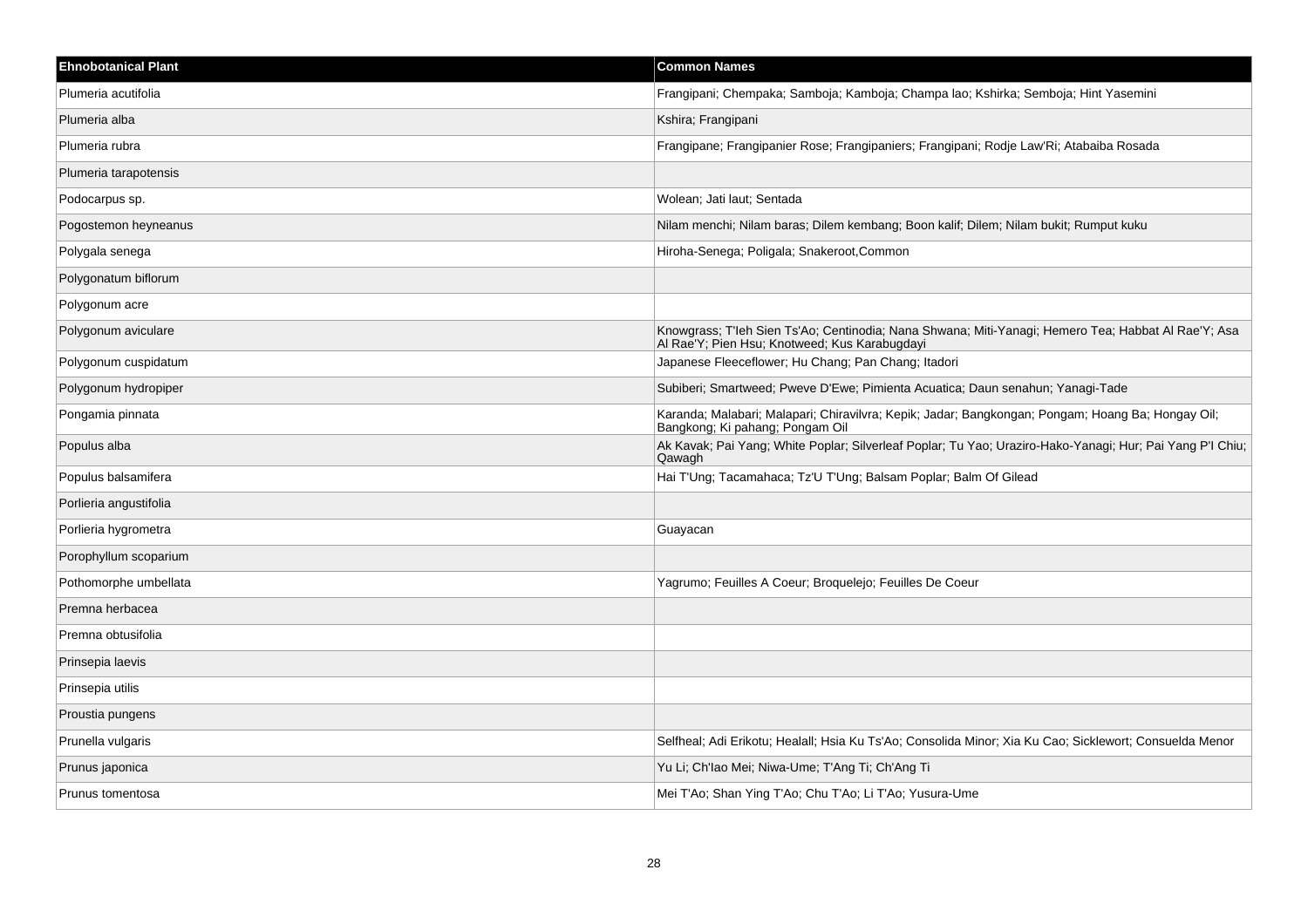| <b>Ehnobotanical Plant</b> | <b>Common Names</b>                                                                                                                                                                                                            |
|----------------------------|--------------------------------------------------------------------------------------------------------------------------------------------------------------------------------------------------------------------------------|
| Pseudarthria viscida       |                                                                                                                                                                                                                                |
| Pseudocalymma alliaceum    |                                                                                                                                                                                                                                |
| Pseudocedrela kotschyi     |                                                                                                                                                                                                                                |
| Pseudotsuga menziesii      |                                                                                                                                                                                                                                |
| Psidium guajava            | Goyave; Jambu biji (Seedy Eugenia); Perala; Dipajaya; Bayawas; Gouyave; Goavier; Guava; Jambu portugal (Portuguese Eug; Jambu padang (Openfield Eugeni; Jambu pelawas; Guayaba; Goyavier; Petokal; Jambu burong (Bird Eugenia) |
| Psoralea corylifolia       | Cot Chu; Ku Tzu; P'O Ku Chih; Pha Cot Chi; Pu Ku Chih                                                                                                                                                                          |
| Psychotria cooperi         |                                                                                                                                                                                                                                |
| Ptelea trifoliata          | Amerika Kara Ag; Hop Tree                                                                                                                                                                                                      |
| Pterocarpus santalinus     | Red Saunders; Chendana janggi; Tzu T'An; Sandalwood Paduak; T'An; Kirmizi Santal; Tjendana djenggi;<br>Niu Shou Chan T'An                                                                                                      |
| Ptychopetalum uncinatum    |                                                                                                                                                                                                                                |
| Putranjiva roxburghii      |                                                                                                                                                                                                                                |
| Quassia glauca             | <b>Bois Frene</b>                                                                                                                                                                                                              |
| Quassia indica             | Gatep pait; Daraput; Onne                                                                                                                                                                                                      |
| Quercus alba               | Oak, White; White Oak; Roble; Chene Blanc; Weisse Eiche; Witte Eik                                                                                                                                                             |
| Quercus velutina           | Staining Oak; Oak, Black                                                                                                                                                                                                       |
| Randia spinosa             |                                                                                                                                                                                                                                |
| Ranunculus lingua          |                                                                                                                                                                                                                                |
| Ranunculus rivularis       |                                                                                                                                                                                                                                |
| Ranunculus scleratus       | Cloffing; Ti Shen; Crowfoot, Acrid; Shih Lung Jui; Shui Chin; K'U Chin                                                                                                                                                         |
| Ranunculus trichophyllus   |                                                                                                                                                                                                                                |
| Rauvolfia vomitoria        | Swizzlestick                                                                                                                                                                                                                   |
| Reissantia indica          | Mangender; Hoeh tutung; Ojot tju-tju-rian                                                                                                                                                                                      |
| Renealmia antillarum       | Gengibre Amarillo; Canne Roseau; Gingembre Marron                                                                                                                                                                              |
| Rennellia speciosa         | Lempedu tanah; Meroyan metemak; Mengkuda rimba (Virgin forest.; Semborin angin (Rheumatis. med                                                                                                                                 |
| Rhipogonum scandens        |                                                                                                                                                                                                                                |
| Rhododendron campanulatum  |                                                                                                                                                                                                                                |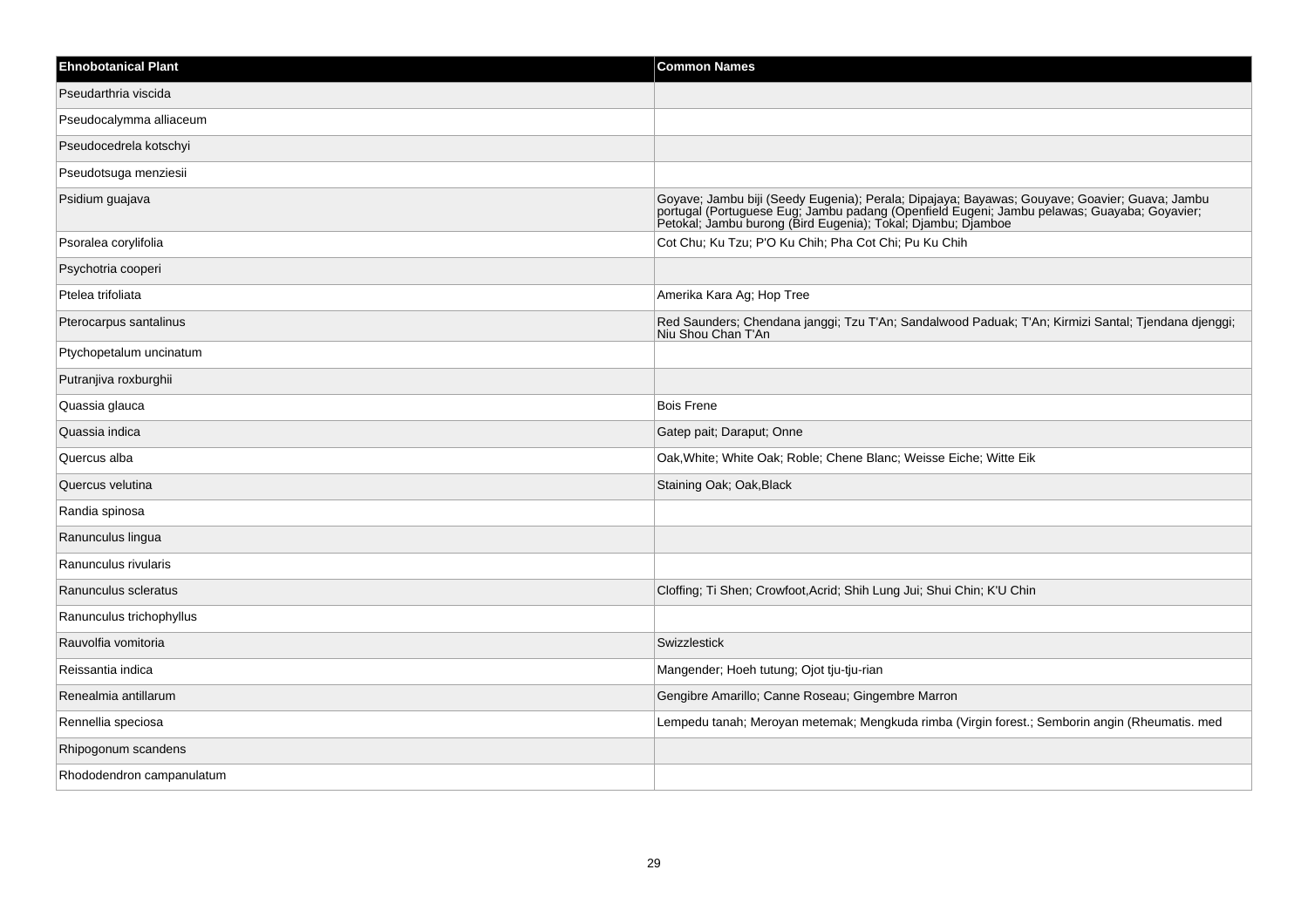| <b>Ehnobotanical Plant</b> | <b>Common Names</b>                                                                                                                                                                                 |
|----------------------------|-----------------------------------------------------------------------------------------------------------------------------------------------------------------------------------------------------|
| Rhododendron chrysanthum   | Alpgulu                                                                                                                                                                                             |
| Rhododendron ferrugineum   | Rusty-Leaved Alprose; Komar; Rododendro                                                                                                                                                             |
| Rhododendron indicum       | Tu Chuan                                                                                                                                                                                            |
| Rhododendron maximum       | <b>Great Laurel</b>                                                                                                                                                                                 |
| Rhododendron molle         |                                                                                                                                                                                                     |
| Rhododendron ponticum      | Azalia                                                                                                                                                                                              |
| Rhododendron sinense       |                                                                                                                                                                                                     |
| Rhodomyrtus tomentosa      | Keremunting; Kemunting                                                                                                                                                                              |
| Rhus costaricensis         |                                                                                                                                                                                                     |
| Rhus semialata             | Fu Mu; Fu Yang; Yen Fu Tzu                                                                                                                                                                          |
| Rhus terebentifolia        |                                                                                                                                                                                                     |
| Rhus terebinthifolia       | Quauhchichioalli                                                                                                                                                                                    |
| Rhynchosia caribaea        |                                                                                                                                                                                                     |
| Ribes rubrum               | Groseilles; Grosellero                                                                                                                                                                              |
| Ricinus communis           | Khirwe; To-Goma; Higuerilla; Ricino; Eranda; Pei Ma; Castorbean; Castor; Castor Bean; Tartago;<br>Bean,Castor; Hintyagi Agaci; Huile Ricin; Sittamoonaka; Palma Christi; Jarak; Pi Ma; Gana Garchak |
| Riocreuxia spp.            |                                                                                                                                                                                                     |
| Robinia neo-mexicana       |                                                                                                                                                                                                     |
| Rosa cymosa                |                                                                                                                                                                                                     |
| Rosa rugosa                | Maikai; Feng Pi Yao Chiu; Mei Kuei Hua; Hama-Nasu                                                                                                                                                   |
| Rosmarinus officinalis     | Romero Comun; Mannen-Ro; Romarin; Rosemary; Anthos; Biberiye; Romero                                                                                                                                |
| Rourea minor               | <b>Beririt</b>                                                                                                                                                                                      |
| Rubia cordifolia           | Ch'len Ts'Ao; Ti Hsueh; Sou; Jan Fei Ts'Ao; Manjistha; Ch'len; Hsueh Chien Ch'Ou                                                                                                                    |
| Rubus idaeus               | Ahududu; Framboises; Red Raspberry; Frambosia; Frambueso                                                                                                                                            |
| Rumex hequartii            |                                                                                                                                                                                                     |
| Rumex violascens           |                                                                                                                                                                                                     |
| Ruta graveolens            | Henruda; Yun Hsiang Ts'Ao; Rue Fetide; Aruda; Ubat atal; Bahce Sedefotu; Ruta; Sadal; Ruda; Godong<br>mungu; Rue                                                                                    |
| Saccolabium papillosum     |                                                                                                                                                                                                     |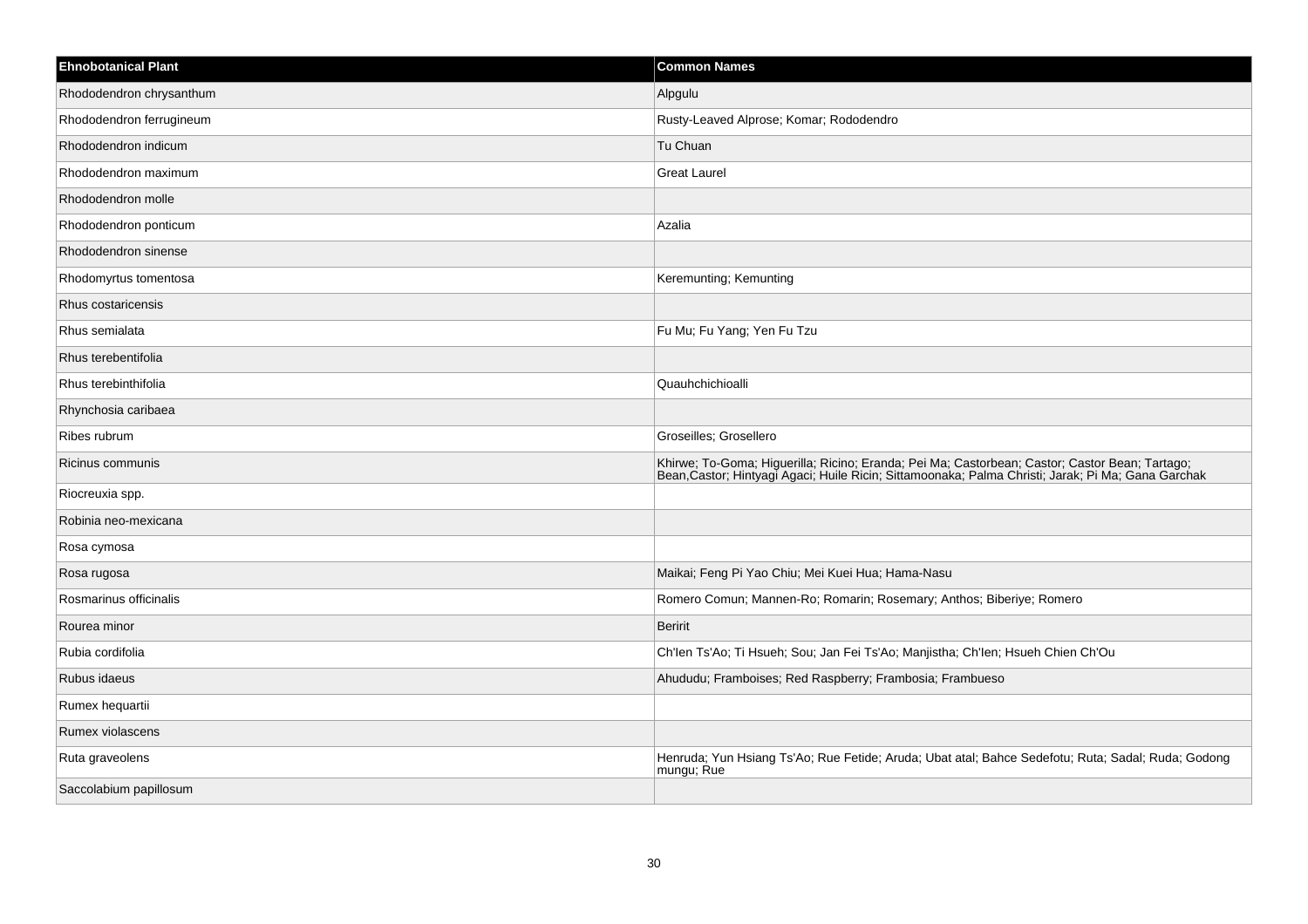| <b>Ehnobotanical Plant</b> | <b>Common Names</b>                                                                               |
|----------------------------|---------------------------------------------------------------------------------------------------|
| Salacia oblonga            |                                                                                                   |
| Salix alba                 | Safsaf Abyadh; Vrba; Ak Sogut; Sugut Aghaji; Willow; Sauce Blanco; White Willow                   |
| Salix babylonica           | Liu; T'len Ch'A; Weeping Willow; Al Baki; Dar Be; Liu Chiao; Al Safsaf; Salgueiro Chorao          |
| Salix capensis             | Cape Willow                                                                                       |
| Salix fragilis             | Safsaf; Sugut; Gevrek Sogut                                                                       |
| Salix purpurea             | P'U Yang; Sugut; Safsaf; Kirmizi Sogut; P'U Liu; Ch'Ing Yang; Purple Willow; Shui Yang            |
| Salvadora oleoides         |                                                                                                   |
| Salvadora persica          | Toothhbrush Tree; Misvak; Chhota Pilu; Mustard Tree; Ark                                          |
| Samadera indica            | Niepa Bark; Kelepis; Rapus; Ipoh                                                                  |
| Sambucus canadensis        | Elderberry; Elder; American Elder; Amerikan Murveri                                               |
| Sambucus javanica          | Elderberry; Lu Ying                                                                               |
| Sambucus mexicana          |                                                                                                   |
| Sambucus nigra             | Elderberry; Seiyo-Niwatoko; Khaman Kabir; Elder Rind; Zovika; Sauco; European Elder; Murver Agaci |
| Sambucus racemosa          | Chieh Ku Mu; Kirmizi Murver; Mu So T'lao; Hsu Ku Mu                                               |
| Sambucus williamsii        |                                                                                                   |
| Sanguinaria canadensis     | Kanotu; Bloodroot                                                                                 |
| Santiria griffithii        | Kempas rumah; Bedarah putih                                                                       |
| Sapindus saponaria         | Jaboncill; Bois Savonette                                                                         |
| Saponaria officinalis      | Saponaria; Soaproot; Yebe Di Savon; Sabon-So; Soapwort; Sabunotu                                  |
| Saponaria vaccaria         | Wang Pu Liu Hsing; Chin Kung Hua; Chin Chan Yin T'Ai; Cow Cockle                                  |
| Sarcandra glabra           |                                                                                                   |
| Sarcococca saligna         |                                                                                                   |
| Sarcolobus globosus        | Akar pelir kambing (Goat ball ; Pitis-pitis; Buah pitis (Coin seed)                               |
| Sarcostemma glaucum        |                                                                                                   |
| Sarcostemma pubescens      |                                                                                                   |
| Sarcostigma kleinii        |                                                                                                   |
| Sargentodoxa cuneata       |                                                                                                   |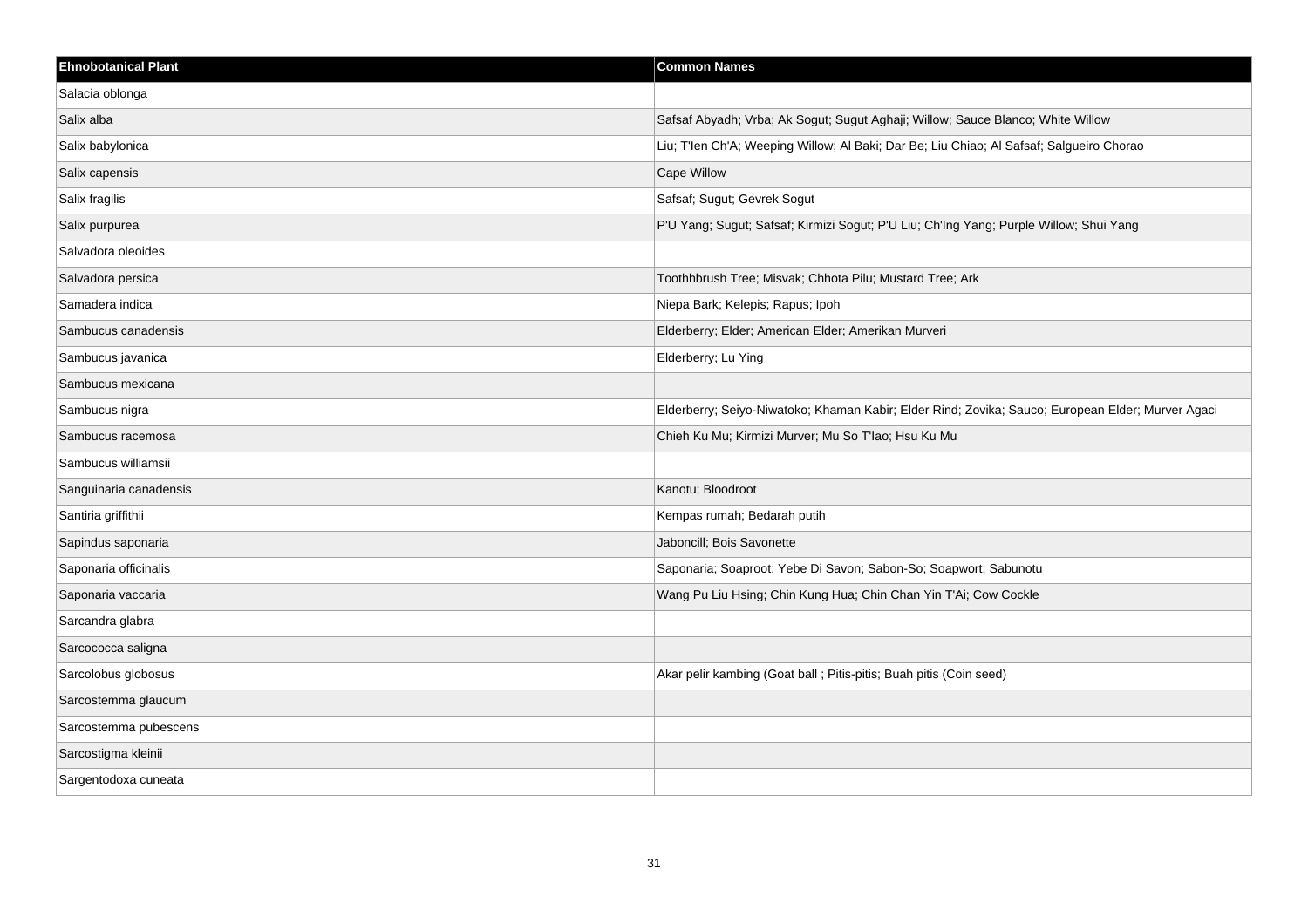| <b>Ehnobotanical Plant</b>  | <b>Common Names</b>                                                                                                                                                                      |
|-----------------------------|------------------------------------------------------------------------------------------------------------------------------------------------------------------------------------------|
| Sassafras albidum           | Sassafras; Sasafras                                                                                                                                                                      |
| Saururus chinensis          | Han-Gesho                                                                                                                                                                                |
| Schefflera arboricola       |                                                                                                                                                                                          |
| Schinus dependens           | Peru Peppertree                                                                                                                                                                          |
| Schinus molle               | Yalan Biber Aghaji; Molle; Yalanci Biber; Aroeira Salsa; Schinus; Brazil Peppertree                                                                                                      |
| Schinus terebenthifolius    |                                                                                                                                                                                          |
| Schinus terebinthifolius    | Aroeira De Minas; Cambui; Aroeira Do Sertao                                                                                                                                              |
| Schizophragma integrifolia  |                                                                                                                                                                                          |
| Schleichera oleosa          |                                                                                                                                                                                          |
| Schoenocaulon officinale    | Cevadilla; Sebadilla                                                                                                                                                                     |
| Scilla rigidifolia          | <b>Wild Squill</b>                                                                                                                                                                       |
| Scindapsus officinalis      |                                                                                                                                                                                          |
| Scutellaria discolor        | Nilam bukit (Hill patchouli)                                                                                                                                                             |
| Securidaca longipedunculata |                                                                                                                                                                                          |
| Selaginella atroviridis     | Jambul merak (Peacock's crest); Ekur merak (Peacock's tail)                                                                                                                              |
| Selenicereus grandiflorus   | <b>Night Blooming Cereus</b>                                                                                                                                                             |
| Selinum monnieri            | Ha Ma Ze Ri                                                                                                                                                                              |
| Selloa glutinosa            | Escobilla; Jarilla; Mariquita                                                                                                                                                            |
| Semecarpus anacardium       | Biladur; Marking Nut; Beladur; Malabar Bean; Baladur; Bhela; Bael; Arushkara; Mel Anacardi; Bhallataka;<br>Nuez De Marcar; Baglader                                                      |
| Senecio jacobae             | <b>Tansy Ragwort</b>                                                                                                                                                                     |
| Senecio palmatus            | Wei Hsien                                                                                                                                                                                |
| Senecio praecox             |                                                                                                                                                                                          |
| Senecio salignus            | Flor De Dolores; Chilca Jarilla                                                                                                                                                          |
| Serjania mexicana           | Quahmecatl; Quirote Culebra; Barbasco                                                                                                                                                    |
| Sesamum indicum             | Jijiri; Sesame; Susam; Kundij; Tila; Ma K'U Ping; Kunji; Simsim; Jungeoline; Pai Yu Ma; Wijen; Hu Ma; Ooli; Goma; Lenga; Ajonjoli; Hei Yu Ma; Jojoli; Hoholi; Ch'Ing Jang; Haholi; Bijan |
| Sesbania sesban             |                                                                                                                                                                                          |
| Setaria italica             | Huang Liang Mi; Hsiao Mi; Pai Liang Mi; Ch'Ing Liang Mi; Liang; Shu; Ku Tzu                                                                                                              |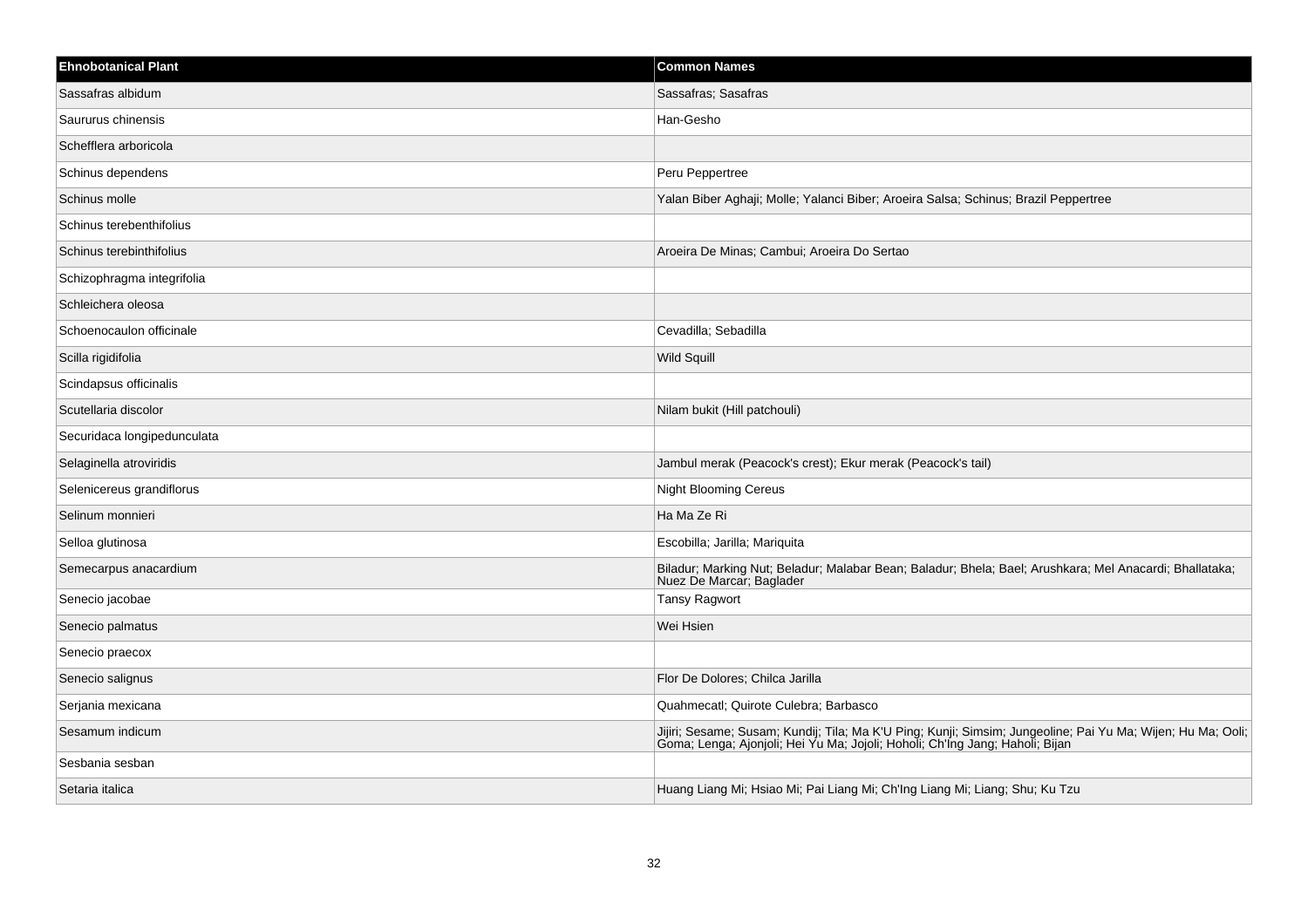| <b>Ehnobotanical Plant</b> | <b>Common Names</b>                                                                                                                                                                                                                                                                                                 |
|----------------------------|---------------------------------------------------------------------------------------------------------------------------------------------------------------------------------------------------------------------------------------------------------------------------------------------------------------------|
| Sida acuta                 | Seleguri; Escobita; Guimauve A Petites Fleurs; Petit Lalo                                                                                                                                                                                                                                                           |
| Sida cordifolia            | Pokok kelulut puteh; Bala                                                                                                                                                                                                                                                                                           |
| Sida retusa                |                                                                                                                                                                                                                                                                                                                     |
| Sida rhombifolia           | Sedeguri; Lemak ketam (CRab's fat); Sidaguri; Broomjue Sida; Cheleguri; Chinaguri; Sendaguri; Getanguri;<br>Bunga padang; Seleguri padang; Senanguri; Sidoguir; Padang belulang; Tsindahoro; Seleguri; Otok-otak;<br>Senduri; Atibala                                                                               |
| Sida rhomboidea            |                                                                                                                                                                                                                                                                                                                     |
| Siegesbeckia orientalis    | Herbe Divine; Kou Kao; Si Tzian Tsao; Chu Kao Mu; Nien Hu Ts'Ai; Hu Kao; Hsi Lien; Holy Herb                                                                                                                                                                                                                        |
| Siegesbeckia pubescens     | Menamomi; Hsi Lien                                                                                                                                                                                                                                                                                                  |
| Siler divaricatum          | Fang Feng                                                                                                                                                                                                                                                                                                           |
| Simarouba glauca           | Bois Blanc; Quasia Amarga; Juan Primero; Quinquina D'Europe; Frene; Bois Amer; Bois Frene; Bois<br>Negresse; Palo Amargo; Daguilla; Quassia Amer                                                                                                                                                                    |
| Sinapis alba               | Siro-Garasi; Hu Chieh; Beyaz Hardal; Guzark; Khardal; Mostaza Blanca                                                                                                                                                                                                                                                |
| Sinomenium acutum          |                                                                                                                                                                                                                                                                                                                     |
| Siparuna guianensis        |                                                                                                                                                                                                                                                                                                                     |
| Siparuna nicaraguensis     |                                                                                                                                                                                                                                                                                                                     |
| Smilax aristolochiaefolia  | Sarsaparilla                                                                                                                                                                                                                                                                                                        |
| Smilax campestris          |                                                                                                                                                                                                                                                                                                                     |
| Smilax china               | China Root; Chinaroot; China; Pa Ch'la; Gadong china (China gadon); Sarsaparilla; Ubat raja (Royal<br>medicine); Smilace; Chinawurzel; Chin Kang Ken; T'leh Ling Chio; Squine; Kinawortel; Akar restong (Sore-<br>nose med.); Wang Kua Ts'Ao; Gadong saberang (Exotic gadong; Saru-Tori-Ibara; Ba Qia; Zarzaparilla |
| Smilax cordifolia          | Cozolmecatl                                                                                                                                                                                                                                                                                                         |
| Smilax glabra              |                                                                                                                                                                                                                                                                                                                     |
| Smilax helferi             | Gadong jantan; Akar banar; Banar babi (Pig's banar); Chanar babi                                                                                                                                                                                                                                                    |
| Smilax lanceifolia         |                                                                                                                                                                                                                                                                                                                     |
| Smilax leucophylla         | Ubi danau (Marsh yam); Chanar bokor; Akar banar                                                                                                                                                                                                                                                                     |
| Smilax medica              | Zarzaparilla; Saru-Sa                                                                                                                                                                                                                                                                                               |
| Smilax ornata              | Sarsaparilla                                                                                                                                                                                                                                                                                                        |
| Smilax ovalifolia          |                                                                                                                                                                                                                                                                                                                     |
| Smilax perfoliata          |                                                                                                                                                                                                                                                                                                                     |
| Smilax regelii             | Honduras Sarsaparilla; Sarsaparilla                                                                                                                                                                                                                                                                                 |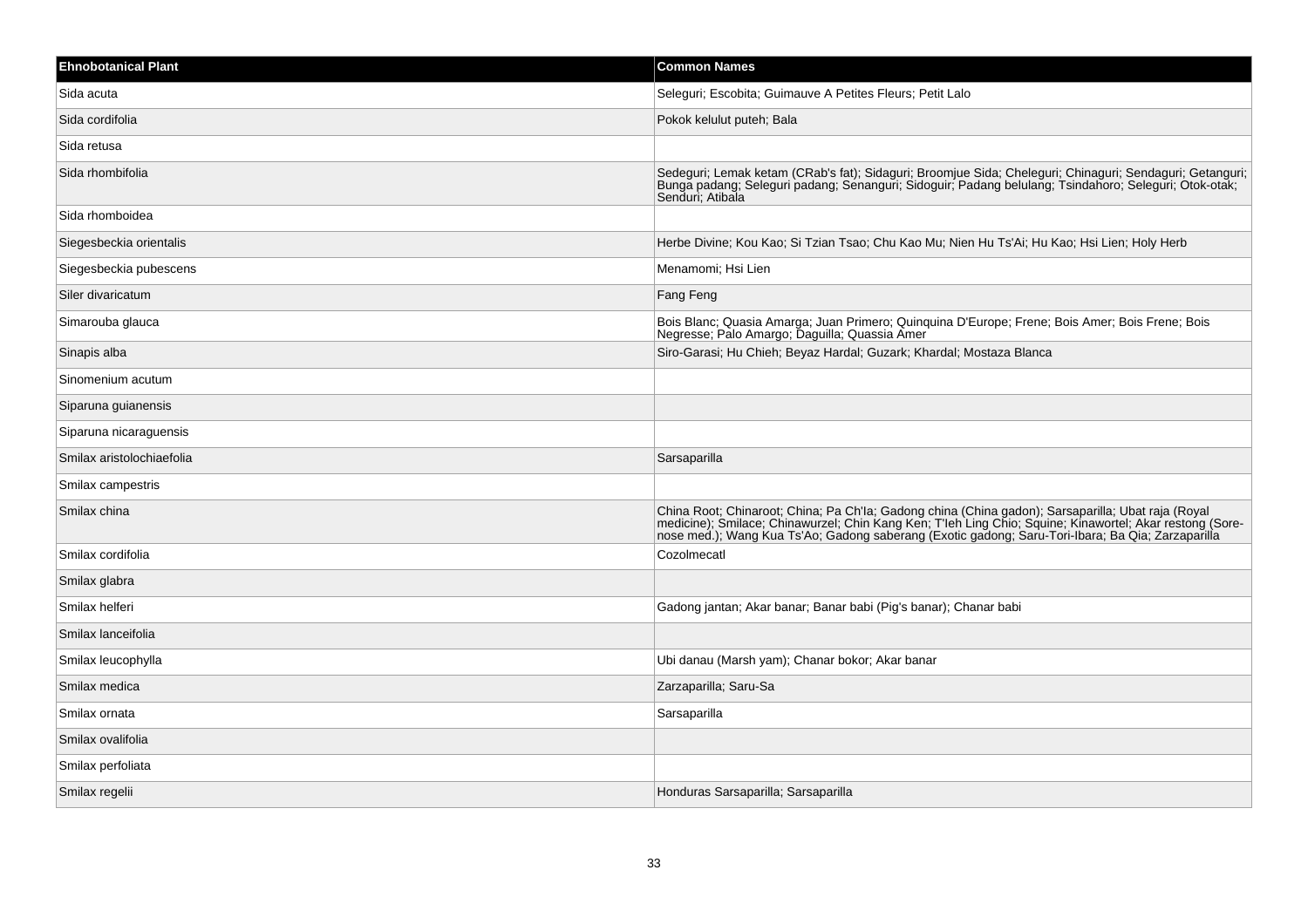| <b>Ehnobotanical Plant</b>  | <b>Common Names</b>                                                                                                                                                                                                                                                                            |
|-----------------------------|------------------------------------------------------------------------------------------------------------------------------------------------------------------------------------------------------------------------------------------------------------------------------------------------|
| Smilax scobinicaulis        |                                                                                                                                                                                                                                                                                                |
| Smilax sieboldi             |                                                                                                                                                                                                                                                                                                |
| Smilax stans                |                                                                                                                                                                                                                                                                                                |
| Smithia conferta            |                                                                                                                                                                                                                                                                                                |
| Solanum dulcamara           | K'U Ch'leh; Hundaebaer; Dulcamara; E'Nab Al Tha'Lab; Bittersweet; Bai Ying; Yaban Yasemini; Zurukamara; Tre Marana; Helwa Morrah; Maurella; Hab Al A'Lam; Shu Yang Ch'Uan                                                                                                                      |
| Solanum melongena           | Baingan; Berengene; Melongene; Enchong; Nasubi; Berengine; Terong manis (Sweet eggplant); Eggplant;<br>Beregene: Aubergine; K'Un Lun Kua; Berenjena; Ch'leh Ken; Terong hijau (Green eggplant); Strychnos<br>Kepaios; Ch'leh; Nasu; Belinjele; Lo Su; Berengena; Terong ungu (Purple eggplant) |
| Solanum sp                  | Lung Chu                                                                                                                                                                                                                                                                                       |
| Solanum surattense          |                                                                                                                                                                                                                                                                                                |
| Solanum tortipes            | Panzou                                                                                                                                                                                                                                                                                         |
| Solanum torvum              | Soushumber: Z'Amorette: Berenjena Cimarrona: Terong pipit puteh (Wht sparro: Poka: Tabacon                                                                                                                                                                                                     |
| Solidago virgaurea          | European Goldenrod                                                                                                                                                                                                                                                                             |
| Soymida febrifuga           | Rohuna; Bastard Cedar; Rohan; Cedro Bastardo                                                                                                                                                                                                                                                   |
| Spathoglottis plicata       | Lumbah tikus (Mouse Curculigo)                                                                                                                                                                                                                                                                 |
| Sphenodesme barbata         | Akar meruan                                                                                                                                                                                                                                                                                    |
| Sphenodesme pentandra       | Akar subang                                                                                                                                                                                                                                                                                    |
| Spilanthes calva            |                                                                                                                                                                                                                                                                                                |
| Spilanthes paniculata       |                                                                                                                                                                                                                                                                                                |
| Spondias pinnata            | Buah amra; Kadondong; Buah larah                                                                                                                                                                                                                                                               |
| Stachytarpheta jamaicensis  | Verveine A Queue De Rat; Verveine Bleue; Brazilian Tea; Selaseh dandi (Spotted basil); Verveine Violette;<br>Bastard Vervain; Verveine; Verbena; Verbena Azul; Rumput tahi babi (Pig dung gra; Gewongan                                                                                        |
| Stachytarpheta urticaefolia |                                                                                                                                                                                                                                                                                                |
| Stellaria vestita           |                                                                                                                                                                                                                                                                                                |
| Stemmadenia donnell-smithii |                                                                                                                                                                                                                                                                                                |
| Stemona tuberosa            | Pai Pu Chiu; Tama-Byakubu; Pai Pu; Ubi kemeli hutan                                                                                                                                                                                                                                            |
| Stephania hernandifolia     | Patha                                                                                                                                                                                                                                                                                          |
| Sterculia carthagenensis    |                                                                                                                                                                                                                                                                                                |
| Sterculia foetida           | Kayu lepong; Kepuh; Kelapong; Jangkang; Kelumpang; Poh                                                                                                                                                                                                                                         |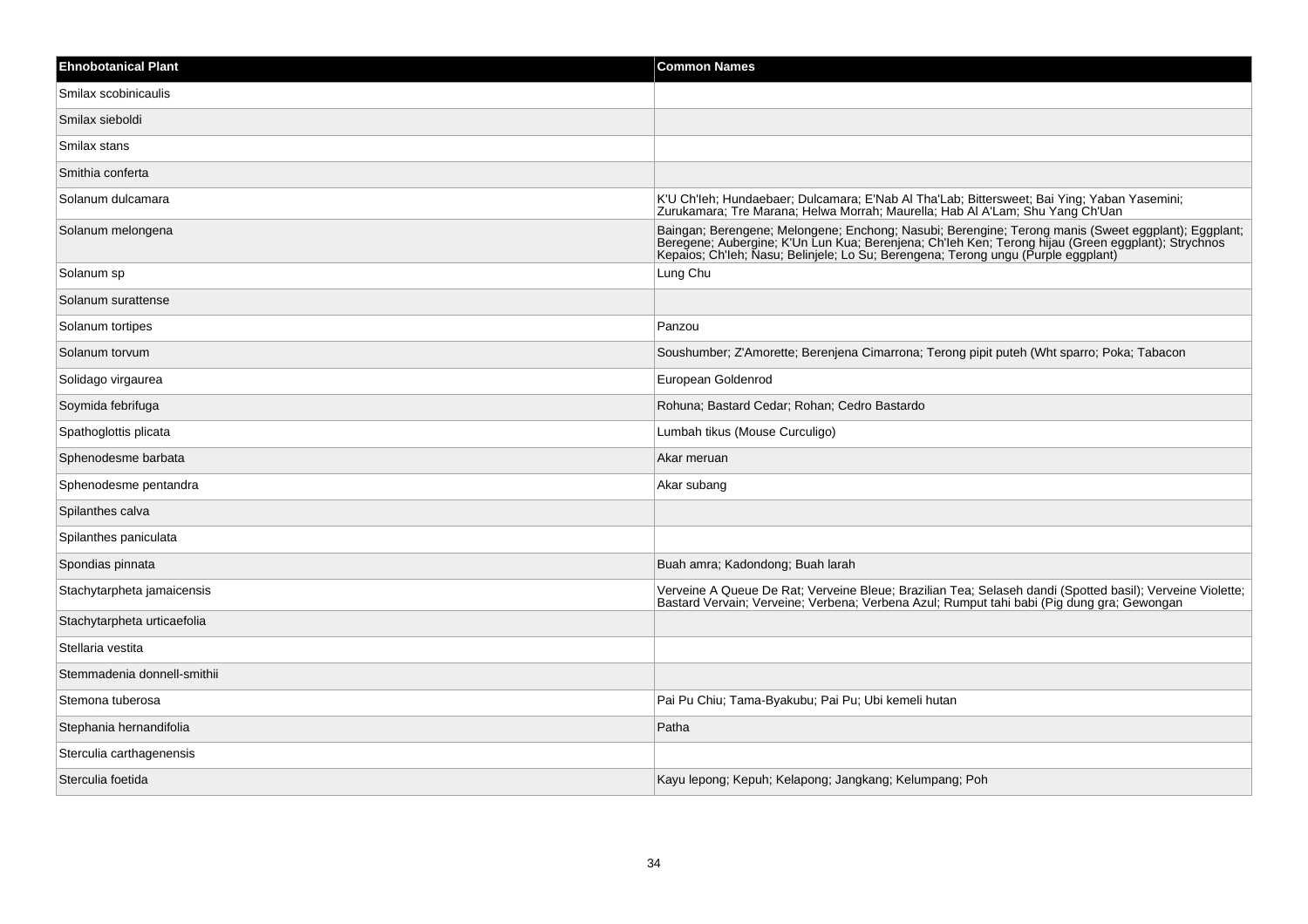| <b>Ehnobotanical Plant</b> | <b>Common Names</b>                                                                                                                                                    |
|----------------------------|------------------------------------------------------------------------------------------------------------------------------------------------------------------------|
| Stereospermum personatum   |                                                                                                                                                                        |
| Strychnos cinnamonifolia   |                                                                                                                                                                        |
| Strychnos colubrina        | Snakeroot; L.; Snakewood                                                                                                                                               |
| Strychnos ignatii          | Isnatius Bean; Berg.; Poison Nut                                                                                                                                       |
| Sutherlandia frutescens    | Cancerbush; Cancerwort; Kanker Bos; Cancer Bush                                                                                                                        |
| Symplocarpus foetidus      | Skunkcabbage; Dragonzio; Draconte Fetide; Drakenkruid; Skunk Cabbage; Zehrwurz                                                                                         |
| Synedrella nodiflora       | Feuilles Depot; Rumput babi (Pig's grass); Bruwan; Gletan warak; Salamani; Krasuk                                                                                      |
| Syzygium cerasoideum       |                                                                                                                                                                        |
| Syzygium operculatum       |                                                                                                                                                                        |
| Syzygium zeylanicum        |                                                                                                                                                                        |
| Tagetes erecta             | Big Marigold; Chambergo; Souci; Fleurs Souci; Clavel De Los Muertos                                                                                                    |
| Tagetes lucida             | Sweet Marigold; Tzitziqui                                                                                                                                              |
| Tagetes patula             | Qadifah; Flewurs Souci; Ja'Fari; Clavel De Los Muertos; Souci; Copada; Gula Zard                                                                                       |
| Tamarindus indica          | Wit asem; Tamarindier; Tamarind; Asem; Mandarin; Tomarin; Tomale; Asam jawa; Tamarin; Tamarinde;<br>Asam kawak; Tomaring; Demirhindi; Asam jara; Tama-Rindo; Tamarindo |
| Tamarix chinensis          | Ch'Ui Liu; San Ch'Un Liu; Ch'Eng Liu; Ho Liu; Ch'Ui Ssu Liu; Ch'leh Ch'Eng; Tch'Eng Lieou                                                                              |
| Tanacetum vulgare          | Tansy; Yomogi-Giku; Solucanotu; Tanaceto                                                                                                                               |
| Tarenna sambucina          |                                                                                                                                                                        |
| Taxodium mucronatum        | Ahuehuete                                                                                                                                                              |
| Tephrosia purpurea         | Purple Tephrosia; Indigo, Wild                                                                                                                                         |
| Tephrosia spinosa          |                                                                                                                                                                        |
| Teramnus labialis          | Mashaparni                                                                                                                                                             |
| Terminalia bellerica       | Belleric Myrobalan; Belleric                                                                                                                                           |
| Terminalia catappa         | Lingtak; Indian Almond; Amandier; Almendro De Las Indias; Badannier; Ketapang; Amandier Tropical; L.;<br>Amandier Des Indes; Almendro De Playa; Almendro; Almendra     |
| Terminalia ivorensis       |                                                                                                                                                                        |
| Tetraclinis articulata     | Tuya Articulada; Sandaracha                                                                                                                                            |
| Tetragastris balsamifera   | Amacey Hembra; Bois Cochon Marron; Sucrier Des Montagnes; Bois Cochon; Masa; Amacey                                                                                    |
| Tetrameles nudiflora       | Ganggangan                                                                                                                                                             |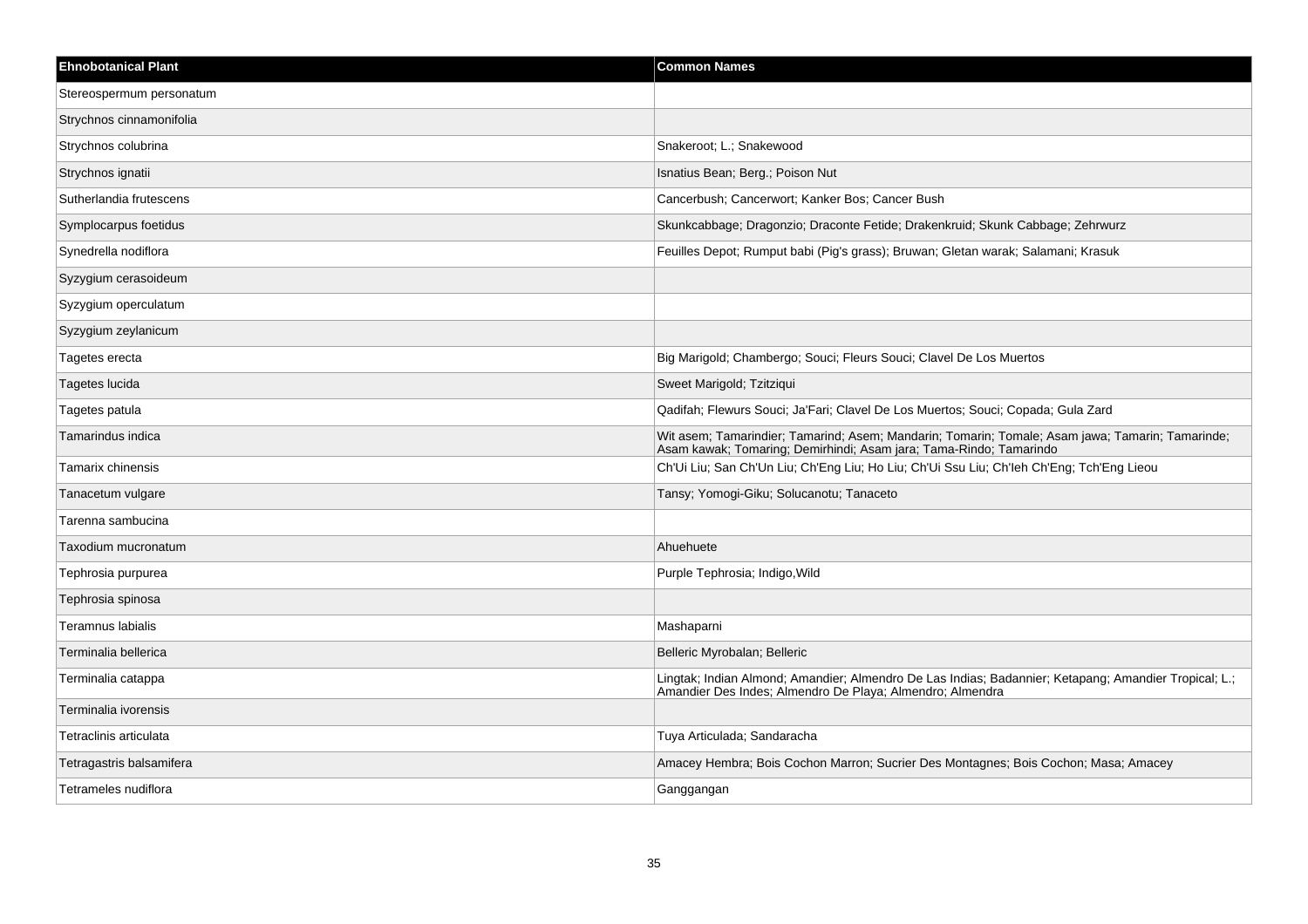| <b>Ehnobotanical Plant</b>  | <b>Common Names</b>                                                                                                                          |
|-----------------------------|----------------------------------------------------------------------------------------------------------------------------------------------|
| Tetrastigma hemsleyanum     |                                                                                                                                              |
| Teucrium chamaedrys         | Camedrio; Kamaderyos; Yermesesi; Germandree Petit Chene; Germander                                                                           |
| Thalictrum hernandezii      | Cozticpatli; Alboquillo Del Campo; Araxi                                                                                                     |
| Themeda arguens             | Suket merakan                                                                                                                                |
| Theobroma cacao             | Cacao; Chocolate; Cacao Criollo; Cacao Forastero; Cacaoyer; Kakao                                                                            |
| Thlaspi arvense             | Penny Cress; Hsi Ming                                                                                                                        |
| Thuja occidentalis          | Mazi Aghaji; Bati Mazizi; Cedar, White; A'Fus; Northern White-Cedar; Arborvitae, American; Arborvitae;<br>Arbor-Vitae; Umur Aghaji; Mazu; Po |
| Thuja orientalis            | Po Tzu Jen; Po Shih; Po Hsiang Sui; Pien Po; Po Tzu; Po; Po Yeh Chiu; Nioi-Hiba                                                              |
| Tilia houghi                |                                                                                                                                              |
| Tinomiscium petiolare       | Akar nasi                                                                                                                                    |
| Tinospora cordifolia        | Gurach; Gulancha; Moonseed; K'Uan Chin T'Eng; Putrawali; Heartleaved Moonseed; Nirjara;<br>Cochinnaruha; K'Uan Chu Hsing                     |
| Tinospora crispa            | Bandoul Pech; Aka mato alik; Andawali; Daoen gadel; Lele wedit; Tajoengan; Thuoc Sot Ret; Olor-oloran;<br>Bratawali; Pantjasono; Poetrawali  |
| Tinospora malabarica        | Sudarsana                                                                                                                                    |
| Tinospora sinensis          | Xeng                                                                                                                                         |
| Toddalia asiatica           |                                                                                                                                              |
| Tournefortia bicolor        | Racine Chiques; Nigua; Herbe A Malingres; Herbe A Chiques                                                                                    |
| Tournefortia glabra         |                                                                                                                                              |
| Tournefortia gnaphalodes    |                                                                                                                                              |
| Tournefortia montana        |                                                                                                                                              |
| Toxicodendron radicans      | Poison-Ivy; Zehirli Sumak Agaci                                                                                                              |
| Trachelospermum jasminoides |                                                                                                                                              |
| Trachyspermum ammi          | Mungsi; Ostindischer Kummel; Carvi Oriental; Remuju; Jemuju; Hajimuju; Moengsi; Zinyan; Mosi; Nankhah;<br>Kamune Muliki; Musi                |
| Trevesia cheirantha         | Tapak itek (Duck footprint); Tapak rimau; Pokok tapak rimau (Tiger ftprn; Tapak harimau (Tiger footprint;<br>Pokok kekabu                    |
| Trewia nudiflora            |                                                                                                                                              |
| Tribulus cistoides          | Fleurs Cape; Caprier; Abrojo                                                                                                                 |
| <b>Tribulus terrestris</b>  | Hasach; Chih Hsing; Kon Jarah; Gotub; Tzu; Pai Chi Li; Abrojo; Gokshura; Ji Li; Tu Chi Li; Sha Yuan Chi Li;<br>Chi Li                        |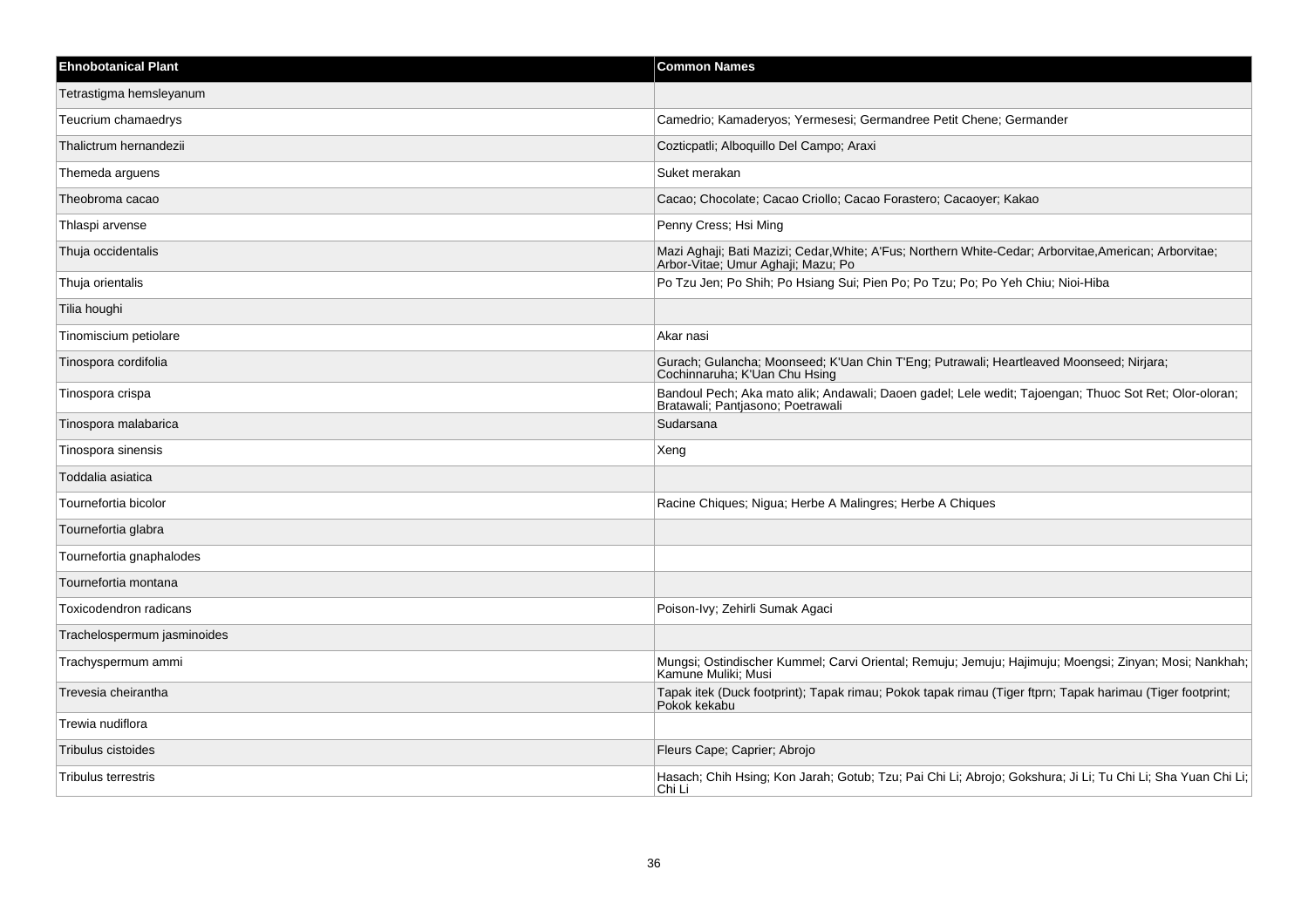| <b>Ehnobotanical Plant</b> | <b>Common Names</b>                                                                                                                             |
|----------------------------|-------------------------------------------------------------------------------------------------------------------------------------------------|
| Trifolium arvense          | Rijl Al Arnab; Laghobos; Clover, Field; Nafal; Yonca                                                                                            |
| Trifolium repens           | White Clover; Clover, White; Nafal; Beyaz Yonca                                                                                                 |
| Trixis angustifolia        |                                                                                                                                                 |
| Trixis divaricata          | Juan De La Calle                                                                                                                                |
| Tsuga orientalis           | Po Yeh Chiu                                                                                                                                     |
| Turnera ulmifolia          | Thym Marron; Thym Des Savanes; Z'Ombi Nan Bois; Du Thym; Thym A Feuilles D'Orme; Marilope Du<br>Thym, Marilopez, Zombi Nan Bois, Lalo, Marilope |
| Tussilago farfara          | Oksurukotu; K'Uan Tung; Coltsfoot; Tusilago; To Wu; Huki-Tanpopo; Farfara                                                                       |
| Tylophora indica           |                                                                                                                                                 |
| Tylophora ovata            |                                                                                                                                                 |
| Ulmus sinensis             | Hsiang Yu P'I; Fen; Ling Fen; Yu; Shah Chih Chu                                                                                                 |
| Umbellularia californica   |                                                                                                                                                 |
| Uncaria longiflora         | Kait-kait darat (Riparian; Kait besi                                                                                                            |
| Urera baccifera            | Ortiga De Caballo; Quaina; Maman Guepe                                                                                                          |
| Urera sp                   |                                                                                                                                                 |
| Urginea indica             | Indian Squill; Squill, Indian                                                                                                                   |
| Urginea maritima           | U'Nsul; Adasogani; Squill; Basal Al Far; Squill, Indian; Onion, Sea; Escila                                                                     |
| Urospatha caudata          |                                                                                                                                                 |
| Urtica dioica              | Gerrais; Nabat Al Nar; Ortiga Mayor; Nettle, Common; Kazink; Isirgan; Bigstring Nettle; Stinging Nettle                                         |
| Urtica parviflora          |                                                                                                                                                 |
| Uvaria hookeri             |                                                                                                                                                 |
| Uvaria narum               |                                                                                                                                                 |
| Vaccinium globulare        |                                                                                                                                                 |
| Vaccinium vitis-idaea      | Koke-Momo; Kokemomo; Kirmizi Cayumuzu; Preiselbeere                                                                                             |
| Valeriana amurensis        |                                                                                                                                                 |
| Valeriana coreana          |                                                                                                                                                 |
| Valeriana hardwickii       | Wall.; Syrian Nard                                                                                                                              |
| Valeriana officinalis      | Valerian; Valeriana; Kediotu; Seiyo-Kanoko-So                                                                                                   |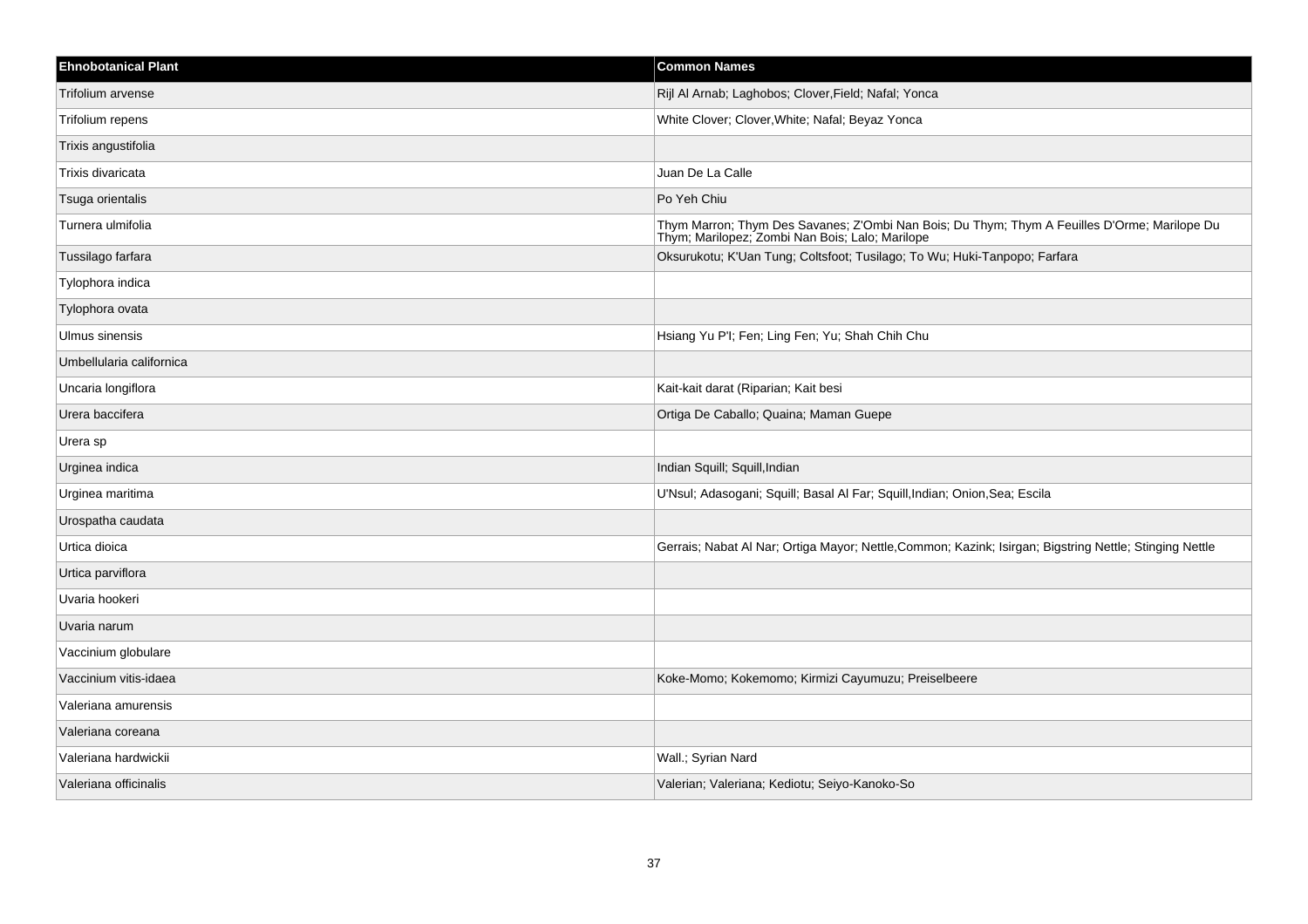| <b>Ehnobotanical Plant</b> | <b>Common Names</b>                                                                                                                                                                       |
|----------------------------|-------------------------------------------------------------------------------------------------------------------------------------------------------------------------------------------|
| Valeriana stubendorfi      |                                                                                                                                                                                           |
| Vanda roxburghii           | Rasna                                                                                                                                                                                     |
| Vanda tessellata           |                                                                                                                                                                                           |
| Vateria indica             |                                                                                                                                                                                           |
| Ventilago leiocarpa        |                                                                                                                                                                                           |
| Vepris bilocularis         |                                                                                                                                                                                           |
| Veratrum viride            | Yesil Copleme; False Hellebore; Hellebore, Green; American Hellebore; White Hellebore; Indian Poke;<br>Hellebore, American                                                                |
| Verbena officinalis        | Vervain; Verbena Oficinal; Ayauhxochitl; Holywort; Verbena; Kuma-Tuzura; Ma Pien Ts'Ao; Gogerchin Otu;<br>Minecicegi, Rejil Al Hamam, Bunj                                                |
| Vernonia roxburghii        |                                                                                                                                                                                           |
| Vigna mungo                | Lu Tou; Mach; Mudga; Lehloli                                                                                                                                                              |
| Virola surinamensis        | Ucahuba Butter                                                                                                                                                                            |
| Virola venezuelensis       | Cuojo                                                                                                                                                                                     |
| Viscum articulatum         |                                                                                                                                                                                           |
| Viscum coloratum           |                                                                                                                                                                                           |
| Vitex cannabifolia         | Ch'U; Mu Ching; Ninzin-Boku                                                                                                                                                               |
| Vitex negundo              | Sambhalu; Huang Ching; Nirgandi; Chaste Tree; Gattilier Incise; Pajan Kusut; Man Ching; Ch'U;<br>Lenggundi; Taiwan-Ninzin-Boku(Kusa-Ninzin; Nirgundi; Ban Muichi; Katri; Indrani; Nisinda |
| Vitex trifolia             | Nichinda; Lenggundi; Ching Tzu; Gatillier Trifolie; Ching T'lao; Panj Angushte Abi; Surasa; King Tsse; Lenggudi; Legundi; Hamago; Sindhula; Man Ching; Indian Wild Pepper                 |
| Vitis furcata              | Akar lakum embun                                                                                                                                                                          |
| Vitis polystachya          | Akar chabang tujow (Seven-leaf; Akar charek biawak                                                                                                                                        |
| Vitis quadrangularis       | Patah tulang (Broken bones); Chikal tulang                                                                                                                                                |
| Wigandia caracasana        |                                                                                                                                                                                           |
| Wigandia kunthii           |                                                                                                                                                                                           |
| Wilcoxia poselgeri         |                                                                                                                                                                                           |
| Withania somnifera         | Kanaje Hindi; Ajagandha; Strychnos; Samm Al Ferakh; Orovale                                                                                                                               |
| Xanthium strumarium        | Chuan Erh; Cadillo; Gatico; Hsi Erh; Erh Tang; Ona-Momi; Buah anjang; Cang Er Zi; Ts'Ang Erh; Lizzaij;<br>Yang Fu Lai; Kucuk Siracaotu                                                    |
| Ximenia americana          | Bedara laut                                                                                                                                                                               |